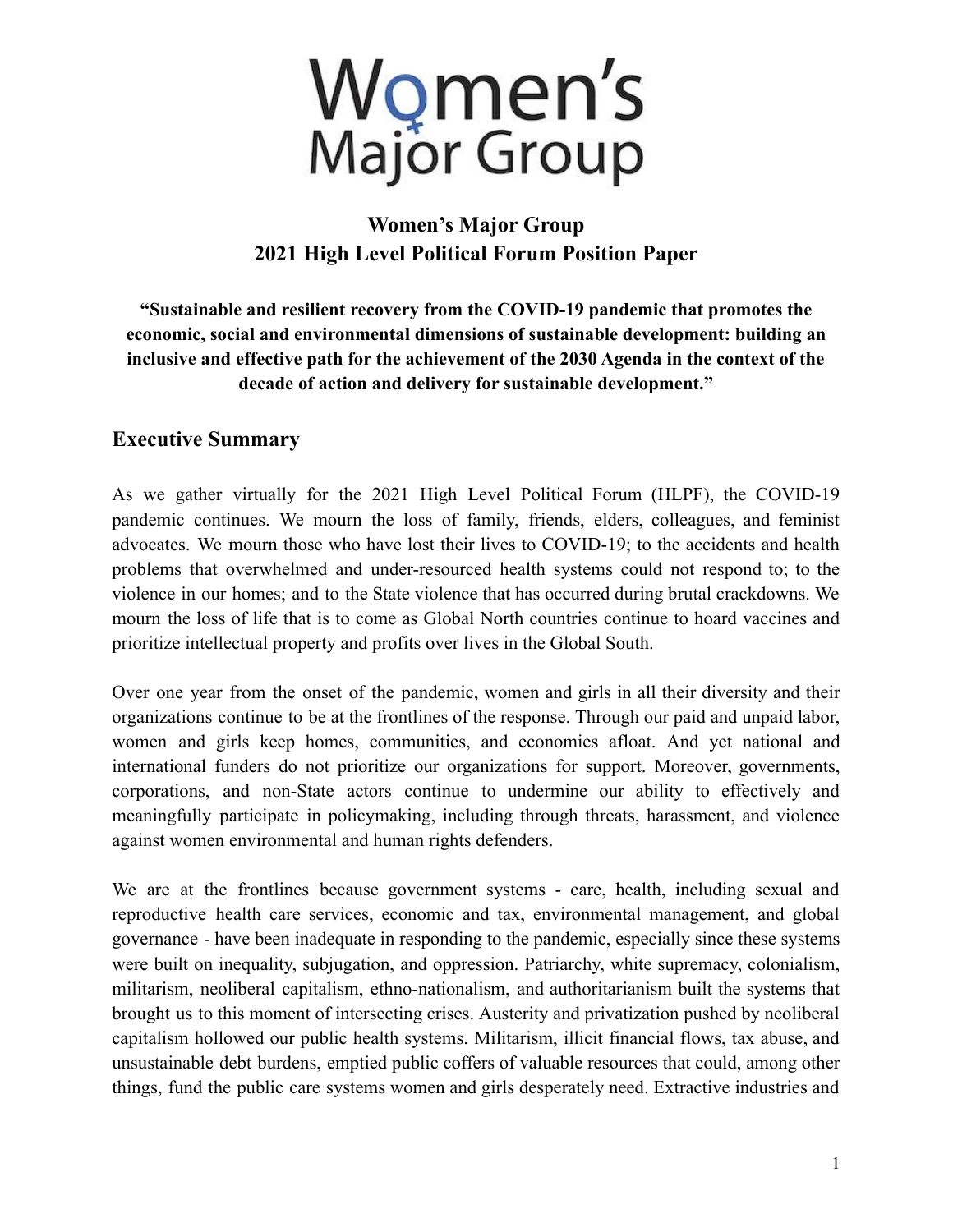industrial farming driven by colonialism and capitalism have destroyed biodiversity, habitats, territories, and homes.

**Without systemic change**, these structural inequalities will continue to shape our pandemic responses, derailing us further from achieving gender equality and the Sustainable Development Goals (SDGs). States should heed the call of feminist advocates and place economic, racial, climate, and gender justice at the center of pandemic recovery and SDGs implementation.

The Women's Major Group continues to believe in a multilateral system grounded in human rights. Not a multilateralism that races to the lowest common denominator, but one that fosters global solidarity and learning. Multilateralism not as the arena for geopolitical skirmishes, but for cooperation. Multilateralism not as another space for the dominance of multinational corporations, but as a space for the people, especially those most marginalized.

The HLPF could play a key role in ensuring accountability and pushing for transformational implementation of the SDGs by:

- 1. Focusing on the systemic barriers to achieving the SDGs;
- 2. Abandoning the siloed approach to SDGs review;
- 3. Meaningfully engaging civil society;
- 4. Emphasizing policy coherence, especially with human rights bodies;
- 5. Becoming a space to review and act; and
- 6. Improving linkages between the national, regional, and global levels.

#### **Cross-Cutting Recommendations**

In order to achieve the SDGs and realize the human rights of women and girls States and other actors must take steps to accelerate action across the full spectrum of SDGs including:

- **1. Take a human rights-based approach to the implementation of the 2030 Agenda and the response to the COVID-19 pandemic and its related crises.** Respect, protect and fulfill the human rights and fundamental freedoms of all women and girls, including sexual and reproductive rights, and realize gender equality and the empowerment of all women and girls;
- **2. Protect and expand the space for feminist and social justice movements to mobilize and demand action.** End the practice of punitive legislation targeting environmental and women human rights defenders, activists, and social leaders, especially Indigenous and Afrodescendant leaders. End impunity for forced disappearances, extrajudicial killings, threats, harassment, intimidation, and violence against environmental and women human rights defenders, activists, and social leaders.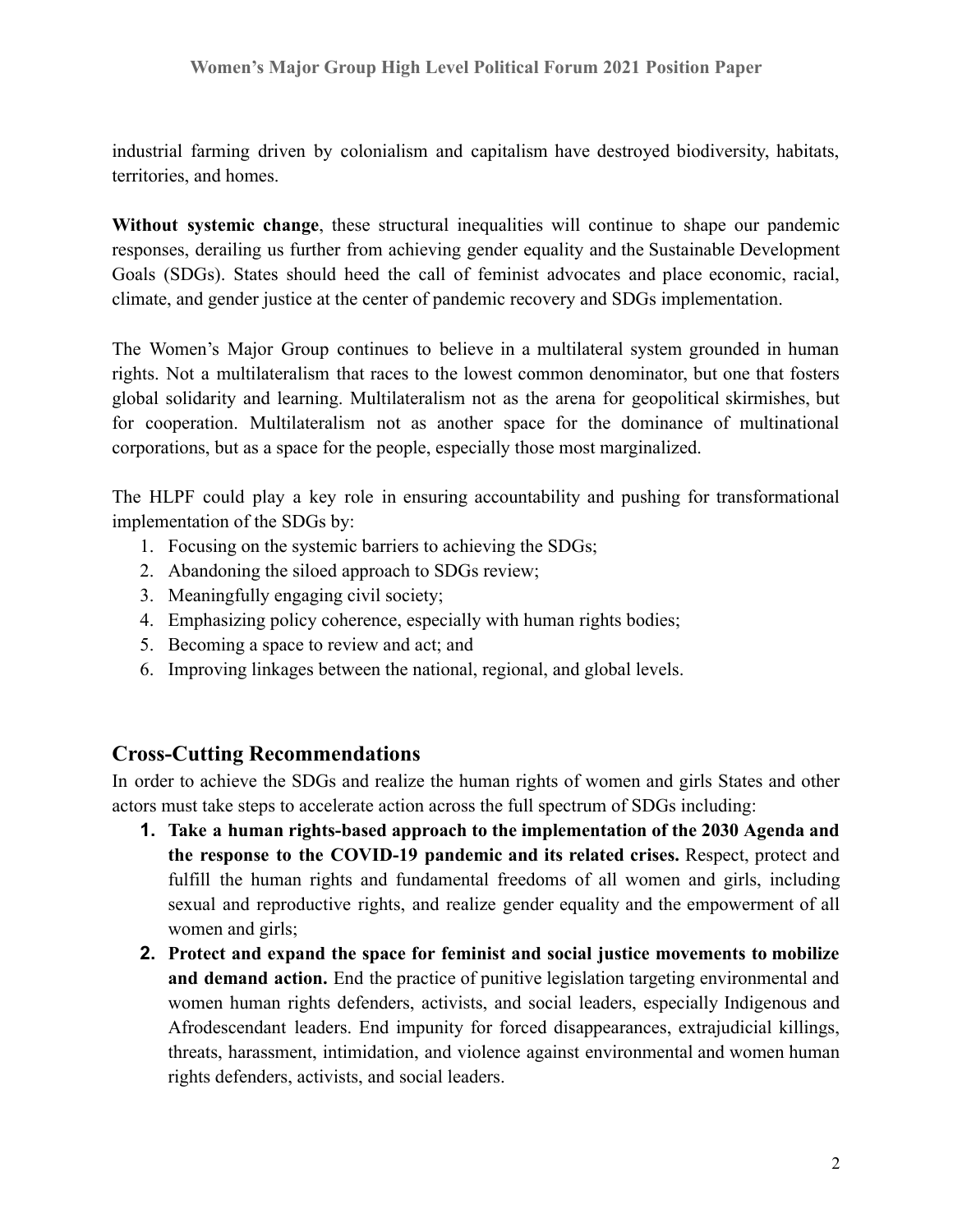- **3. Actively seek out and support the participation of women and girls in all our diversity in the creation, implementation, monitoring and evaluation of policies and programs that impact us and our communities**. We are the experts in our own lives and contexts. Policies and programs that do not include our voices will never meet our needs and rights, leaving the most marginalized behind.
- **4. Dismantle the unjust economic systems that perpetuate and deepen inequalities between and within countries,** and build peaceful, just and inclusive societies. Challenge and end privatization and commodification of public goods and services; exploitation of biodiversity and natural resources; endless cycles of unsustainable debt; and trade agreements that undermine labor rights, lead to environmental degradation, and perpetuate colonial dynamics. In its place, create a new development paradigm which prioritises the well-being/thriving of humans, animals and nature. In doing so, ending the primacy of economic growth (as measured by GDP) and the poverty and inequality it brings in its wake.
- **5. Allocate adequate resources and technology transfer to strengthen data and statistical systems and collect disaggregated data.** Increase the capacity of national statistics offices, as well as data generated by civil society organizations. Value qualitative data in the same way that quantitative data is valued.
- **6. Develop and implement system-wide policy coherence and** coordination between the High Level Political Forum with other UN human rights and development systems and processes, including at regional and national levels, to ensure effective implementation, monitoring, learning and accountability of the 2030 Agenda. Ensure the adoption of Major Group and other Stakeholders system at the country and sub-country level to engage all major groups and stakeholders in the implementation and monitoring of SDGs.
- **7. Increase funding for feminist, women- and youth-led organizations, Indigenous women's networks, and movements, with priority given to those formed and led by people historically marginalized on the basis of gender identity, class, caste, sexual orientation, indigeneity, race, ethnicity, disability or religion**. Provide multi-year core operating support and adopt funding practices that encourage collaboration rather than competition between organizations and movements.

# **Sustainable Development Goal 1: End poverty in all its forms everywhere**

#### *Key Data*

• As a result of the COVID-19 crises, 88 million to 115 million people were pushed into extreme poverty.<sup>1</sup>

<sup>&</sup>lt;sup>1</sup> OHCHR 2021.A/HRC/46/19.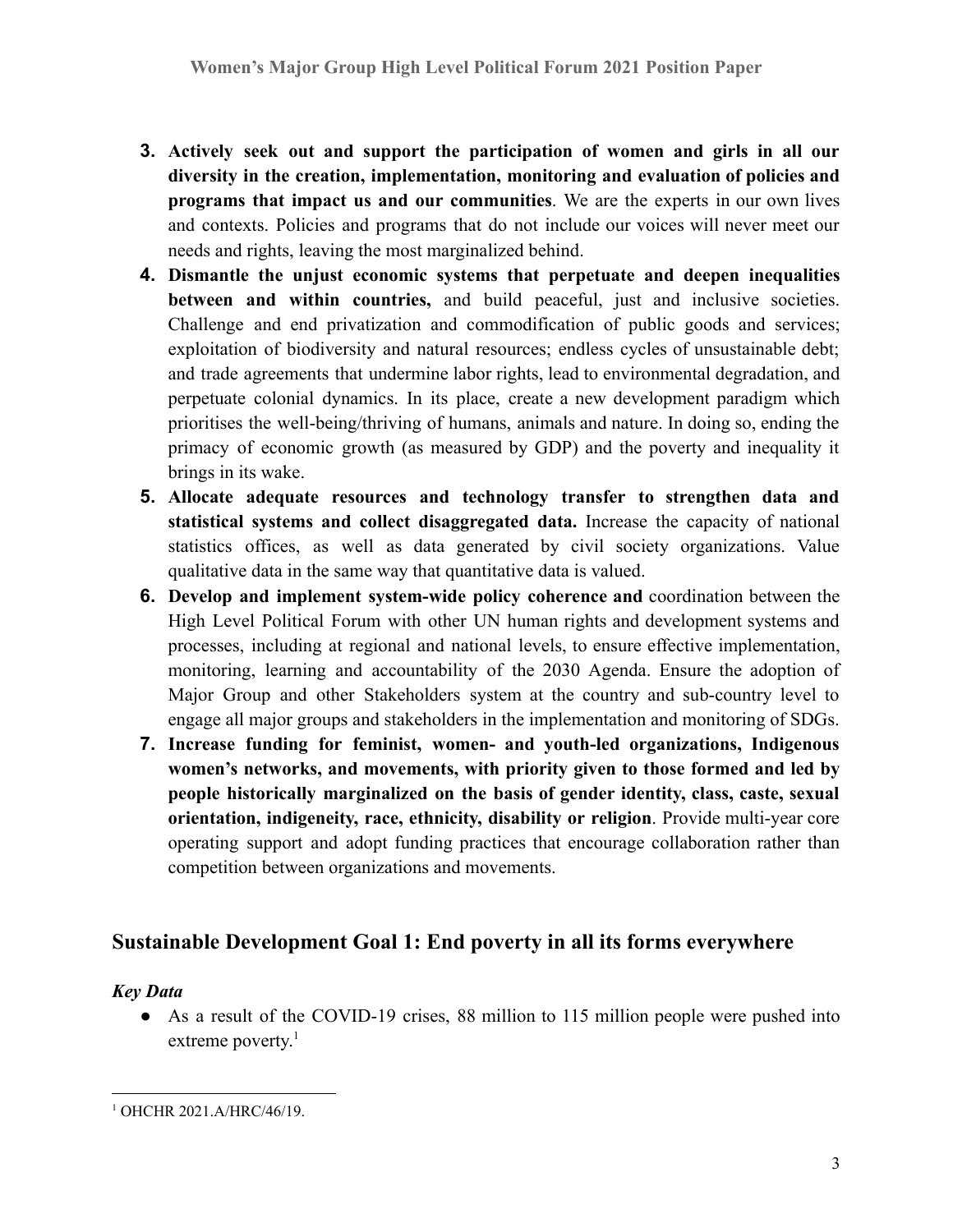- UN Women estimates that an additional 47 million women and girls will fall into extreme poverty in 2021.<sup>2</sup>
- As of March 2021, only 11% of social protection and labor market measures responding to COVID-19 addressed unpaid care.<sup>3</sup>
- Prior to the COVID-19 pandemic, 105 countries had no social protection programs to protect people who are unemployed. These incomplete social protection systems Social protection systems, where in place, are often inadequate and incomplete because of pressure from international financial institutions (IFIs) that pushed countries to focus on smaller scale programs.<sup>4</sup>

#### *Structural Barriers to Progress and Gendered Dimensions of Poverty*

It is not natural or inevitable that more women live in poverty than men. This inequity is the result of policy choices and the structural factors that dictate the terms of our economies and societies, including and especially market-based approaches to poverty alleviation. Since patriarchal societies do not value women equally, they do not value women's work equally, resulting in work that is unpaid -especially in the case of care and domestic work - or underpaid as is the case in professions that women dominate, such as teaching or nursing. Since patriarchal societies do not value girls as much as they value boys, girls' education is often is more likely to be curtailed and / or limited to "appropriate'' areas of study, discouraging girls from careers in higher paying fields. Since patriarchal systems aim to undermine women's autonomy, independence and independent access to resources, formal and customary legal systems often deny women and girls equal access to land, property, or inheritance rights, as well as financial services, further reinforcing structural barriers to progress and equality.

#### *Social Protection*

Developing and resourcing gender-responsive social protection systems is central to combating poverty for women and girls in all their diversity across the life course. This increases in importance as countries continue to navigate the impacts of the COVID-19 pandemic and the health and economic crises exacerbated by the pandemic. Countries have a variety of obligations for creating and resourcing adequate social protection programs, including and beyond the 2030 Agenda. Multiple legally binding human rights treaties, such as the International Covenant on Economic, Social and Cultural Rights, require States to take action to progressively realize the right to social protection without discrimination or retrogression.

<sup>&</sup>lt;sup>2</sup> UN Women. COVID-19 and Fiscal Policy: Applying Gender-Responsive Budgeting in Support and Recovery Measures. 2021.

<sup>&</sup>lt;sup>3</sup> UN Women. COVID-19 and Fiscal Policy.

<sup>4</sup> OXFAM and Development Finance International. "Fighting Inequality in the Time of COVID-19: The Commitment to Reducing Inequality Index 2020." October 2020.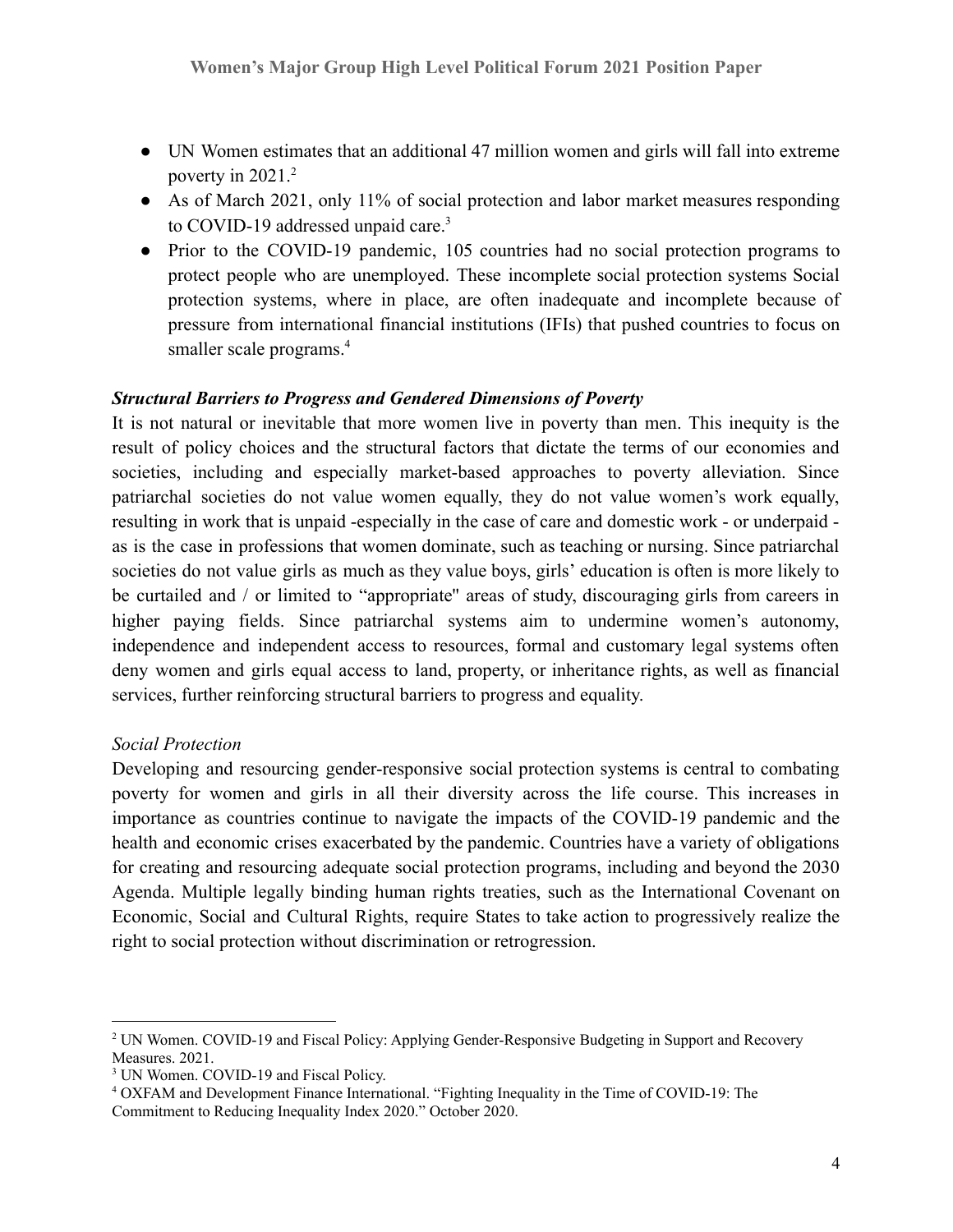Comprehensive social protection systems also must include those who are in informal sectors of the economy as well as those in unpaid care work, who are disproportionately women. Including informal and migrant workers into national social protection systems has taken on new urgency given the disproportionate impacts that the COVID-19 pandemic is having on workers in the informal economy in terms of their health, safety, and employment. A broadened and formalized recognition of a comprehensive social protection system should include access to food, water, basic energy, health services, child care and education. This type of broad social protection system can help communities adapt to the negative impact of economic crises, humanitarian emergencies, pandemics and other health emergencies, and the climate crisis.

Moreover, it is imperative that health schemes under social protection systems include and cover services specific to the needs of women and girls in all our diversity, including sexual and reproductive health (SRH), maternal and infant health services, sexual and gender-based violence services and safe abortion care. It is also critical to ensure that SRH remains an integral part of essential health services, that opportunities to improve policy frameworks for reduced barriers to sexual and reproductive health and rights (SRHR) are identified, and that governments ensure gender and human rights-based approaches to tackling the pandemic and its consequences.

Worldwide, many women have suffered a lifetime of discrimination, and many remain illiterate with no opportunity to attend school, which limits employment opportunities. Without a job, they are often excluded from social protection systems where they exist, meaning they struggle to accumulate savings, receive a pension, or afford healthcare. A lifetime with no access to economic resources, including credit, work opportunities, land ownership and inheritance. Even when women work, there is a gender pay gap, which when combined with the number of women that never enter the formal workforce, results in a pension gap.<sup>5</sup>

#### *Austerity and Financing*

Public financing and resources must be guaranteed and allocated for social protection systems and public social infrastructure, including SRH services and access to safe birthing centers and aftercare. Austerity measures continue to threaten any gains that can be made in reducing poverty among women and girls and present a direct violation of the principle of non-retrogression. Yet, few governments seek to understand the gendered impacts of austerity or reverse such policies. With the economic impact of the COVID-19 pandemic slowing economic growth globally, we may be entering another period of increased austerity. This would be catastrophic for women and girls in all their diversity across the world.

<sup>5</sup> OECD. <https://www.oecd.org/gender/data/wide-gap-in-pension-benefits-between-men-and-women.htm>. Accessed 11 May 2020.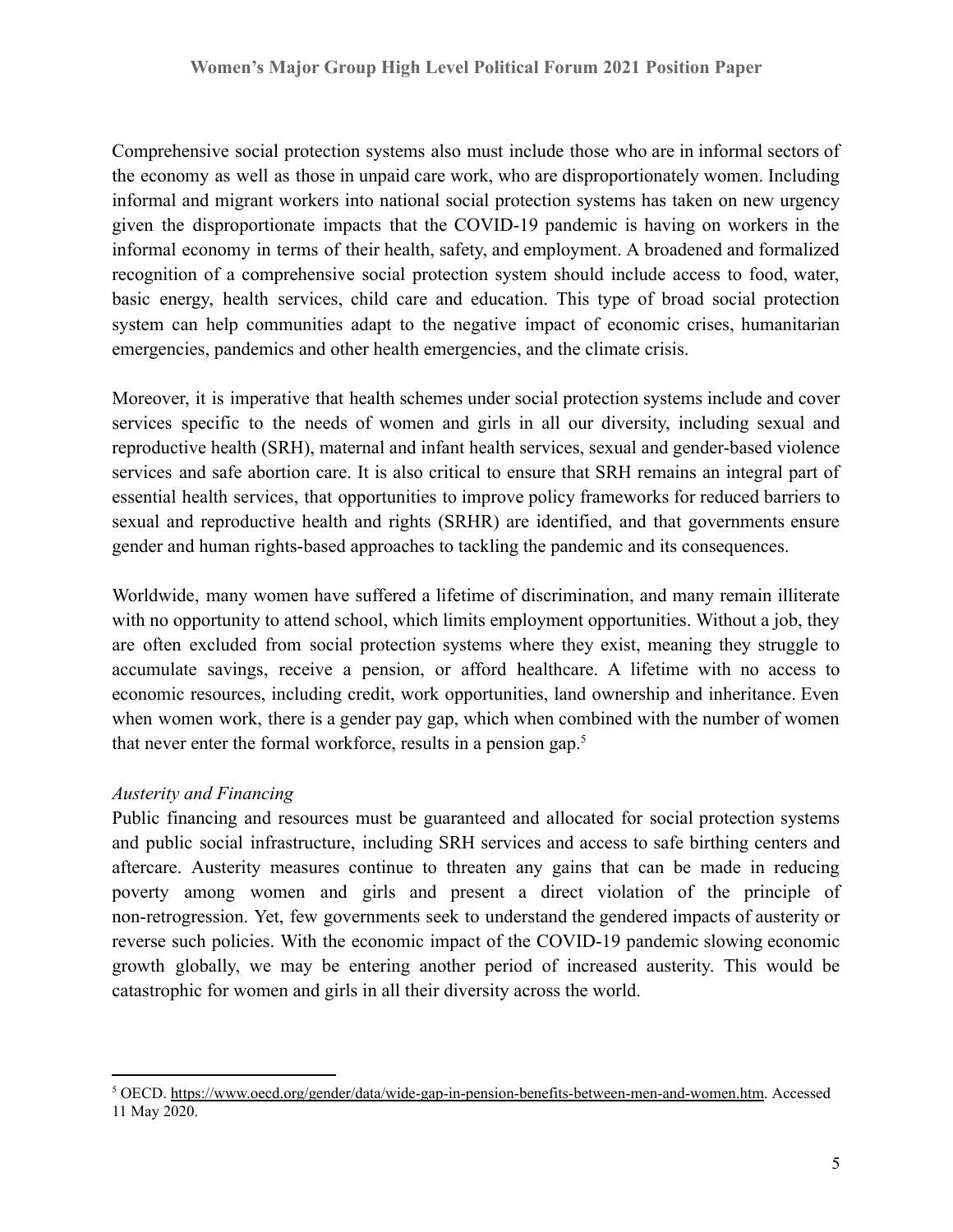The Secretary-General's report for the 2020 Commission on the Status of Women asserted: "Fiscal austerity has consistently produced regressive outcomes, especially for low-income women, given their greater reliance on public services and transfers, their role as default care providers when services are eroded, and their strong presence as front-line public sector workers that have been subjected to cuts."<sup>6</sup> This warning has become even more critical in light of the impacts of COVID-19 on women front-line workers and increased rates of poverty for women and girls.

As women make up a large share of workers in the industries hit hardest by the COVID-19 crisis, hold less wealth than men, and often have more difficulty finding re-employment after layoffs, they are particularly vulnerable to austerity measures. Governments and international financial institutions (IFIs), such as the World Bank and International Monetary Fund, should learn the lesson of previous waves of austerity measures and pursue alternative processes that will not place the burden directly on the shoulders of women and girls. Instead, governments and IFIs must develop and resource COVID-19 response and recovery plans that center care and equality and remake our economic systems to facilitate just transitions to sustainable economies with decent work for all.

#### *Illustrative Interlinkages*

Armed conflict and militarized political economies (SDG 16) contribute to poverty by shifting money towards weapons and military expenditure, forcibly displacing communities (SDG 10), creating structural damage to vital infrastructure (SDG 9) and social protection systems, and harming people's health and wellbeing (SDG 3).

Post-conflict economic reconstruction programs often exacerbate these problems<sup>7</sup> by promoting growth-centric economic recovery models (SDG 8), imposing austerity measures, and prioritizing recouping investor confidence over strengthening social safety nets. As a result, these programs widen endemic structural inequalities, including gendered inequalities.

#### *Recommendations*

We recommend that governments at the national and sub-national levels:

*Social Protection*

<sup>6</sup> Secretary-General (2020). Paragraph 18.

<sup>7</sup> Women's International League for Peace and Freedom (WILPF), Policy Brief: Action Coalition 2 on Economic Justice and Rights, February 2021.

[https://www.peacewomen.org/sites/default/files/Action%20Coalitions%20and%20WPS%20Policy%20Brief%202.p](https://www.peacewomen.org/sites/default/files/Action%20Coalitions%20and%20WPS%20Policy%20Brief%202.pdf) [df](https://www.peacewomen.org/sites/default/files/Action%20Coalitions%20and%20WPS%20Policy%20Brief%202.pdf)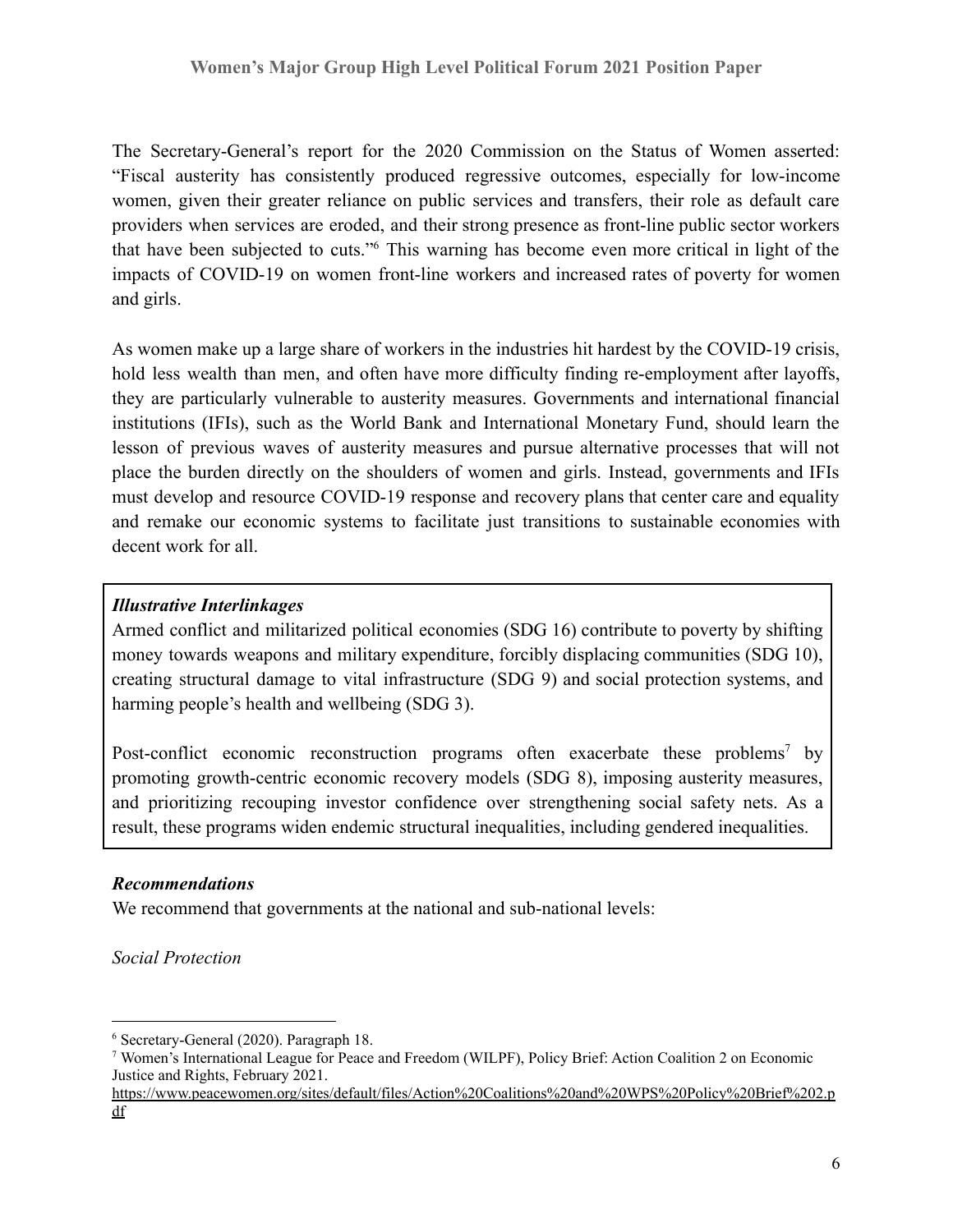- Adequately finance and, where they do not already exist, create gender transformative social protection systems that include protections for those working in the informal sector, migrant workers, off-grid households, and landless farmers, and are targeted to the most vulnerable.
- Avoid reductions in spending on non-contributory social protection mechanisms, such as unconditional cash transfers.
- Remove discrimination against gender non-binary people in accessing social protection programs.

#### *Austerity Measures and Debt*

- Do not enact austerity measures, including cuts to social protection programs and public services. Attention should be paid particularly to education, health, and care services, which disproportionately impact women and girls.
- IFIs and donor countries should cancel, restructure, suspend, and lower rates on existing debt, and any new debt issued should not include austerity conditionalities. Otherwise, countries may be required to spend limited financial resources on debt servicing rather than social protection and other programs to achieve the SDGs.

#### *Economic Justice*

• Promote women's economic rights, including through removal of laws and policies inhibiting women's land ownership, inheritance, and access to financial services, such as credit. Financial institutions demand collateral which many women do not have because many do not control productive resources, such as land.

# **Sustainable Development Goal 2: End hunger, achieve food security and improved nutrition and promote sustainable agriculture**

#### *Key Data*

- Globally, the number of people in acute food insecurity could increase by 121 million people in 2021 - an 82% increase compared to pre-COVID needs.<sup>8</sup>
- In 2019, almost 1 in 10 people globally experienced severe levels of food insecurity.<sup>9</sup>

<sup>8</sup> World Food Programme. *WFP Global Update on COVID-19: November 2020*.

<sup>9</sup> World Food Programme. *The State of Food Security and Nutrition in the World.*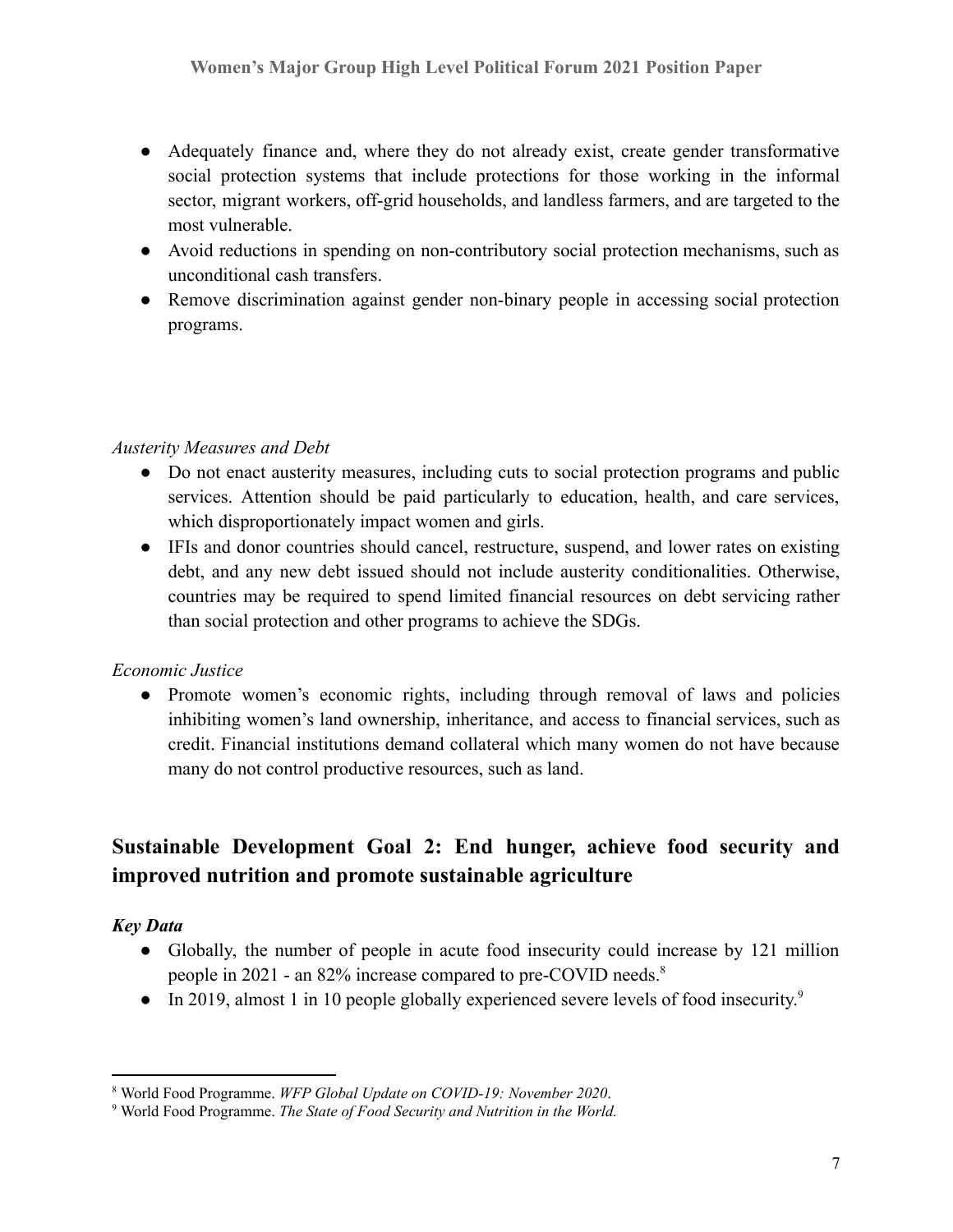- COVID-19 may increase the number of undernourished people globally between 83 to 132 million people. $10$
- Globally, more women experience food insecurity than men and the gap increased in 2018-2019.<sup>11</sup>
- According to the UN, approximately 12 million girls aged 15–19 give birth each year in low- and middle-income countries and many marry and become pregnant before they are physically mature. This situation is often associated with inadequate nutrient availability for both mother and fetus, leading to reduced adult stature of young mothers.<sup>12</sup>
- Small food producers generate 80% of the world's food. However, most of these producers, especially women, Indigenous Peoples, young people, and other historically marginalized groups, do not have secure land rights leaving them vulnerable to large-scale land-based investments or conflicts between families or communities.<sup>13</sup>
- When women have secure land rights, it has been shown that they direct more resources to improved food security and that there are better health and education outcomes for their families. More secure land and water rights often increase household food security, especially for poor female-headed households.<sup>14</sup>
- Women are the backbone of the rural economy, especially in the developing world.<sup>15</sup> Empowering and investing in rural women has shown to significantly increase productivity, reduce hunger and malnutrition, and improve rural livelihoods, for everyone.<sup>16</sup>
- The lack of public investment and inclusive investment schemes dedicated to small-scale agriculture prevents small-scale farmers from transforming to sustainable agriculture.<sup>17</sup>

#### *Structural Barriers to Progress and Gendered Dimensions*

The right to food, food justice, nutrition, and food sovereignty are basic human rights with significant age, gender, race, and class dimensions. Hunger and malnutrition are not natural or inevitable - human action drives them. As a group of humanitarian organizations recently explained:

"These people are not starving, they are being starved. These girls and boys, men and women, are being starved by conflict and violence; by inequality; by the impacts of climate change; by the loss of land, jobs or prospects; by a fight against COVID-19 that

 $10$  Ibid.

 $11$  Ibid. Page 16.

<sup>12</sup> UN. E/CN.9/2021/2. Paragraph 20.

<sup>&</sup>lt;sup>13</sup> Food and Agriculture Organization. "Protecting land and natural resources tenure rights in the era of COVID-19 by heeding the lessons from the past." October 2020. Page 1.

 $14$  Ibid. Page 2.

<sup>15</sup> [http://www.fao.org/gender/resources/infographics/the-female-face-of-farming/en/.](http://www.fao.org/gender/resources/infographics/the-female-face-of-farming/en/)

<sup>&</sup>lt;sup>16</sup> 7FAO: STRENGTHENING SECTOR POLICIES FOR BETTER FOOD SECURITY AND NUTRITION RESULTS (2017) <http://www.fao.org/3/a-i7218e.pdf>

<sup>&</sup>lt;sup>17</sup> [https://ag-transition.org/wp-content/uploads/2017/02/Investments\\_in\\_agriculture\\_MaB\\_WEB.pdf](https://ag-transition.org/wp-content/uploads/2017/02/Investments_in_agriculture_MaB_WEB.pdf)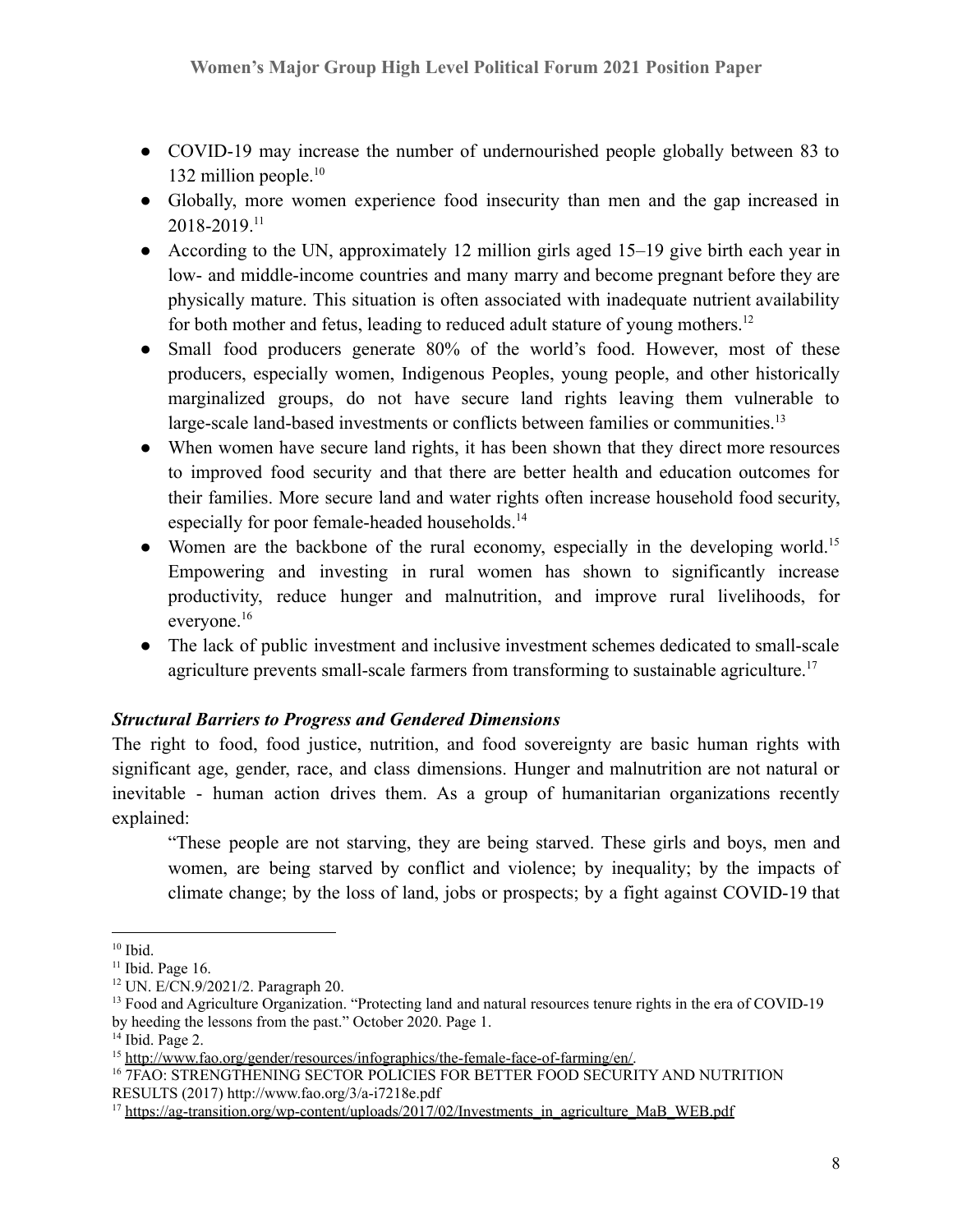has left them even further behind. Every day, we see that it is women and girls who suffer the most."<sup>18</sup>

Corporate capture of the food system and the accompanying global trade agreements interact with and drive the structural factors mentioned above, including climate change, inequality, land degradation and land grabbing, and militarism and conflict, to weaken food sovereignty, land rights, and, ultimately, increase hunger and malnutrition.

Globally, women hold disproportionately fewer land rights than men compared to the amount of land on which they labor because of patriarchal gender norms, laws, and practices. Women's labor is too often invisible in agriculture because their work is considered supplementary to men and considered "natural" given women and girls' caregiving roles.<sup>19</sup> Though some gains have been made to formalize women's land and water rights, enforcement is still lacking. Moreover, women often confront stricter entry barriers into sustainable agriculture, since they are less likely to access advanced farming tools and agriculture technologies due to their limited funds and existing gender digital gap. In addition, trainings are often aimed at men and owners rather than women workers.

Government responses to COVID-19 are threatening women's land rights as restrictions on movements limit small scale food producers from accessing critical resources, such as seeds or water, or their land and markets. Not being able to access and use their lands regularly, increases the vulnerability of their land rights, especially when large-scale land-based activities, such as mining, have been declared "essential" and allowed to continue operating. The Food and Agriculture Organization notes that contested land deals and land rights-related violations have occurred, especially for women who also have decreased access to mediation and judicial systems.<sup>20</sup>

Globally, women and girls make up 60% of the chronically hungry, and it is likely that the proportion is even higher in some regions, such as Asia and the Pacific.<sup>21</sup> In many cases, girls and women living in poverty and food-insecure households eat after male family members do and eat less nutritious food. Women and girls are also facing increased difficulties accessing nutritious, safe food in the wake of COVID-19, due to the closure of food services in schools and

18

<sup>19</sup> [https://www.theguardian.com/global-development/2021/apr/20/millions-at-risk-of-famine-without-urgent-help-gove](https://www.theguardian.com/global-development/2021/apr/20/millions-at-risk-of-famine-without-urgent-help-governments-warned) [rnments-warned.](https://www.theguardian.com/global-development/2021/apr/20/millions-at-risk-of-famine-without-urgent-help-governments-warned) Accessed 22 April 2021.

[http://www.csm4cfs.org/wp-content/uploads/2019/10/CSM-Agroecology-and-Feminism-September-2019\\_compress](http://www.csm4cfs.org/wp-content/uploads/2019/10/CSM-Agroecology-and-Feminism-September-2019_compressed.pdf) [ed.pdf](http://www.csm4cfs.org/wp-content/uploads/2019/10/CSM-Agroecology-and-Feminism-September-2019_compressed.pdf). Accessed 12 May 2021.

 $20$  FAO. Page 3.

<sup>&</sup>lt;sup>21</sup> Food and Agriculture Organization.

[http://www.fao.org/fileadmin/templates/rap/files/Newsletter/150625\\_gender-fact-sheet.pdf](http://www.fao.org/fileadmin/templates/rap/files/Newsletter/150625_gender-fact-sheet.pdf). Accessed 12 May 2020.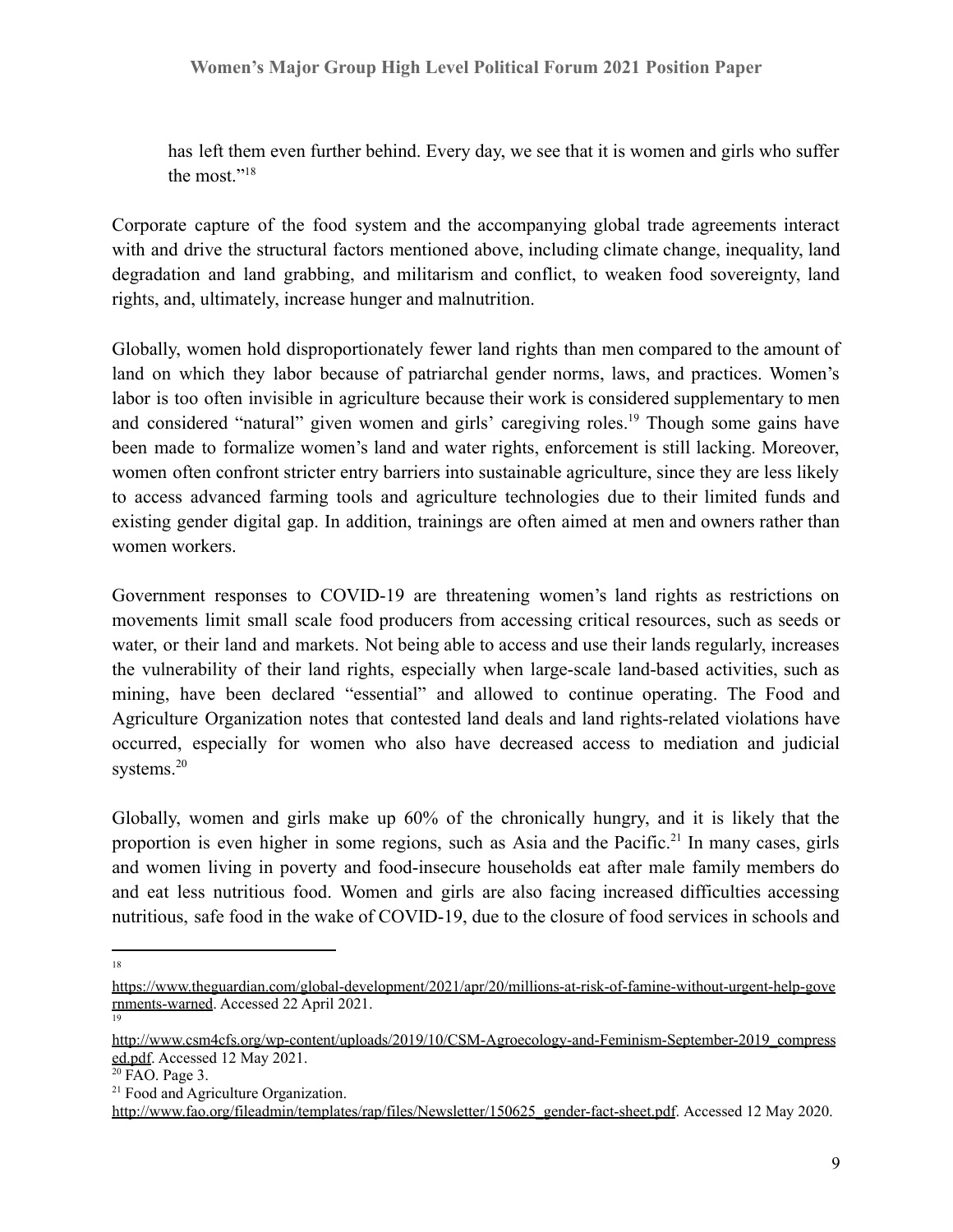communities, food shortages, disrupted supply chains, decreased income, and movement and quarantine restrictions. This will likely continue even after restrictions have started to lift given longer term impacts on supply chains. Evidence from previous crises shows that food insecurity can lead to harmful coping mechanisms and situations, such as the changes in diet, decreasing consumption, and sexual exploitation.<sup>22</sup>

The 2030 Agenda specifically highlights adolescent girls, as well as pregnant and lactating women as target groups whose nutritional needs must be addressed. Studies in countries across Asia and Africa have revealed the extent to which many adolescent girls are underweight, and the links between malnutrition and anemia (iron deficiency) once girls have begun menstruating. Anemia increases the risks of maternal mortality and fetal growth restriction.<sup>23</sup>

We need urgent action to address our broken food and agriculture systems, which have been captured and monopolized by big businesses, at the expense of natural resources, biodiversity, livelihoods, health, and local food sovereignty. Policies, incentives, and support should move away from industrial agricultural models, and towards regenerative agriculture, agroecology and food sovereignty, creating food systems that are local, sustainable and culturally appropriate. Export models should be replaced by local production and consumption, including community and school vegetable gardens. In addition, ensuring a living wage and providing protections against fluctuating food prices are critical interventions for reducing hunger.

#### *Illustrative Interlinkages*

Between food security, conflict, and climate change there are mutually reinforcing bonds. Food (SDG 2) and water (SDG 6) insecurity, worsened by the climate crisis (SDG 13) contribute to armed conflict (SDG 16), including by making conflicts more protracted. In turn, armed conflict drives hunger and famine.<sup>24</sup> As the World Food Programme recently declared: "To avert famine, we need an end to conflict."<sup>25</sup> The COVID-19 pandemic and subsequent crises is exacerbating all of these factors. Moreover, malnutrition has long-term impacts on health, (SDG 3), including cognitive and physical development, sexual and reproductive health, levels of educational attainment (SDG 4), and labor force participation (SDG 8).

#### *Recommendations*

<sup>&</sup>lt;sup>22</sup> CARE and UN Women. "Latin America and the Caribbean Rapid Gender Analysis for COVID-19." [https://www2.unwomen.org/-/media/field%20office%20americas/documentos/publicaciones/2020/05/enlac%20rga](https://www2.unwomen.org/-/media/field%20office%20americas/documentos/publicaciones/2020/05/enlac%20rga%20report%20english%20final%20junio2%201comprimido.pdf?la=en&vs=250) [%20report%20english%20final%20junio2%201comprimido.pdf?la=en&vs=250.](https://www2.unwomen.org/-/media/field%20office%20americas/documentos/publicaciones/2020/05/enlac%20rga%20report%20english%20final%20junio2%201comprimido.pdf?la=en&vs=250) Accessed 12 May 2021.

<sup>23</sup> UN. E/CN.9/2021/2. Paragraph 21.

<sup>&</sup>lt;sup>24</sup> World Food Programme. "Three things you may not know about famine and how to prevent it."

[https://www.wfp.org/stories/3-things-you-may-not-know-about-famine-and-how-prevent-it.](https://www.wfp.org/stories/3-things-you-may-not-know-about-famine-and-how-prevent-it) Accessed 24 April 2020.

<sup>25</sup> Ibid.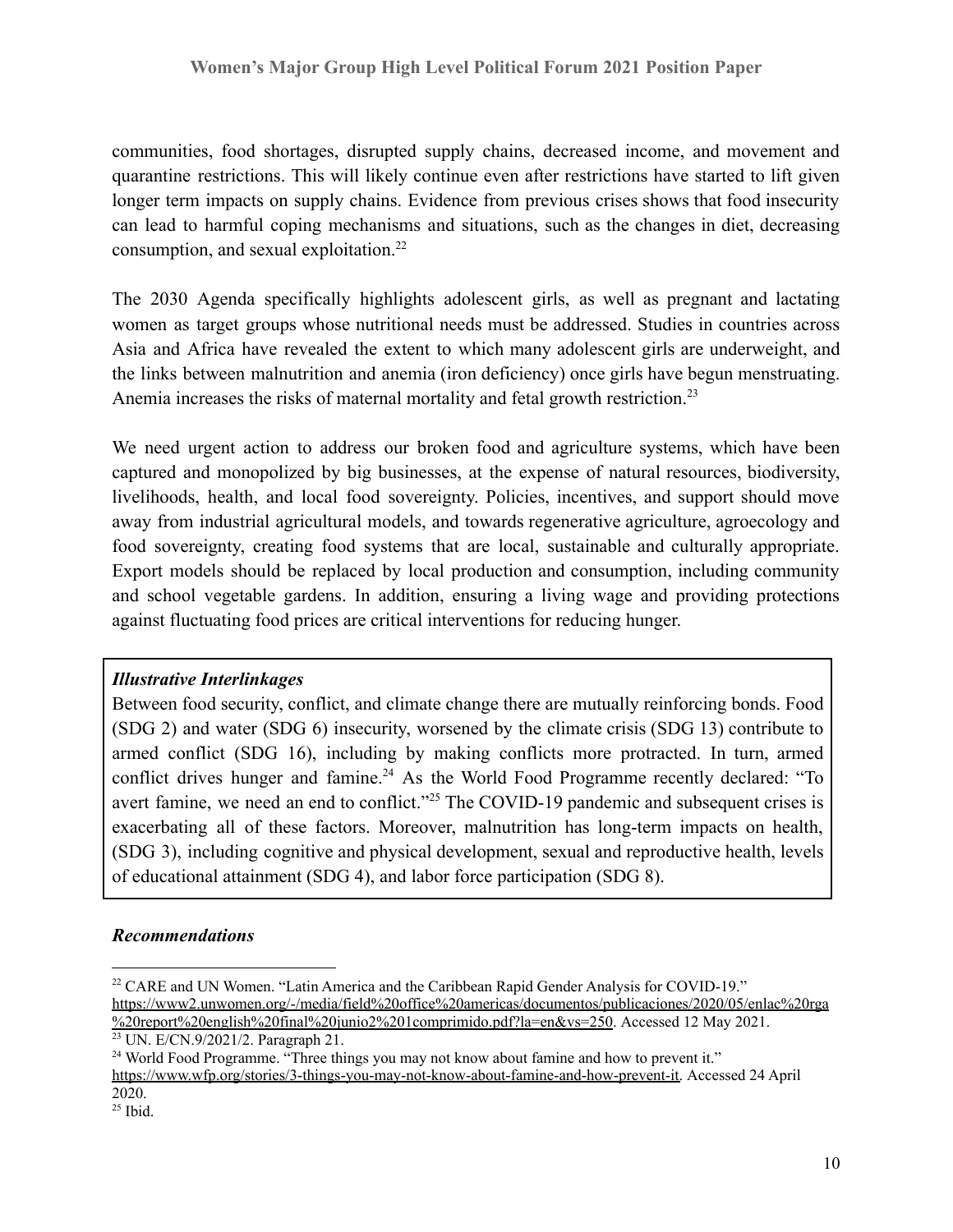We recommend that Governments at the national and subnational levels:

### *Nutrition*

- Respect, protect, and fulfill the human right to adequate, culturally appropriate, and safe food and nutrition for all, including through addressing the specific needs of women, girls, young people, and children.
- Provide nutrition education at all levels, and promote nutritionally balanced and diverse diets, particularly utilizing traditional and local knowledge, practices, and food, along with appropriate supplementation, especially for adolescent girls, pregnant, and breastfeeding people.
- Work with communities to monitor child nutrition and support families in learning how to provide children with a nutritious diet. Work with parents and caregivers, as well as communities and primary healthcare providers, to promote adequate infant and young child feeding at the household level and to reduce son bias in feeding practices.
- Promote good practice in breastfeeding and implement the International Code of Marketing of Breast-milk Substitutes taking into consideration and meeting the need for adequate nutrition of the breastfeeding people.
- Increase national budgets for maternal and newborn health and nutrition.
- Set a minimum service response package in times of crises and emergencies and ensure that it is adequately funded and developed in partnership with local civil society.

# *Agricultural and food systems*

- Adopt a human rights-based approach to the promotion of food sovereignty and agroecology centering the realization of the human rights of women and girls in hunger, food, and nutrition policies.
- Prioritize the transformation of food and agriculture systems towards food sovereignty by moving political support and all subsidies and incentives away from industrial agriculture models and monoculture production, which degrade the environment and destroy local livelihoods and food security, towards regenerative systems of local production and consumption.
- Raise awareness against and regulate genetically modified food, as well as low-quality, ultra-processed, and high-fat / high-sugar food, that perpetuate malnutrition in all its forms.
- Provide secure, safe, regular, and cost-effective transportation for women's agro-businesses and improve urban and rural linkages for farm to market delivery.

# *Land rights*

• Ensure regulation, accountability, and justice in cases of violations of the right to land, including inheritance laws, land and resource grabbing done by State and corporations.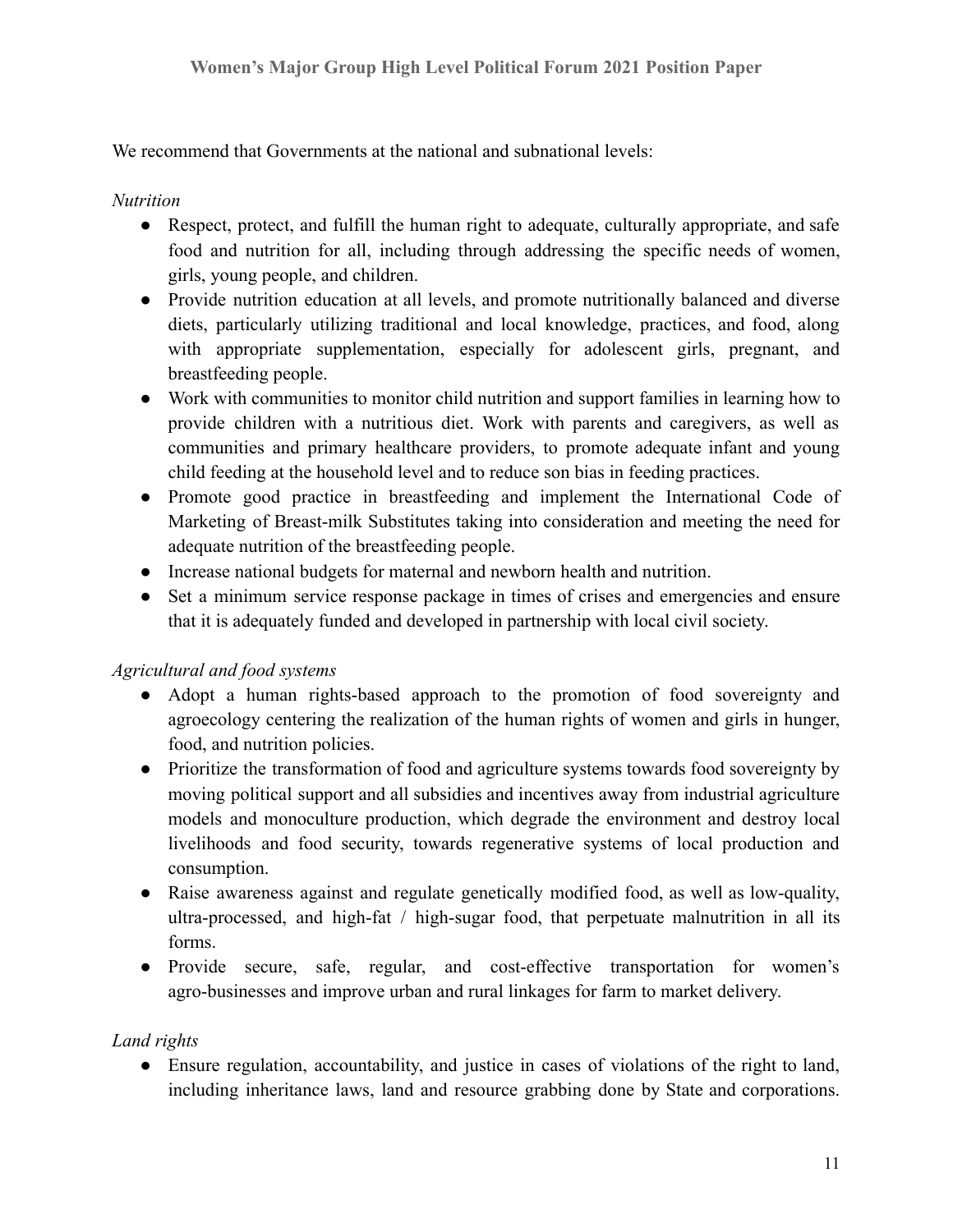Women must have access to affordable legal services, fair and honest land administration, and gender-neutral enforcement and judicial systems to uphold their land rights.

- Establish and uphold grievance mechanisms for small scale farmers, Indigenous Peoples, and other marginalized groups whose rights to land have been violated.
- Establish and fund gender-, culture-, and age-responsive policies for agroecology, as well as fishery in the coastal regions, including ensuring biodiversity of seeds and plants, and control and ownership of land, water, and other resources.
- Ensure public investment in small-scale sustainable agriculture by providing tailored support for women farmers, promoting their equal access to agriculture technology.
- Uphold Indigneous Peoples' rights to land, territories, and resources, and the right of free, prior and informed consent as critical human rights, as well as a critical strategy in ending the climate crisis and reversing environmental degradation.<sup>26</sup>

# **Sustainable Development Goal 3: Ensure healthy lives and promote well-being for all at all ages**

### *Key Data*

- As of April 2021, approximately 1 in 4 people in high-income countries have received a COVID-19 vaccine, while in low-income countries only approximately 1 in 500 people have received a COVID-19 vaccine.<sup>27</sup>
- Since the beginning of the COVID-19 pandemic, maternal deaths, stillbirths, ruptured ectopic pregnancies, and maternal depression have all increased with significant disparities between high-resource and low-resource settings.<sup>28</sup>
- Women make up 70% of the health workforce globally, but are typically in lower-level positions with lower pay and decision-making authority.<sup>29</sup>
- What countries have identified as "essential" medical care or commodities during the COVID-19 pandemic do not match vital services for women, such as abortion, services related to addressing GBV, contraception, condoms, or harm reduction treatment.<sup>30</sup>
- As of April 2021, approximately 90% of countries report some type of disruption to their health services as a result of the COVID-19 pandemic. Critical health services for

<sup>&</sup>lt;sup>26</sup> UN. [https://news.un.org/en/story/2021/03/1087242.](https://news.un.org/en/story/2021/03/1087242) Accessed 15 May 2021.

<sup>&</sup>lt;sup>27</sup> BBC. [https://www.bbc.com/news/world-56698854.](https://www.bbc.com/news/world-56698854) Accessed 24 April 2021.

<sup>28</sup> Chmielewska, Barbara, et al. "Effects of the COVID-19 Pandemic on maternal and perinatal outcomes: a systematic review and meta-analysis." *Lancet Global Health.* 31 March 2021.

<sup>&</sup>lt;sup>29</sup> UNAIDS. "Six Concrete Measures to Support Women and Girls in all Their Diversity in the Context of the COVID-19 Pandemic." 2020. Page 17.

<sup>&</sup>lt;sup>30</sup> UNAIDS. "Six Concrete Measures to Support Women and Girls in all Their Diversity in the Context of the COVID-19 Pandemic." 2020.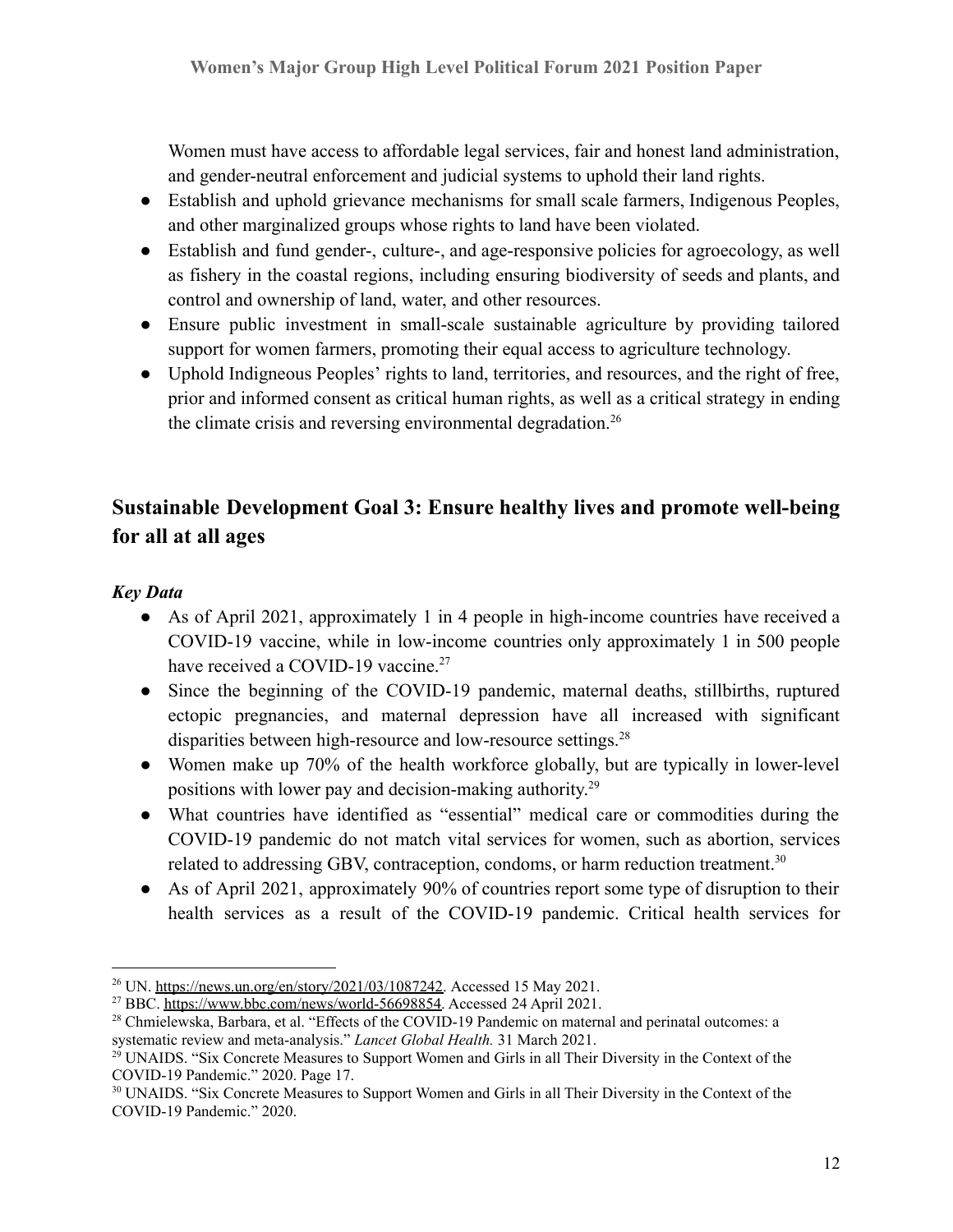women, including mental health care, contraceptive care, treatment for malnutrition, and HIV treatment, are among the most heavily impacted. $31$ 

• Currently, an estimated 60% of preventable maternal deaths, 53% of under five deaths, and  $45\%$  of neonatal deaths globally occur in humanitarian crises or fragile contexts.<sup>32</sup>

#### *Structural Barriers to Progress and Gendered Dimensions*

In the face of the current COVID-19 pandemic, the need to safeguard the health of all is especially pressing. The pandemic has made evident the need for greater investment in health system strengthening, including health information systems and data collection, health worker governance, robust primary health care, community health systems and financial protection through universal health coverage (UHC).

Moreover, the underinvestment in and hollowing out of public health systems is a result of financial measures pushed by neoliberal development, public-private-partnerships (PPPs), illicit financial flows (IFFs), and debt policies pushed by IFIs, including in high income countries.<sup>33</sup> A recent study found that a "10% increase in private health expenditure relates to a 4.3% increase in COVID-19 cases and a 4.9% increase in COVID-19 related mortality."<sup>34</sup> In other words, the more privatized a health system, the worse its response to COVID-19. Weak public health systems disproportionately impact women, especially poor women and women in rural areas, given their socially prescribed roles in providing care and their own sexual and reproductive health needs.

The World Health Organization (WHO) Director General prophetically described the impact of the currently unequal state of COVID-19 vaccine distribution: "the world is on the brink of a catastrophic moral failure – and the price of this failure will be paid with lives and livelihoods in the world's poorest countries."<sup>35</sup> It is imperative that countries treat COVID-19 vaccines as global public goods. As the Committee on Economic, Social and Cultural Rights recently clarified: "States have therefore a duty of international cooperation and assistance to ensure

<sup>&</sup>lt;sup>31</sup> World Health Organization. "Some signs of recovering emerging but major efforts required to restore and strengthen health services."

[<sup>&</sup>quot;https://www.who.int/news/item/23-04-2021-covid-19-continues-to-disrupt-essential-health-services-in-90-of-countr](https://www.who.int/news/item/23-04-2021-covid-19-continues-to-disrupt-essential-health-services-in-90-of-countries) [ies](https://www.who.int/news/item/23-04-2021-covid-19-continues-to-disrupt-essential-health-services-in-90-of-countries). Accessed 24 April 2021.

 $32$  (UNFPA 2015. State of World Population 2015. Shelter from the Storm: A Transformative Agenda for Women and Girls in a Crisis-prone World.

https://www.unfpa.org/sites/default/files/sowp/downloads/State\_of\_World\_Population\_2015\_EN.pdf)

<sup>&</sup>lt;sup>33</sup> Corporate Europe Observatory. "Health care privatisation and austerity left EU-countries ill prepared to deal with pandemic."

[https://corporateeurope.org/en/2021/01/health-care-privatisation-and-austerity-left-eu-countries-ill-prepared-deal-pa](https://corporateeurope.org/en/2021/01/health-care-privatisation-and-austerity-left-eu-countries-ill-prepared-deal-pandemic) [ndemic](https://corporateeurope.org/en/2021/01/health-care-privatisation-and-austerity-left-eu-countries-ill-prepared-deal-pandemic). Accessed 24 April 2021.

<sup>34</sup> Assa, Jacob and Calderon, Maria Cecilia. "Privatization and Pandemic: A Cross-Country Analysis of COVID-19 Rates and Health-Care Financing Structures."

<sup>35</sup> World Health Organization. "WHO chief warns against 'catastrophic moral failure' in COVID-19 vaccine access." [https://news.un.org/en/story/2021/01/1082362.](https://news.un.org/en/story/2021/01/1082362) Accessed 24 April 2021.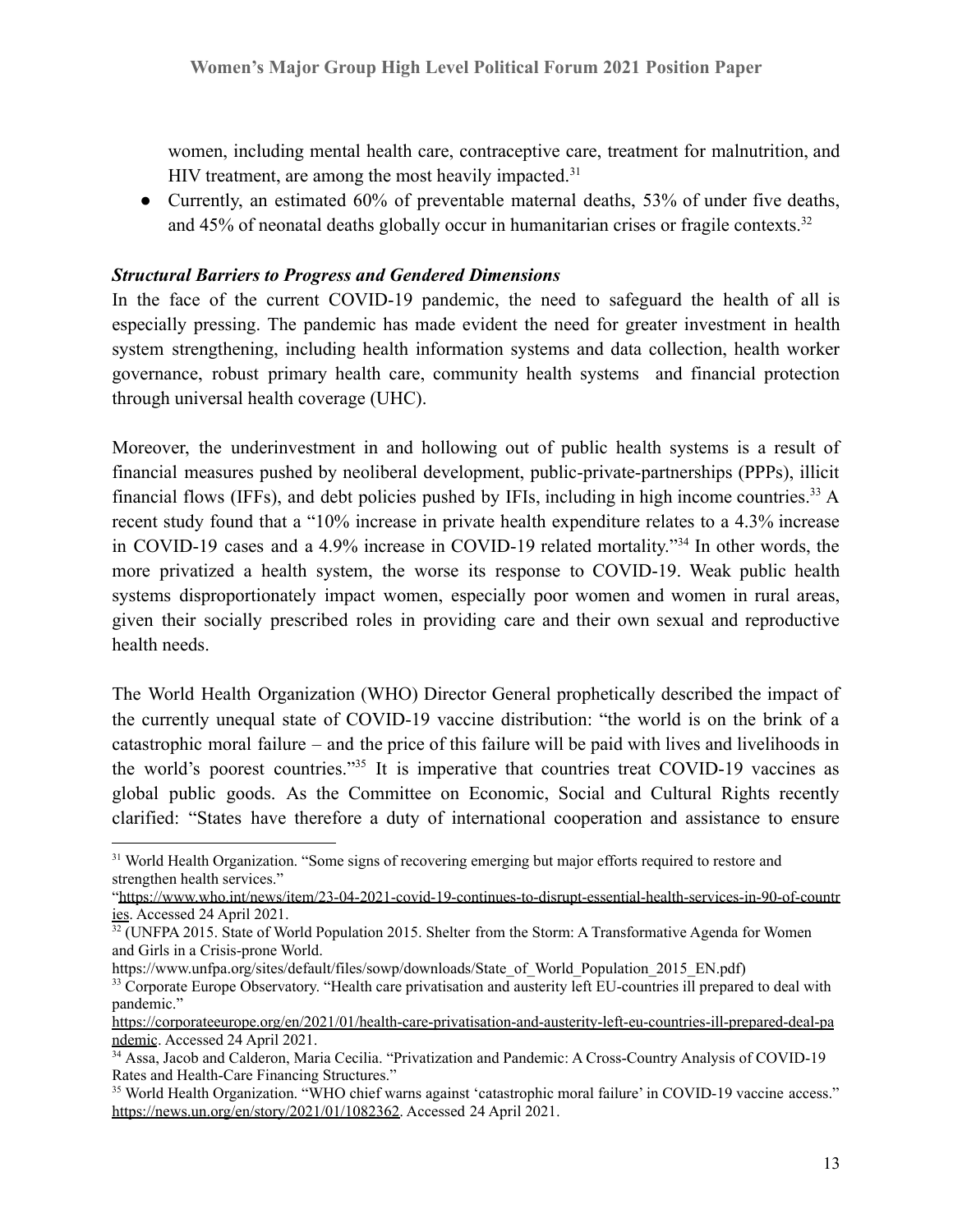access to vaccines for COVID-19 wherever needed, including by using their voting rights as members of different international institutions or organizations, including regional integration organizations such as the European Union."<sup>36</sup>

The pandemic has also brought to light the existing structures of power that reinforce and deepen inequalities, and how they are being used to address a public health crisis, such as the use of existing criminal law related to public health to introduce fines and penalties, and imprisonment. In many countries, police powers have significantly increased in relation to public health, and the police and the military have been put at the forefront of executing or monitoring the implementation of measures adopted for the containment of COVID-19; "implementing fines, court summons, and arresting those who do not comply with them, from mandatory mask wearing to quarantine."<sup>37</sup>

The COVID-19 pandemic has also shown how human health is interdependent with the well-being and flourishing of the environment and animals. Collaborative, multisectoral, transdisciplinary, and international efforts, as encapsulated by the WHO's One Health / One Welfare approaches are vital to this effort. This is an approach to designing and implementing programs, policies, legislation, and research in which multiple sectors – including public health, animal health, plant health, and the environment – work together to achieve better public health outcomes.

#### *Sexual and Reproductive Health*

Sexual and reproductive health and reproductive rights are integral to the realization of the right of everyone to the enjoyment of the highest attainable standard of physical and mental health and comprehensive sexual and reproductive health-care services must have the interrelated and essential elements of availability, accessibility, acceptability, equity, efficacy, and quality.

Due to supply chain disruptions, resource diversion, lack of political prioritization, and other strains on health systems, the sexual and reproductive health of women, girls, and gender non-conforming people has been particularly impacted during the current COVID-19 pandemic. At the beginning of the global pandemic, UNFPA predicted dire impacts on the SRH of women and girls, including a possible 47 million women in low- and middle-income countries unable to access modern contraceptives and an additional 7 million unintended pregnancies.<sup>38</sup>

<sup>&</sup>lt;sup>36</sup> Committee on Economic, Social and Cultural Rights. "Statement on universal affordable vaccination for COVID-19, international cooperation and intellectual property." E/C.12/2021/1.

<sup>&</sup>lt;sup>38</sup> UNFPA. [https://www.unfpa.org/pcm/node/24174.](https://www.unfpa.org/pcm/node/24174) <sup>37</sup> RESURJ and Vecinas Feministas. "The Criminalization of a Pandemic: A Cross-Regional Feminist Analysis" <https://resurj.org/wp-content/uploads/2021/03/ENG-The-Criminalization-of-a-Pandemic.pdf> Accessed 4 May 2021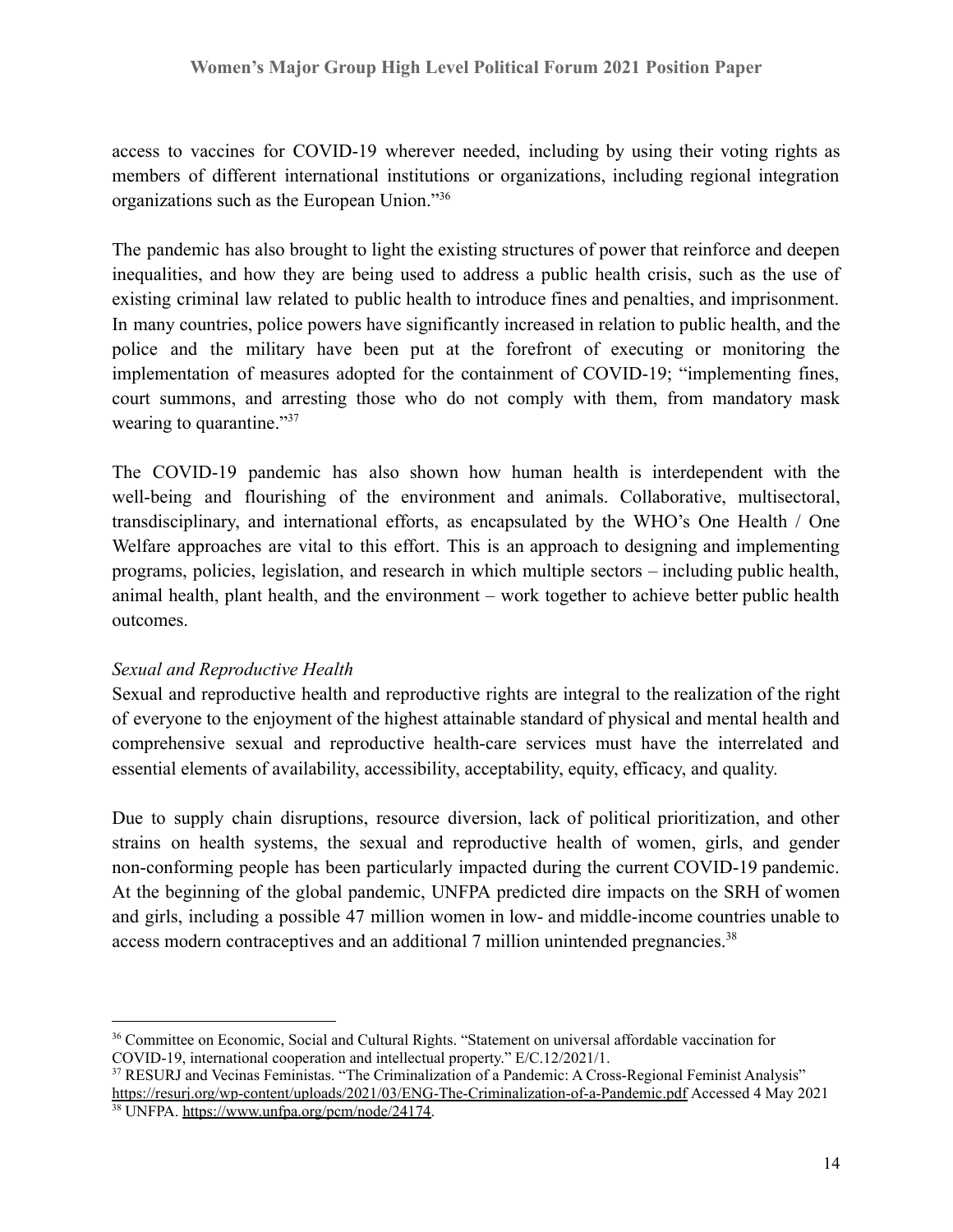Safe and legal abortion is a necessary element of comprehensive reproductive health services that must be included within all universal health coverage (UHC) packages. However, the exclusion of abortion from UHC packages and lack of safe abortion services, in general; the shortage of trained healthcare providers; the unwillingness or bias of service providers, including the exercise of so-called "conscience clauses"; and abortion stigma prevent women and girls from accessing safe abortion care services. Moreover, sexual and reproductive health services, especially abortion and post-abortion care, are among the most privatized services for women and adolescent girls. Factors such as these force women and adolescent girls to resort to unsafe abortion, further explaining why unsafe abortion is a major contributor to maternal mortality.<sup>39</sup>

According to UNFPA, 20,000 girls under the age of 18 give birth every day in developing countries.<sup>40</sup> It is widely expected that COVID-19 will increase rates of adolescent pregnancies as a result of, among other things, school closures, disruptions in sexual and reproductive health commodities and services, dimished access to comprehensive sexuality education (CSE), and increased rates of unprotected sex.

Globally, adolescent pregnancy is a significant problem with long-term impacts on girls, their families, and communities. In developing regions, nearly half of pregnancies among adolescent girls and women aged 15-19 are unintended.<sup>41</sup> Adolescent pregnancy poses grave risks including the risk of dying in childbirth, premature labor, complications during delivery, low birthweight, and infant mortality, as well as morbidities, especially vesico-vaginal fistula.

Early childbearing negatively influences the likelihood of a girl continuing her education, further limiting her opportunities for training and employment, and often confining her to the domestic sphere for a number of years.<sup>42</sup> Early motherhood often forces girls and adolescents to leave school early, and if they are able to join the paid labor force, they often do so in precarious and / or low-paid work, contributing to intergenerational poverty. To prevent this, governments must invest both in prevention of adolescent pregnancies, as well as in adequate support for young parents to continue their education.

Adolescent pregnancies and parenthood are a direct result of several factors, including lack of comprehensive sexuality education, the inability to exercise the right to bodily autonomy,

<sup>&</sup>lt;sup>39</sup> ARROW. (2019). Access to Safe Abortion in Asia and the Pacific Region.

<sup>&</sup>lt;sup>40</sup> UNFPA. [https://www.unfpa.org/adolescent-pregnancy.](https://www.unfpa.org/adolescent-pregnancy) Accessed 24 April 2021. <https://arrow.org.my/publication/access-to-safe-abortion-in-asia-and-the-pacific-region/>. Accessed 18 May 2020.

<sup>&</sup>lt;sup>41</sup> Deliver for Good Policy Brief. "Meet the Demand for Modern Contraception and Reproductive Health."

<sup>(2019)</sup>[.https://deliverforgood.org/investment/meet-the-demand-for-modern-contraception-and-reproductive-health/.](https://deliverforgood.org/investment/meet-the-demand-for-modern-contraception-and-reproductive-health/) Accessed 5 May 2020.

<sup>&</sup>lt;sup>42</sup> ARROW. (2019). The Status of Adolescents' SRHR in Asia and the Pacific Region

[https://arrow.org.my/wp-content/uploads/2019/11/ARROW\\_5\\_Adolescents-Brief.pdf.](https://arrow.org.my/wp-content/uploads/2019/11/ARROW_5_Adolescents-Brief.pdf) Accessed 5 May 2020.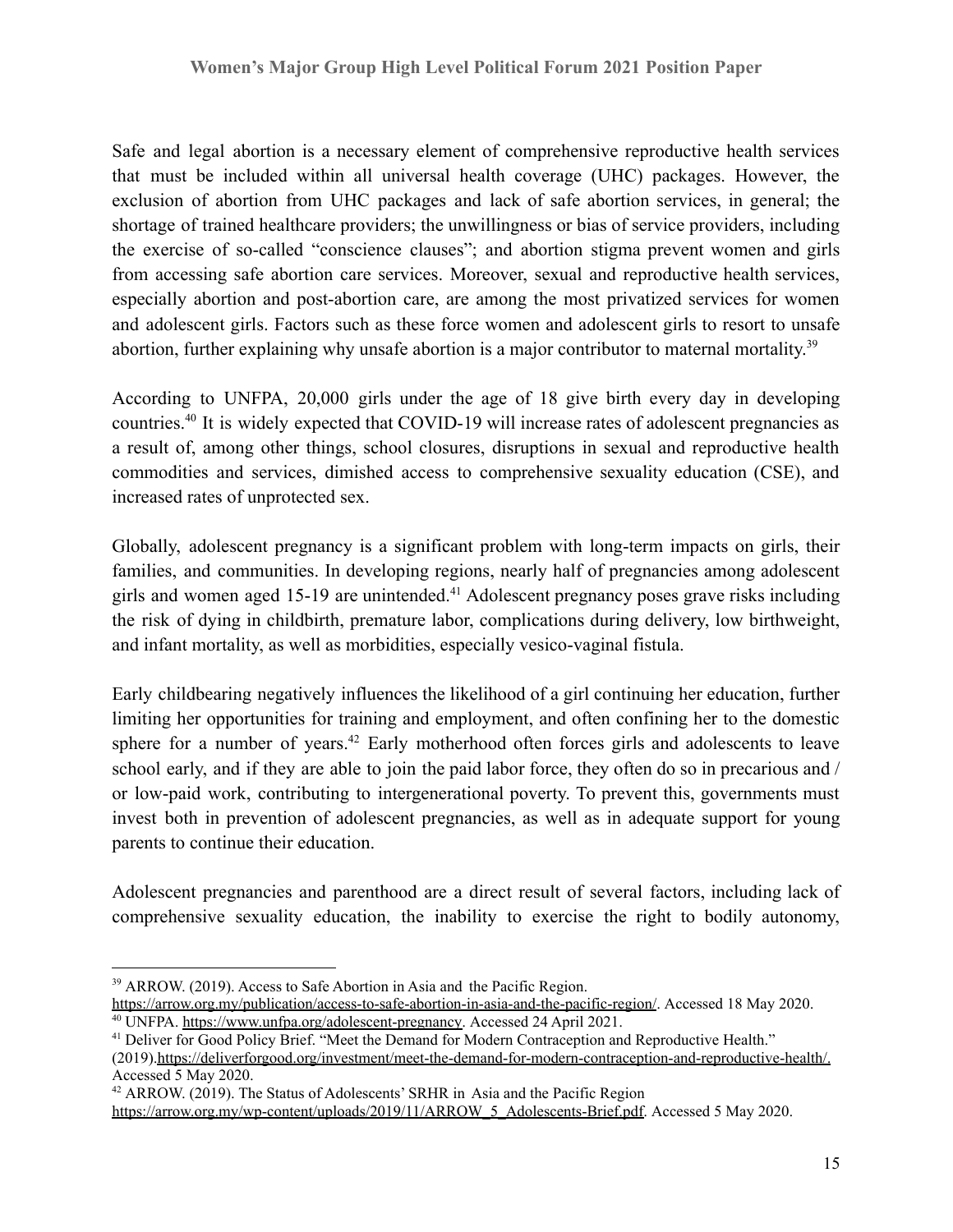inadequate access to sexual and reproductive health care services, stigma, and discriminatory laws related to adolescent sexuality.

#### *Illustrative Interlinkages*

The links between health, gender-based violence, and punitive criminal law and human rights violations have always been present and deadly. The COVID-19 pandemic and government responses to it have added new layers to this connection.

Both GBV and SRH services have been under-funded and under-prioritized during the pandemic with many women's organizations, as well as individual women and girls, filling in the gaps. Redistribution of funds, personnel, and equipment from GBV and SRH services to the COVID response have negatively impacted the well-being of women and girls globally.

Moreover, violent responses from governments that have relied on criminal law and policing, especially, in the name of public health<sup>43</sup> are particularly impacting already criminalized and marginalized populations, including lesbians, transgender people, sex workers, and migrants.<sup>44</sup> In the case of women living with HIV, they may discontinue or have interrupted treatment for fear that they will have to reveal their HIV status to police in order to be outside legally during  $lockdowns$ <sup>45</sup>

#### *Recommendations*

We recommend that governments at the national and sub-national levels:

#### *COVID-19*

- Treat COVID-19 vaccines as a global public good. Abandon vaccine nationalism, the stockpiling of vaccines, and support the TRIPS COVID-19 waiver.
- Apply an intersectional, gender-responsive and human rights-based approach to address the impacts of COVID-19.
- Provide all frontline health workers, caregivers and essential workers, with quality personal protective equipment including menstrual hygiene products, psycho-social support, child-care, and address immediate needs, to enable them to provide quality care.
- Ensure that people living in communities affected by armed conflict, refugees, internally displaced people, migrants, or stateless people get speedy access to COVID-19 vaccines, testing, and treatment.

<sup>43</sup> RESURJ and Vecinas Feministas. "The Criminalization of a Pandemic: A Cross-Regional Feminist Analysis"

<sup>44</sup> UNAIDS. "Six Concrete Measures to Women and Girls in all their Diversity in the Context of the COVID-19 Pandemic." Page 11.

<sup>&</sup>lt;sup>45</sup> UNAIDS. Page 5.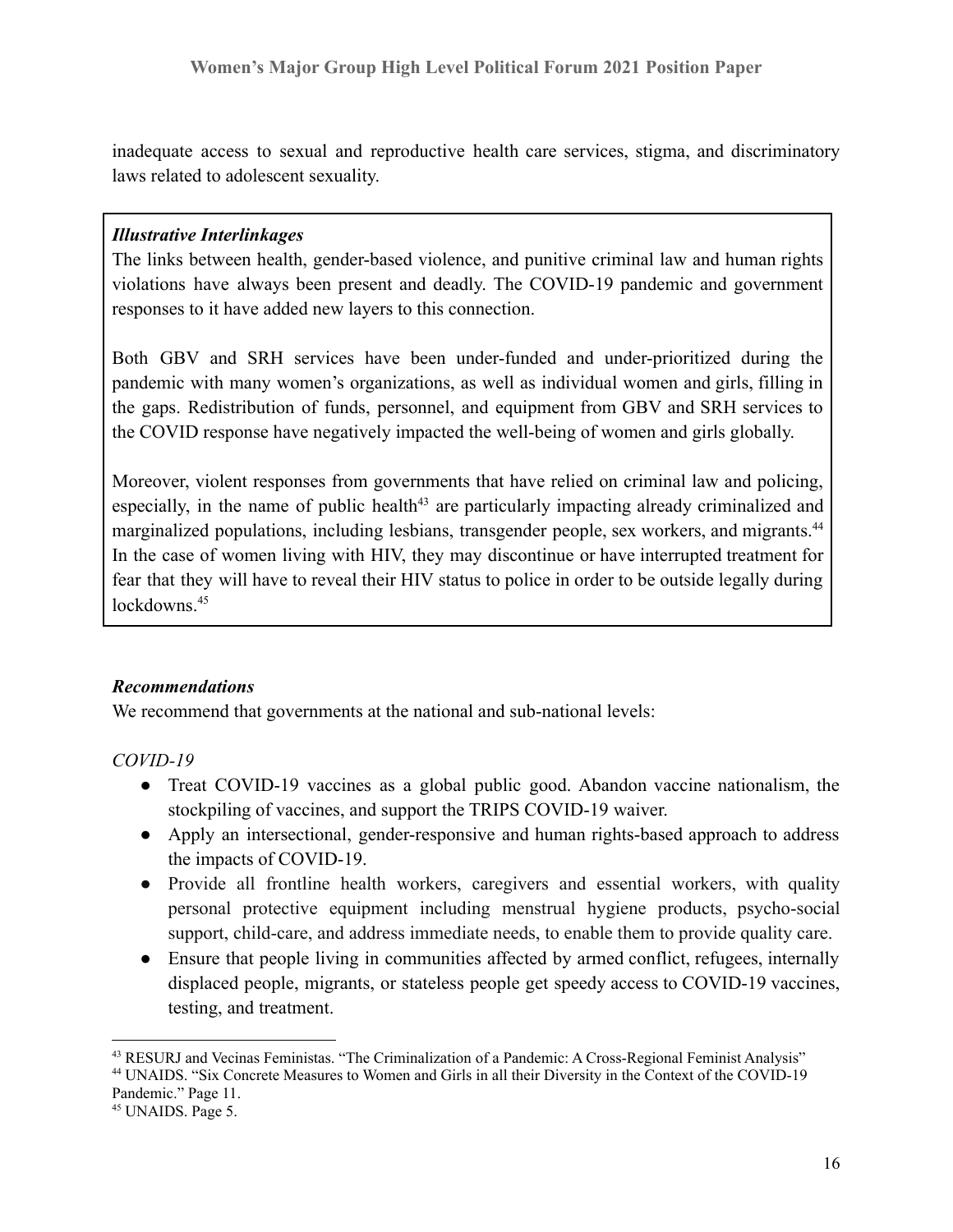● Recognize the negative impact that the COVID-19 pandemic has had in the educational sector, and more specifically in access to comprehensive sexuality education, and consider this in response and recovery plans by ensuring that girls and adolescent girls have access to CSE to be better equipped to make informed decisions over their bodies, relationships, and life course.

#### *Universal Health Coverage (UHC) and Health Systems*

- Deliver UHC through public health systems, ending and reversing the privatization of health systems as well as public-private-partnerships (PPPs) to deliver health services recognizing that privatization and PPPs may exacerbate inequalities in access to health services.
- Provide adequate financial, human, and infrastructure resources towards achieving UHC and integrate sexual and reproductive health care services into the provision of primary healthcare and UHC packages.
- Commit to coordinated, sustainable, long-term funding for health systems strengthening that applies a gender lens to disease detection, prevention, and treatment.
- Address the significant barriers that prevent women, girls, non-binary and gender diverse people from accessing health care, including user fees, out-of-pocket payments, physical distance, stigma, and legal restrictions.
- Guarantee the labor rights of health workers at all levels, including community health workers, and ensure their safety through the provision of personal protective equipment and safe working environments.
- Cease targeting healthcare facilities in the context of armed conflicts, per the obligations of all states under international human rights and humanitarian law. Cease all activities that prevent people in conflict-affected areas from accessing their rights to health.

# *Sexual and Reproductive Health and Rights*

- Ensure the availability and provision of sexual and reproductive health-care services, incorporate them as essential services, and prioritize these services for all women and girls within recovery plans as well as contingency planning for future pandemics.
- Safeguard essential sexual and reproductive health and rights (SRHR), including access to services, supplies, and information. Critical care includes contraceptives, abortion and post-abortion care, antiretroviral therapy, diagnosis and treatment of sexually transmitted infections, pre-and post-exposure prophylaxis, emergency obstetric care, and newborn and maternal care. Do not let emergency responses be used to divert resources or justify targeted restrictions or regulations that limit access to SRHR.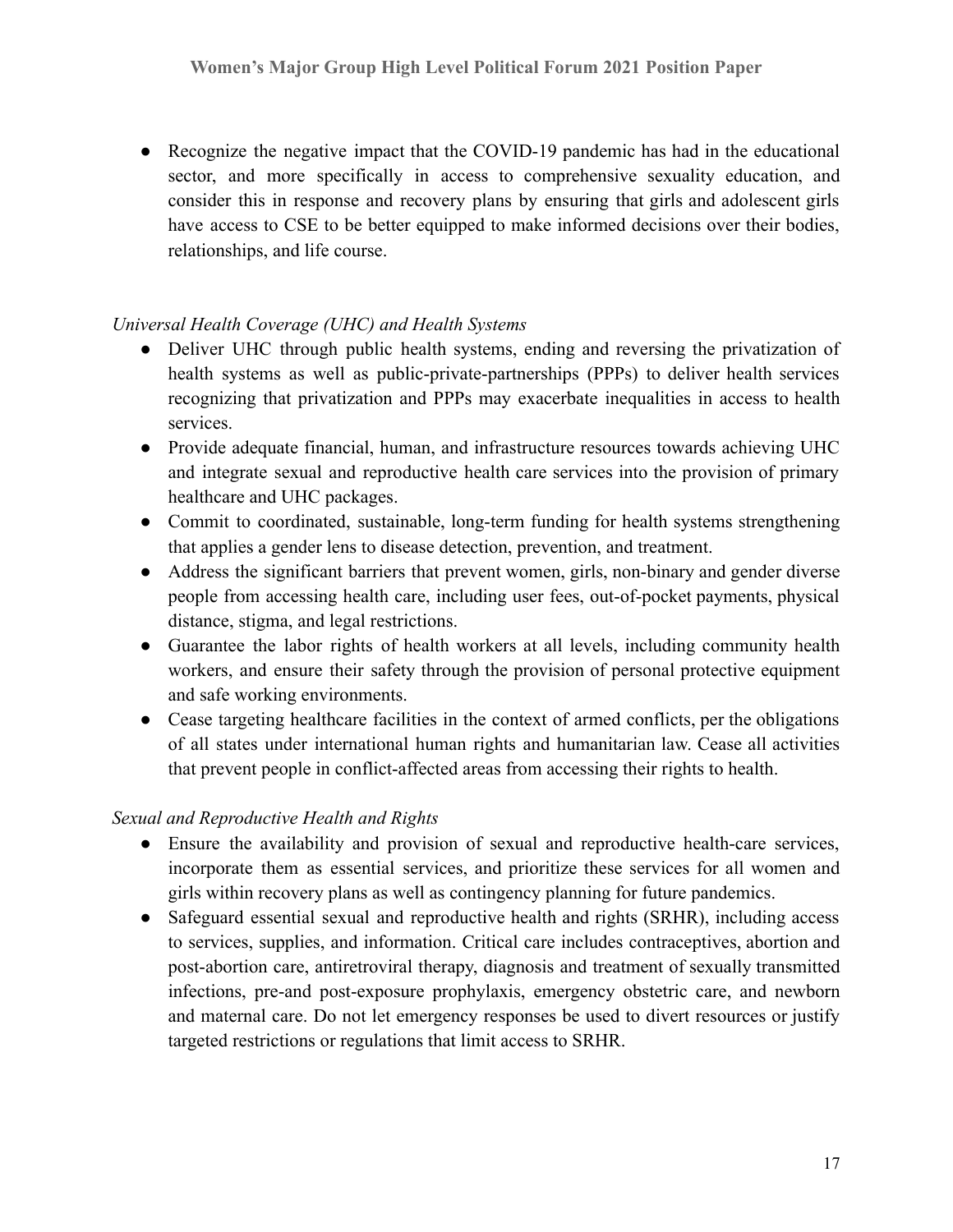- Challenge harmful norms and gender inequality that hinder fulfilment of the sexual and reproductive health and rights of adolescents, young people, women, LBTQI+ women, non-binary and gender non-conforming people.
- Ensure that all survivors of sexual and gender-based violence have access to a comprehensive package of sexual and reproductive health care services, including post-exposure prophylaxis, emergency contraception, abortion, and mental health services. Ensure that these services are considered essential services in times of crisis.
- Recognize abortion as a human right and remove all punitive laws and measures, including those for healthcare providers. Ensure the accessibility of abortion services, including through the provision of services, facilities and personnel trained on safe abortion and post-abortion care and self-managed medical abortion. In times of crisis, declare abortion as an essential service and implement telemedicine and other online tools to fulfill the human right to abortion.
- Guarantee access to comprehensive sexuality education (CSE) and youth-responsive sexual and reproductive health (SRH) services to ensure that all adolescents and young people can make informed choices free from discrimination, coercion, or violence. Ensure that CSE and youth-responsive SRH services include and address the health, rights, and needs of all young people, including LGBTQI+ young people and young people with disabilities.
- Recognize and work to eliminate period poverty, through removal of taxes from menstrual products, as well as providing these products free of charge to women and adolescent girls who do not have access, such as those living in poverty or detention.
- Provide emergency obstetric services, especially in rural and peri-urban areas, as a human right and in order to prevent obstetric fistula. Guarantee free healthcare services for all women and girls living with obstetric fistula.
- Conduct outreach campaigns to reach women and girls living with obstetric fistula in order to reduce stigma and connect them with healthcare services.
- Ensure the implementation of the Minimum Initial Service Package (MISP) at the onset of every humanitarian crisis.
- Integrate and train young people in the implementation of MISP in crisis situations.
- End impunity for sexual and gender-based violence as international crimes.

# **Sustainable Development Goal 4: Ensure inclusive and equitable education, quality education and promote lifelong learning opportunities for all**

# *Key Data*

• According to UNESCO, in April 2020, over 1.5 billion students were impacted by school closures accounting for more than 90% of students from pre-primary to higher education.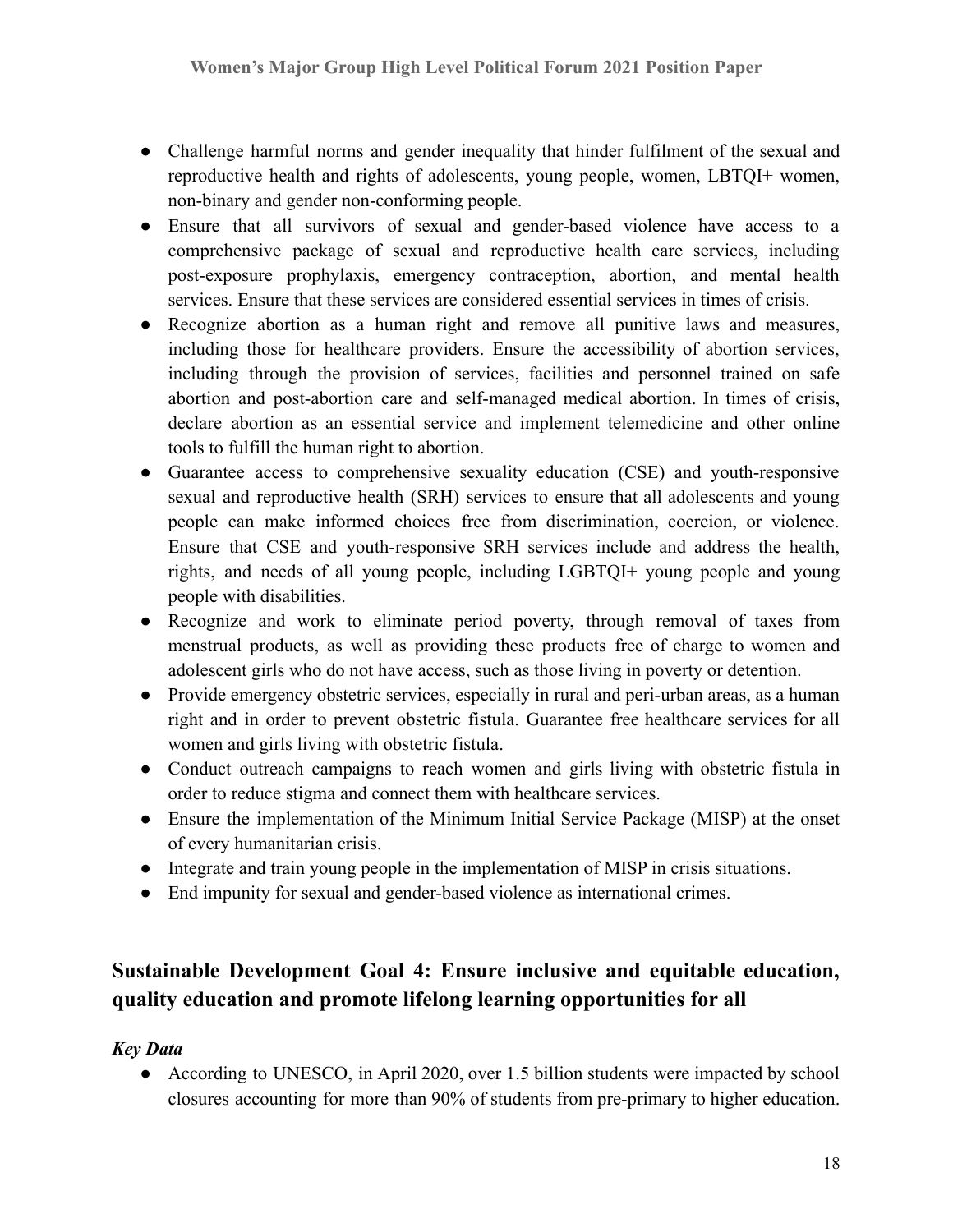It is likely that this will lead to increased rates of child labor, sexual exploitation, teenage pregnancy, and child, early, and forced marriage.<sup>46</sup>

- Even though school closures have forced both boys and girls out of school now, girls are less likely than boys to return to school after a prolonged absence.<sup>47</sup>
- 900 million children do not have basic hygiene services at their school, severely impacting girls during menstruation.<sup>48</sup>
- Approximately ⅔ of the world's 781 million illiterate adults are women, a proportion that has remained unchanged for twenty years.<sup>49</sup>

#### *Structural Barriers to Progress and Gendered Dimensions*

Public education is part of broader public service systems that have been increasingly under attack as part of a hollowing out of state services. The right to education is vitally linked to SDGs 2, 5, 10, and 16 that refer to gender equality and the empowerment of women and girls in the promotion of peaceful and inclusive societies, including their full and meaningful participation in decision-making, leadership, and peace processes. In addition, parents that make a living wage are better able to ensure that their children, including and especially girls, have access to quality education.

The COVID-19 crisis threatens both to roll back gains made on girls' education and to create new barriers for girls to achieve their human rights to education, health, and protection. It is also increasing women and girls' household work burden. Not all girls will be impacted equally though with those who are already most marginalized, including the poorest, girls with disabilities, and those in conflict-affected, rural, or remote areas.<sup>50</sup>

#### *Infrastructure*

School infrastructure plays an important role in learning and encouraging retention and enrollment. In developing countries, young girls often leave school at the start of menstruation due to poor sanitation facilities, including the unavailability of private bathrooms, compounded with fear and stigma.

The dangers faced by girls and adolescents due to unsafe roads, lack of infrastructure, and inadequate services especially at the secondary school level, often prevent girls and adolescents from attending school. Moreover, even where adequate infrastructure and services exist, harmful

<sup>46</sup> UNESCO. "Building Back Equal: Girls back to school guide" Page 2.

<sup>47</sup> UNESCO International Institute for Education Planning. "COVID-19 school closures: Why girls are more at risk." 29 April 2020.http://www.iiep.unesco.org/en/covid-19-school-closures-why-girls-are-more-risk-13406. Accessed 4 May 2020.

<sup>48</sup> UNESCO. "Building Back Equal." Page 3.

<sup>49</sup> OXFAM. "Gender justice and women's rights."

[https://www.oxfam.org/en/what-we-do/issues/gender-justice-and-womens-rights.](https://www.oxfam.org/en/what-we-do/issues/gender-justice-and-womens-rights) Accessed 24 April 2021.

<sup>50</sup> UNESCO. "Building Back Equal." Page 2.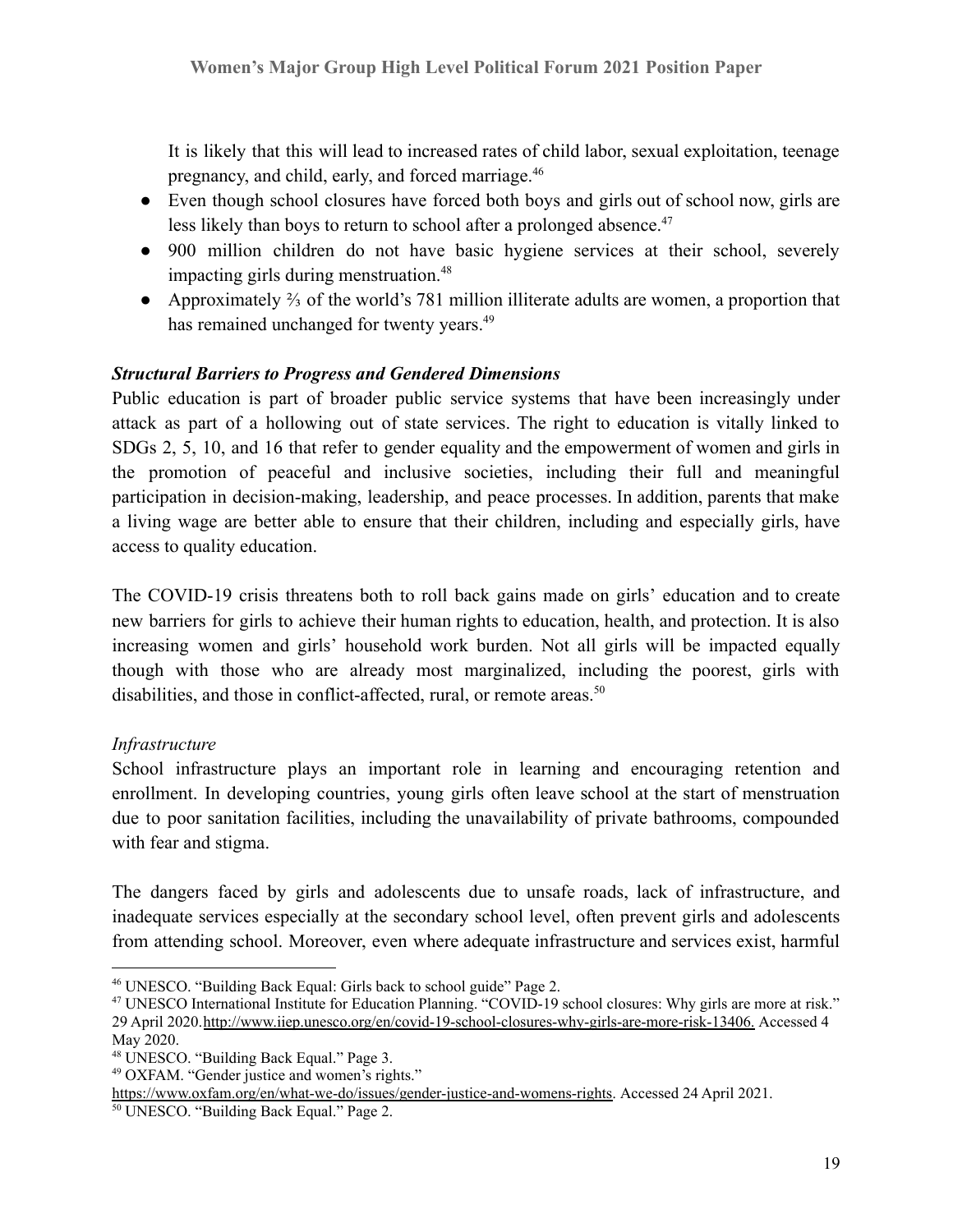gender stereotypes, child, early, and forced marriages, sexual harassment, and the lack of inclusive and quality learning environments, keep girls and young women out of school.

#### *Gender-Based violence*

Although evidence is still being gathered and analyzed, it is clear that rates of domestic violence, including violence against children, increased exponentially during lockdowns across all regions. Recent estimates are that up to 80 million children worldwide are likely to have been exposed to physical, sexual and/or emotional violence during lockdowns, in addition to new and increased forms of online violence, including cyberbullying, sexual exploitation and abuse.<sup>51</sup> Lockdown conditions have been aggravated by isolation from safe spaces, services, and peoples that schools often provide, including teachers, social workers, clubs, or friends.<sup>52</sup> Girls also face increased risk of early and unintended pregnancy and entering child labor, each of which lessen the likelihood that they will return once schools reopen.

#### *Science, Technology, Engineering, and Mathematics (STEM)*

Girls often have less access to STEM training than the boys from an early age through tertiary education. According to the GSDR, women make up only 35% of students in STEM programs in tertiary education, for example, even though women make up a slightly larger percentage of students in tertiary education overall.<sup>53</sup> This impacts women's future earnings and career opportunities as they enter the labor market with fewer skills and abilities than their male counterparts.

Though increasing women and girls' STEM education is important, humanities and liberal arts education must continue to be valued.

#### *Marginalized Women and Girls*

Marginalized women and girls face distinct obstacles to exercising their right to education. For example, discrimination based on sexual orientation, gender identity and expression, and sex characteristics (SOGIESC) results in numerous problems, such as bullying, that prevent people from accessing quality education in schools.

Ideological-political approaches that are spreading worldwide limit equitable education through their impact on school curricula. The resulting impediments to comprehensive sexuality education in schools and portrayals of stereotypical roles in curricula and class settings

<sup>52</sup> <sup>51</sup> <https://www.wvi.org/publications/report/coronavirus-health-crisis/covid-19-aftershocks-perfect-storm>. Accessed 14 May 2021.

[https://www.end-violence.org/sites/default/files/2020-07/Policy%20brief%20-%20SRGBV%20%20and%20school](https://www.end-violence.org/sites/default/files/2020-07/Policy%20brief%20-%20SRGBV%20%20and%20school%20reopening%20Final.pdf) [%20reopening%20Final.pdf.](https://www.end-violence.org/sites/default/files/2020-07/Policy%20brief%20-%20SRGBV%20%20and%20school%20reopening%20Final.pdf) Accessed 12 May 2021.

<sup>53</sup> GSDR. Page 48.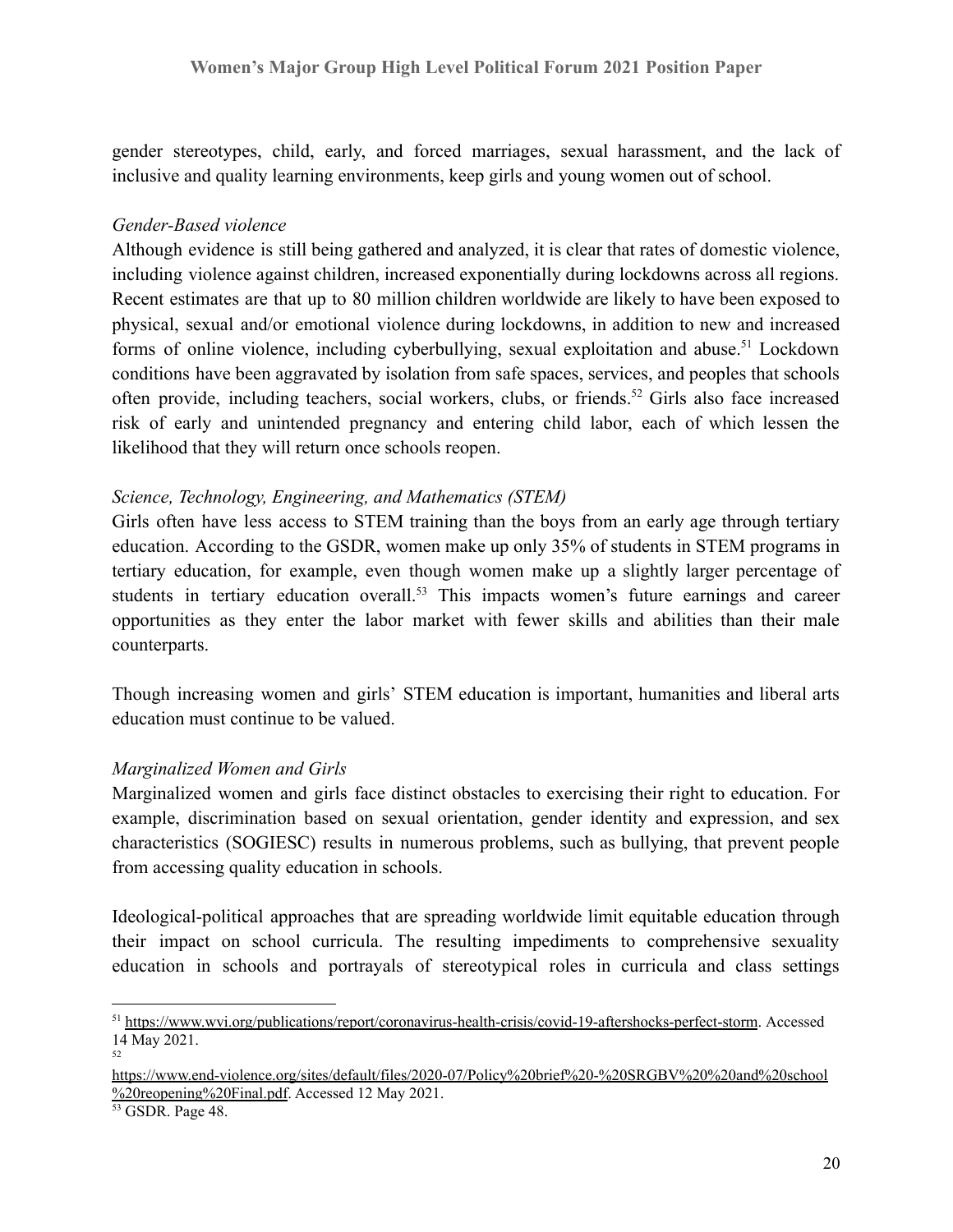particularly impact the independent development of women, girls, and LGBTQI+ people. This situation and its challenges also negatively impact minorities, ethnic-cultural population diversity, sexual diversity, vulnerable populations, people with disabilities and LGBTI+ people.

For older women that had not previously accessed literacy education, there are very few opportunities to learn how to read and write, which is necessary for their involvement in daily life and for the enjoyment of their human rights. Women and girls with disabilities face additional barriers to accessing inclusive education, including social isolation, discrimination, and lack of accessible facilities.<sup>54</sup> Women and girls in conflict-affected communities, as well as refugees, internally displaced persons, and migrants, often face challenges in accessing quality education due to gaps in documentation, interruptions in their education, targeting of civilian infrastructure, and lack of economic opportunity.

Ensuring inclusive and equitable quality education requires governments to create and support gender-responsive education systems, through redistributing unpaid and devalued domestic and care work; addressing the feminization of the education workforce, including by protecting the labor rights of teachers; and rethinking how institutions such as school, work, and the environment, support or undermine the lives and rights of women and girls.

#### *Illustrative Interlinkages*

The combined impact of school closures and restrictions on movement as a result of the COVID-19 pandemic have had immediate consequences and possibly long-term consequences for girls across a wide-range of human rights and SDGs, possibly including:

- Increased burdens of unpaid care and domestic work (SDG 5) limiting the amount of time girls have to dedicate to their education.
- Reduced learning opportunities because of the gender digital divide and limited access to information and communication technology (ICT) (SDG 5).
- Increased risks of gender-based violence, including child, early and forced marriage and female genital mutilation/cutting, and new forms of digital violence such as online harassment and bullying (SDG 5).
- Interrupted access to school feeding programs (SDG 2), which reached 388 million children prior to the school closures.<sup>55</sup>
- Reduced labor participation rates for women (SDG 8) who must stop working to attend to the education and care needs of children.

<sup>&</sup>lt;sup>54</sup> UN Women, Making SDGs Count for Women and Girls with Disabilities, 2017,

[https://www.un.org/development/desa/disabilities/wp-content/uploads/sites/15/2019/10/Making-SDGs-count-for-wo](https://www.un.org/development/desa/disabilities/wp-content/uploads/sites/15/2019/10/Making-SDGs-count-for-women-with-disabilities.pdf) [men-with-disabilities.pdf.](https://www.un.org/development/desa/disabilities/wp-content/uploads/sites/15/2019/10/Making-SDGs-count-for-women-with-disabilities.pdf) Accessed 28 April 2021.

<sup>55</sup> World Food Programme. "State of School Feeding Worldwide 2020." 2020.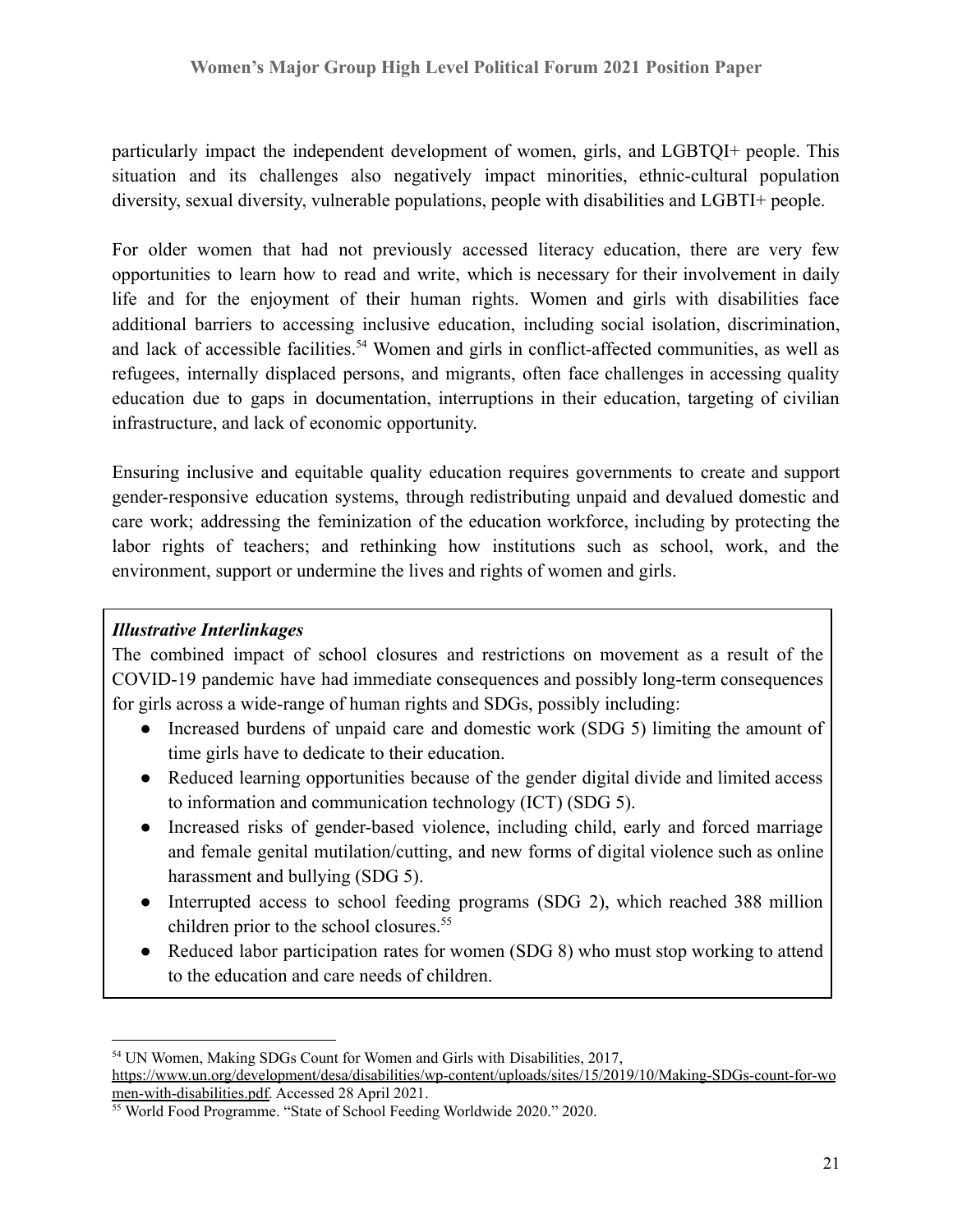- Limited access to comprehensive sexuality education leading to decreased levels of knowledge about critical sexual and reproductive health issues  $(SDG\ 3)$ <sup>56</sup>
- Increased risk of HIV (SDG 3).

### *Recommendations*

### *COVID-19*

- Prioritize the engagement of women and girls in COVID-19 response and recovery plans, including school reopening plans, as well as continuations of remote learning.
- Develop equitable plans for ensuring girls return to school as schools reopen with targeted actions to reach the poorest and most marginalized girls.

### *Curriculum*

- Target and sustain efforts to remove gender bias, stereotypes, and discrimination within and across education systems, from teacher recruitment and training to curriculum and materials development, as well as integrate gender equality and human rights explicitly into all areas of curriculum, including comprehensive sexuality education.
- Align comprehensive sexuality education within formal and informal settings with best practices and guidance worldwide, specifically the *International Technical Guidance on Sexuality Education*.
- Combat gendered norms regarding areas of study and vocation, including by encouraging women and girls to undertake "non-traditional" fields of study and vocations in order to combat gender segregation within the workforce and by increasing remuneration and respect for traditionally feminine areas of work.
- Support and invest in girls and young women's STEM education programs, support women to study STEM at the university level, and later to be incorporated in the labor market.
- Incorporate education and skills-building for climate action into curricula, including technical skills, as well as emotional, cognitive skills, such as disruptive thinking and political agency, that will be critical in the transition to more just and sustainable societies.<sup>57</sup>

<sup>56</sup> UNAIDS. "Six Concrete Measures to Support Women and Girls in all their Diversity in the Context of the COVID-19 Pandemic." 2020.

<sup>57</sup> Brookings Institution. "A new green learning agenda: Approaches to quality education for climate action." [https://www.brookings.edu/research/a-new-green-learning-agenda-approaches-to-quality-education-for-climate-actio](https://www.brookings.edu/research/a-new-green-learning-agenda-approaches-to-quality-education-for-climate-action/) [n/.](https://www.brookings.edu/research/a-new-green-learning-agenda-approaches-to-quality-education-for-climate-action/) Accessed 19 May 2021.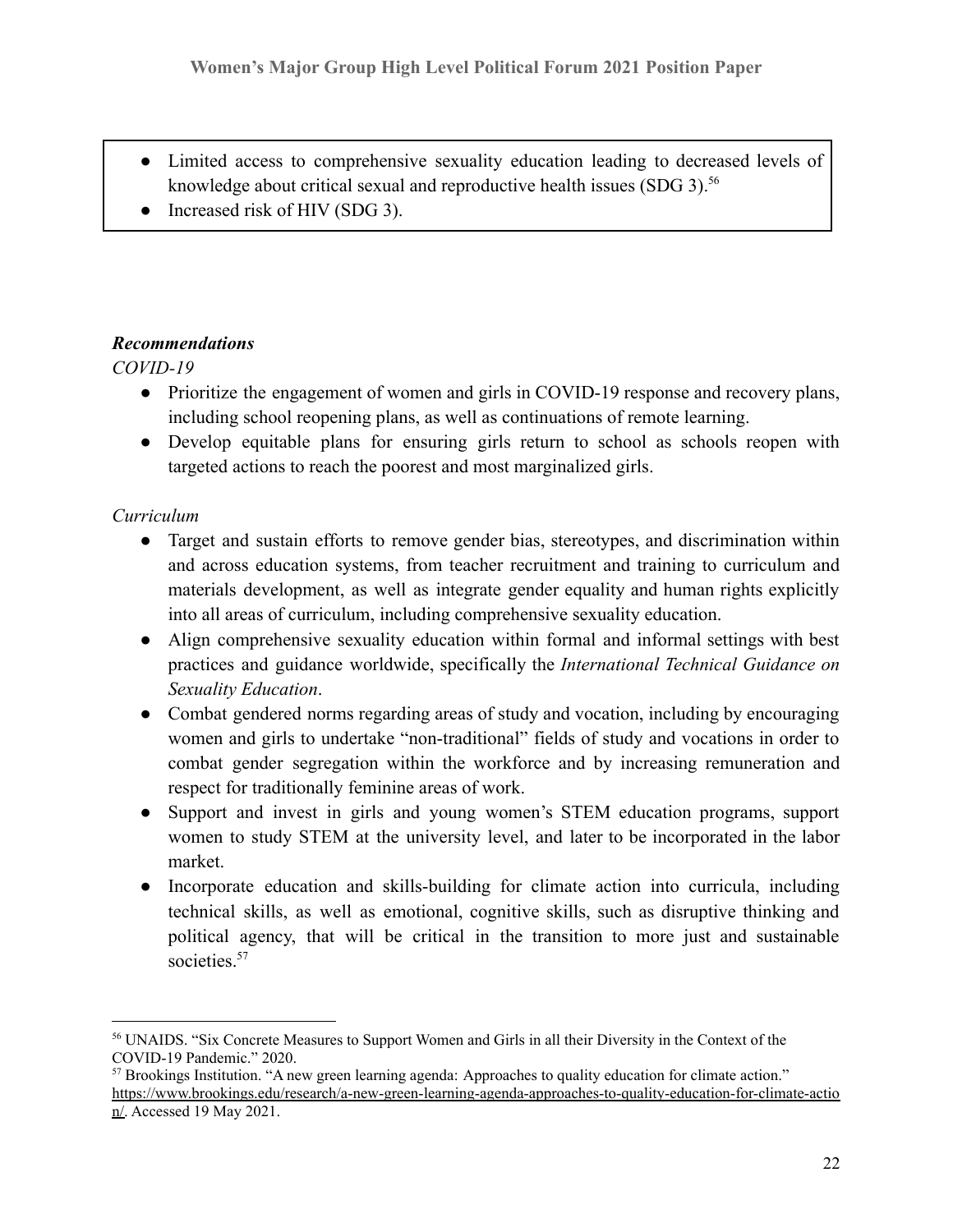#### *Teachers*

- Improve working conditions and increase pay and benefits for teachers.
- Integrate gender equality training into initial teacher education and professional development programs and integrate gender-responsive, intercultural pedagogy into curricula.
- Ensure that male teachers are sensitive to the specific challenges and barriers that female students and teachers face.
- Provide additional support and incentives to female teachers, especially in rural areas, who can be powerful role models within their schools and communities.

*Infrastructure*

- Invest in school infrastructures and ensure school environments are safe, secure, and free from violence, including violence that occurs in, on the way to, or around schools.
- Address structural factors that create barriers to education, such as poverty, ethnicity, disability, and armed conflict. This includes the need for adequate and safe water, sanitation, and hygiene facilities in schools.

#### *Violence*

- Develop and revitalize school-level/institutional policies on preventing and responding to all forms of violence in light of the new challenges posed by COVID-19, ensuring reporting and accountability mechanisms are in place.
- Ensure that there are adequate school/institutional monitoring mechanisms for girls at risk of not returning to education. Provide the necessary support for their safe return.
- Promote child-focused spaces for children to share experiences, ensuring these are specifically safe for girls. Teachers and education support personnel should receive training to manage confidential discussions with students who have experienced or been affected by violence during lockdown and re-openings. Ensure that students can access child-friendly, gender-responsive reporting mechanisms and services dedicated to providing psychosocial and legal support.

# **Sustainable Development Goal 5: Achieve gender equality and empower all women and girls**

#### *Key Data*

• In 88 countries there are legal restrictions on the jobs and hours that women can work leading to occupational segregation and the overrepresentation of women in the sectors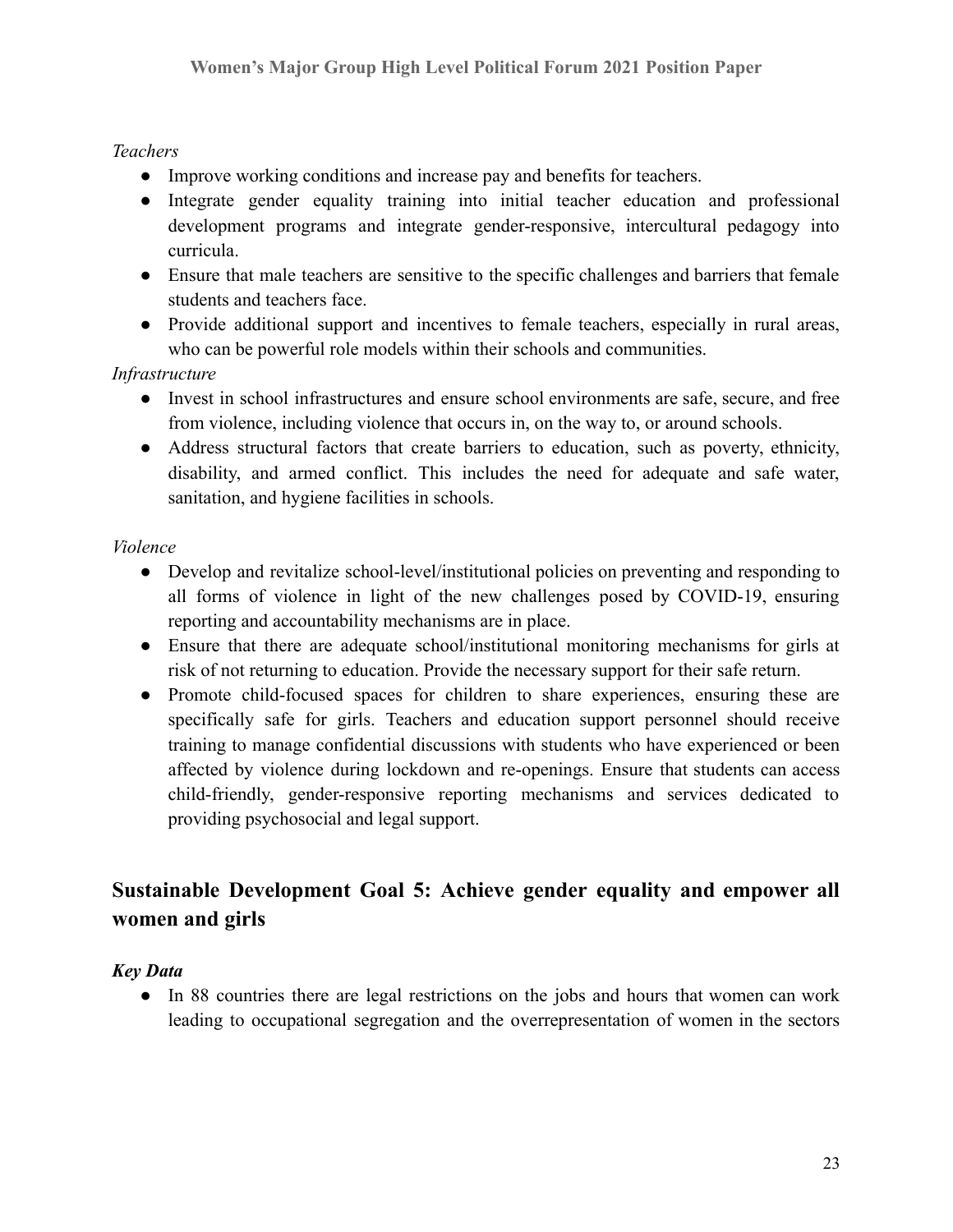most affected by COVID-19: healthcare, education, and essential service delivery. This impacts more than 2.5 billion women globally. 58

- Globally, nearly 1 in 3 women have experienced violence from a partner within their lifetime. Nearly one in four of ever-partnered adolescent girls aged 15–19 year have been subjected to violence by a partner.<sup>59</sup> All evidence so far indicates that violence, including online and ICT-facilitated violence, has increased during the COVID-19 pandemic, especially during lockdowns.<sup>60</sup>
- Responses to the COVID-19 pandemic such as school closures, increased poverty and economic stress, increased adolescent pregnancy, disruptions to essential services, or deaths of parents - may expose an additional 10 million girls to child, early, and forced marriage by 2030.<sup>61</sup>
- Globally, women do three times as much unpaid care and domestic work as men while adolescent girls perform significantly more domestic work than boys.<sup>62</sup>
- According to UN Women, opposition to gender equality and to women's rights activism has become "more vocal, global and better organized" in the years following the Beijing Platform for Action.<sup>63</sup>

#### *Structural Barriers to Progress and Gendered Dimensions*

Patriarchy shapes societies in ways that put less value on the lives of women, girls, non-binary, and gender diverse people, place the burden of paid and unpaid care and domestic work on them, and condone violence and other forms of control to maintain their subservient position. Prior to the COVID-19 crisis, women and girls completed between 2 and 14 times as much care work as men and boys - the wide range a reflection of inequalities within and between countries. Closures of childcare and schools, increased care needs of older and ill people, and overwhelmed health systems, have increased the burden even further during the pandemic. Women are also overrepresented among paid care workers, including and especially within health systems. These frontline workers must be recognized as essential after the crisis ends.

*Gender-based violence*

<sup>&</sup>lt;sup>58</sup> Arekapudi, Nisha. "World Bank report: when COVID struck, gender equality came crumbling down." [https://blogs.lse.ac.uk/businessreview/2021/03/08/world-bank-report-when-covid-struck-gender-equality-came-crum](https://blogs.lse.ac.uk/businessreview/2021/03/08/world-bank-report-when-covid-struck-gender-equality-came-crumbling-down/) [bling-down/.](https://blogs.lse.ac.uk/businessreview/2021/03/08/world-bank-report-when-covid-struck-gender-equality-came-crumbling-down/) Accessed 24 April 2021.

<sup>&</sup>lt;sup>59</sup> World Health Organization. Committing to implementation of the Global Strategy for Women's, Children's and Adolescents' Health (2016–2030): Report by the Director-General. A74/14. Paragraph 22.

<sup>61</sup> UNICEF. "10 million additional girls at risk of child marriage due to COVID-19."  $60$  UN Women. "COVID-19 and Violence against Women and Girls: Addressing the Shadow Pandemic."

[https://www.unicef.org/press-releases/10-million-additional-girls-risk-child-marriage-due-covid-19.](https://www.unicef.org/press-releases/10-million-additional-girls-risk-child-marriage-due-covid-19) Accessed 24 April 2021.

 $62$  UN Women. "COVID-19 and the Care Economy: Immediate Action and Structural Transformation for a Gender-Responsive Recovery."

<sup>&</sup>lt;sup>63</sup> UN Women. "Democratic Backsliding and the Backlash Against Women's Rights: Understanding the current challenges for feminist politics." 2020.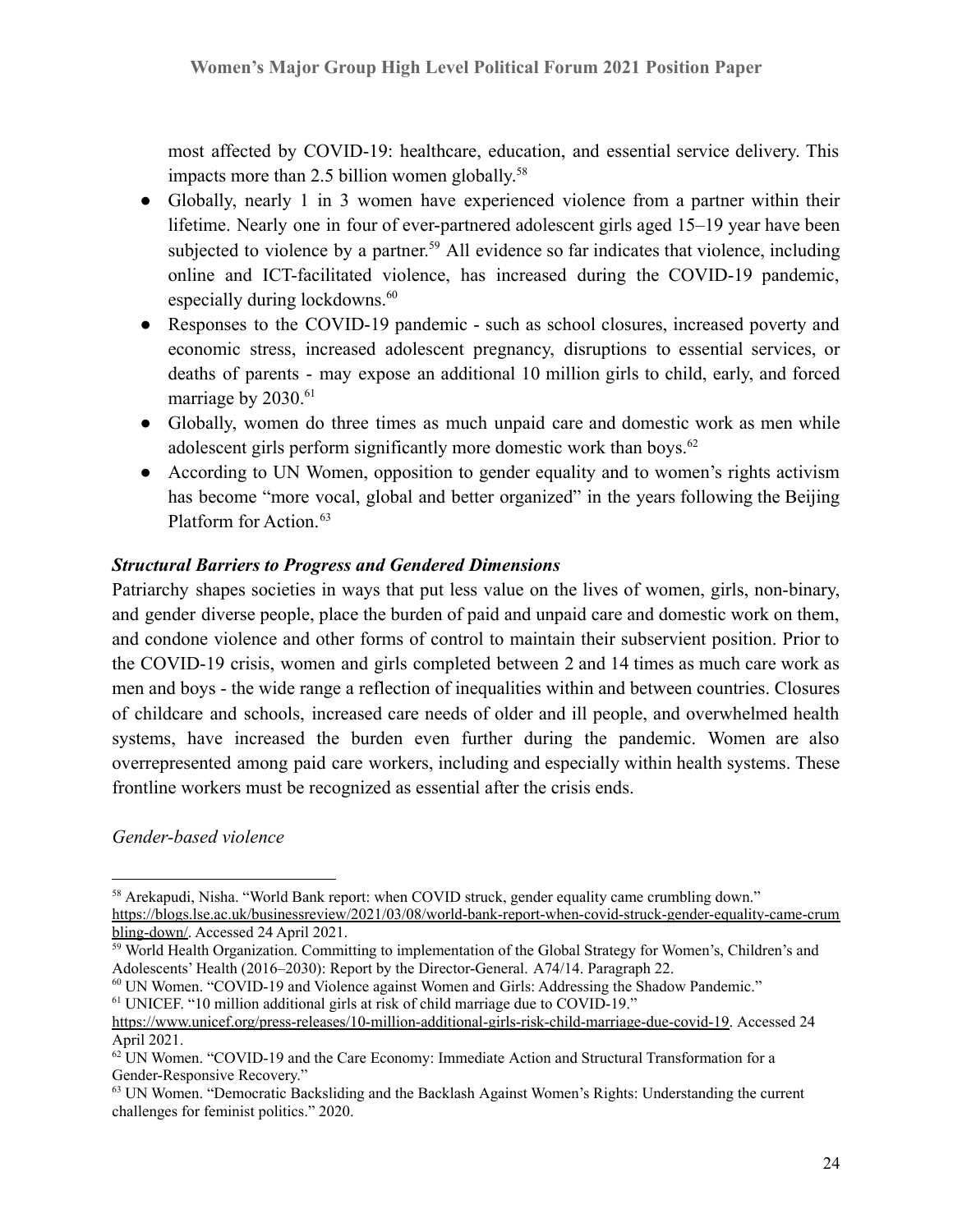One of the great successes of feminist and women's rights movements is placing gender-based violence (GBV) on the global agenda and demanding that societies no longer treat GBV as a private, normal - even necessary - part of family life. Feminist and women's rights movements continue to challenge the social norms permitting and encouraging gender-based violence, while also adapting to new forms and manifestations of violence, such as online harassment, stalking, intimidation, and violence.

Despite this great achievement, violence against women, girls, non-binary, and gender diverse people is still endemic, affecting all populations. Globally, within their lifetime nearly one third of women will experience physical or sexual violence at the hand of an intimate partner. Every day, 137 women are killed by a family member, 68 of whom are killed by their current or former partner. 64

As the current COVID-19 pandemic continues to exacerbate existing inequalities women and girls face additional barriers and compounding factors which have worsened during the pandemic, such as increased sexual and gender-based violence (SGBV). Confinement measures as well as the disruption of social and protective measures, as well as decreased access to services have led to an increase in SGBV. In some regions, frequent conflicts and violence in relation to dowry demands, sometimes as a result of loss of income due to COVID-19, have been reported.

Societies, including governments, invoke the specter of violence and harassment to keep women, girls, non-binary and gender diverse people in line, especially those of us that challenge oppressive power systems, such as women human rights defenders, as well as lesbian, bisexual, and transgender women. In addition, the sexual abuse of girls, particularly by fathers or other relatives, constitutes another form of violence endemic the world over.

The current COVID-19 crisis threatens to roll back achievements made in the fight against GBV, both due to reductions in prevention, protection, and social services, and due to increasing rates of violence. Access to sexual and reproductive health-care services as well as hotlines, shelters, and legal aid have been scaled back leaving those experiencing violence with resources to turn to. The heightened risk of GBV is experienced not only by women, girls, non-binary, and gender diverse people, forced to "shelter in place" with abusive intimate partners or family members, but also by frontline health workers and community volunteers who are activating in response to the pandemic. In some countries, there have been increases in purchases of arms and ammunition during the pandemic, further increasing the risks of violence.

<sup>64</sup> Secretary-General. Paragraph 45.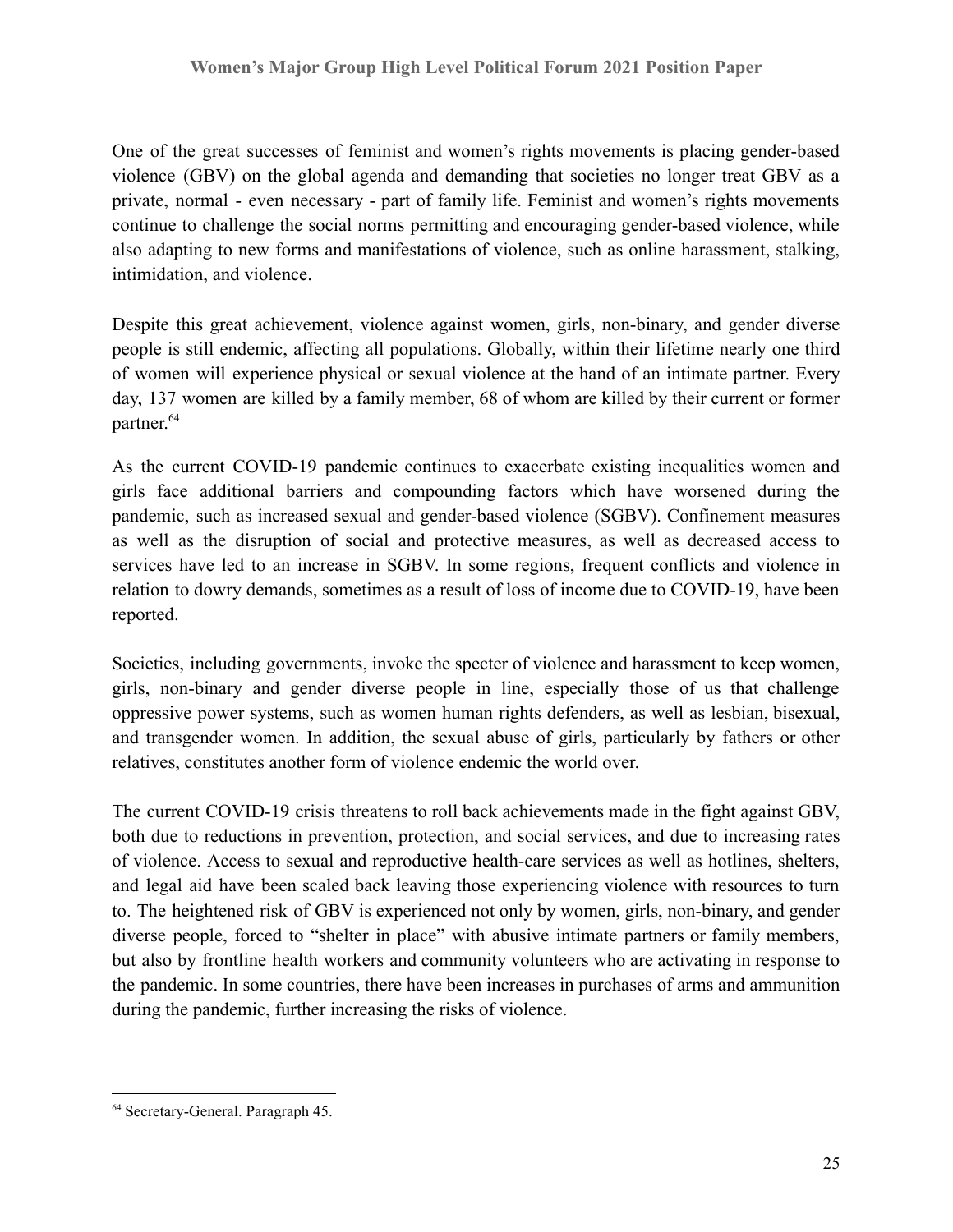GBV occurs in all aspects of the lives of women, girls, non-binary, and gender diverse people, including within the workplace. Following years of advocacy by feminist and labor movements, the International Labor Organization recently adopted Convention 190 concerning violence and harassment in the world of work. When implemented, this will be a powerful tool for movements all over the world to end GBV and harassment in the world of work.

# *Harmful Practices*

Child, early, and forced marriage is a harmful practice, a violation of children's human rights and an extreme form of gender inequality that continues to rob millions of girls around the world of their childhood. While boys are also married as children, child, early, and forced marriage disproportionately affects girls. No region is on track to end child, early, and forced marriage by 2030. According to UNFPA, COVID-19 will disrupt efforts to end child marriage, potentially resulting in an additional 13 million child marriages taking place between 2020 and 2030 that could otherwise have been averted.<sup>65</sup>

Child, early, and forced marriage or unions result from complex social, cultural, political, and economic drivers. Fundamentally, it is a result of patriarchy and social norms that see the proper place of women and girls within the domestic sphere, as well as the desire to control female sexuality.

Factors that increase vulnerability to child, early, and forced marriage or unions include poverty and insecurity stemming from climate change, natural disasters, armed conflict, or forced displacement. For example, families living in poverty may view marriage as the best way to secure their daughters' futures and reduce economic pressures on the family.

Given the complex and interlinked causes and consequences of child, early, and forced marriage, the most effective policy and program interventions take a holistic approach, placing girls and their empowerment and transformational societal change at the center.

Female genital mutilation (FGM) - or the excision or cutting of part or all external female genitalia for nonmedical reasons - is a gross violation of a women and girls' human rights. This harmful practice is often performed without the consent of the girl, violating her right to bodily autonomy and sexual health. UNFPA predicts that due to the disruption of programs to prevent female genital mutilation in response to COVID-19, 2 million additional female genital mutilation cases may occur over the next decade that could have been averted.<sup>66</sup>

<sup>&</sup>lt;sup>66</sup> Ibid. <sup>65</sup> UNFPA. [https://www.unfpa.org/pcm/node/24174.](https://www.unfpa.org/pcm/node/24174) Accessed 12 May 2021.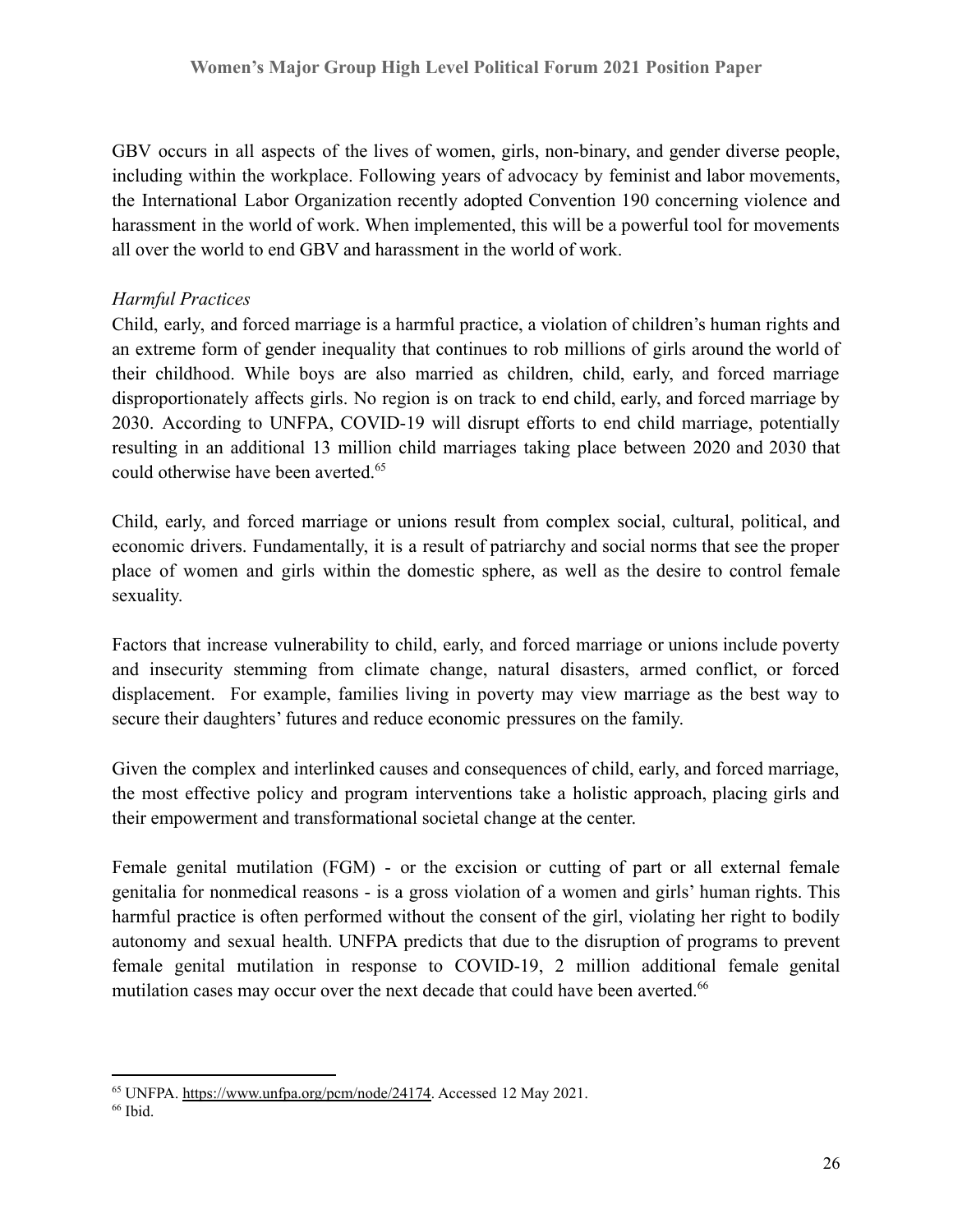As the practice has gained more awareness, many countries have opted to medicalize the procedure. This has been thought to address the medical risks associated with FGM, but it does not address the fundamental human rights violation. The process may be "safer" under trained medical care, but it is still a violation of girls' right to bodily autonomy.

At the heart of FGM are patriarchal social norms and gender stereotypes regarding women and girls' sexuality, including, for example, a demand for girls' virginity prior to marriage or "protection" of women and girls' chastity. In order to avoid stigmatization and rejection from their communities, girls may even desire to undergo the procedure.

#### *Sexual and Reproductive Rights*

Since the Beijing Platform for Action and the International Conference on Population and Development one year before, the international community has seen significant progress with regards to women and girls' reproductive rights, such as the groundbreaking referendum on abortion in May 2018 in Ireland and the decriminalization of abortion in Argentina in December 2020.

However, we continue to see new threats, including to the gains once considered solid. For example, mandatory waiting periods or so-called "conscientious objection" laws make access to abortion care a right on paper only and not in reality, especially for the most marginalized women and girls. These laws reveal the patronizing and misogynistic thinking of the state that tells women they cannot be trusted to make their own decisions or that their right to bodily autonomy can only be respected only so long as it does not bother anyone else. Some conservative national and sub-national governments used the cover of the COVID-19 pandemic to attempt to further limit abortion by deeming it non-essential and / or passing legal restriction on abortion care.

Despite the inclusion of reproductive rights in the 2030 Agenda, governments refused to commit to sexual rights. Such an omission not only violates human rights, but also impedes discussions on altering regressive practices and social norms that prevent the full realization of gender equality. There is a need to move beyond the binary understanding of gender and acknowledge the freedom of self-identification of gender for all.

Systems to track and make public allocation for gender equality and women's empowerment is the indicator for SDG 5c is also an indicator of Global Partnership for Effective Development Cooperation (GPDEC). The monitoring report of 2018 indicates that only 19% of partner countries have a comprehensive tracking system. Monitoring and reporting in this indicator is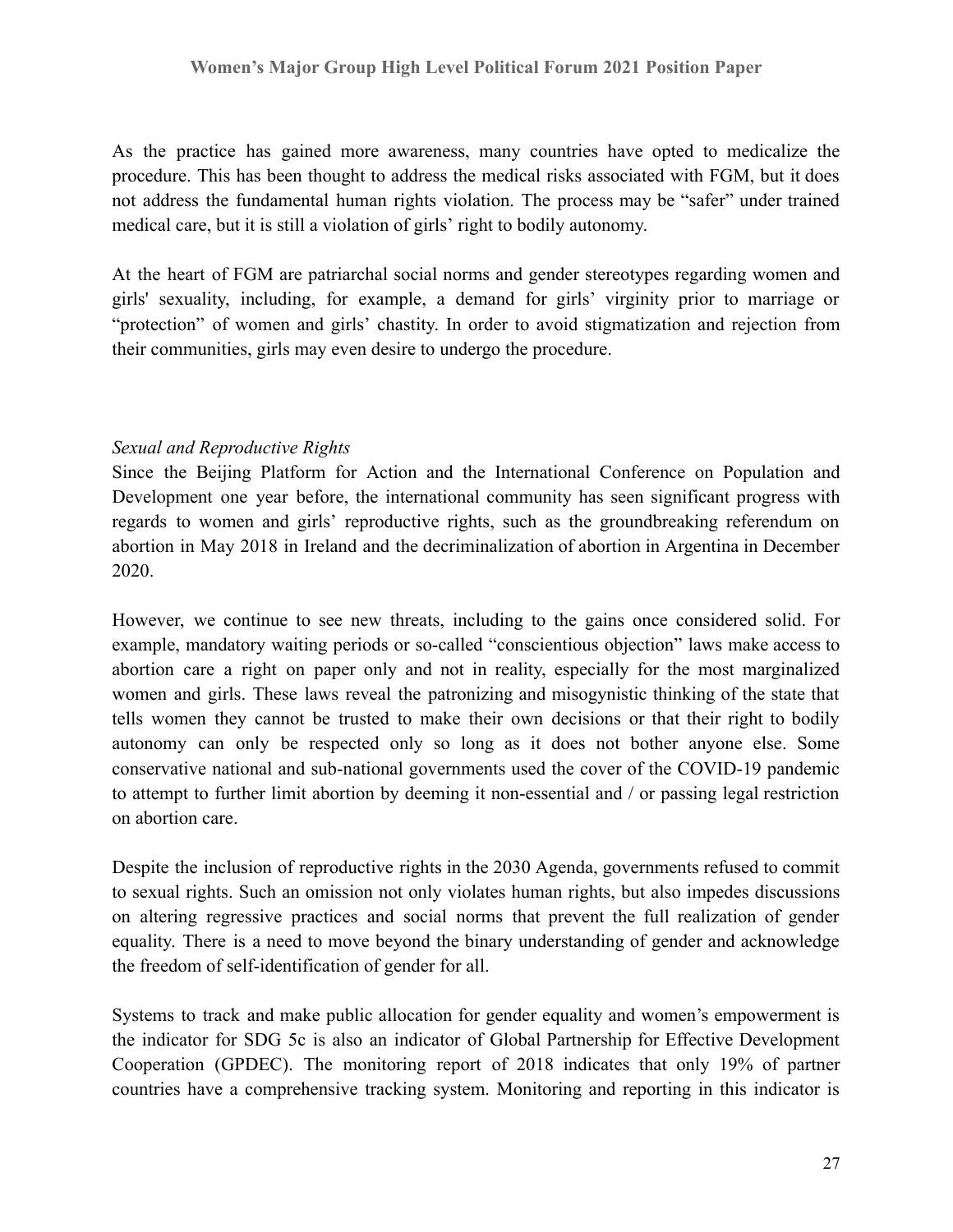essential for effective, efficient, and equitable financing on gender equality. However, most countries' voluntary national review reports in HLPF lack reporting progress in it.

#### *Access to resources*

Women and girl's access to financial services, including credit, is limited by a number of factors, including discrimination, lack of formal credit history, inability to offer collateral, high interest rates (including by microcredit organizations), and policies requiring spousal consent.

Girls and women are also less likely to be connected to the internet and own a phone compared to men and boys.<sup>67</sup> With the sudden need to increase the digital aspects of everyday work, due to COVID-19 pandemic, lack of access to new technologies and digital services are affecting women and girls disproportionately with regard to their education, work, and health and safety. When they do have access to these technologies, women and girls are disproportionately affected by technology-related gender-based violence that has adverse consequences both online and on ground. Women in public life, including activists, politicians, and journalists, are frequent targets of this violence which is intended to stifle their free expression.

#### *Illustrative Interlinkages*

Care and domestic work - predominantly provided by women - sustains economies, communities, and families and yet is mostly invisible, unappreciated, and underpaid. Domestic workers, including migrant domestic workers (SDG 10), are critical, essential workers at this time and continue to be on the frontline of the pandemic.

However, labor rights (SDG 8) have been significantly violated during this time with many domestic workers fired without compensation. For migrant domestic workers whose migration status is tied to their employment, unemployment is particularly risky as they may not be able to return home due to travel restrictions and / or lack of funds thus increasing their risk of entering into an irregular status.<sup>68</sup>

For some live-in domestic workers, they have been required to work longer hours, often without additional compensation, and some have had their mobility severely restricted and curtailed by their employers, government-mandated lockdowns, or both.<sup>69</sup> For live-in domestic

<sup>69</sup> WIEGO. "Domestic workers are on the frontline of this pandemic, and at risk."

<sup>67</sup> UN Women. Turning promises into action: Gender equality in the 2030 Agenda for Sustainable Development. (2018). Page 101.

<sup>68</sup> Caribbean Migration Consultations. "How Does COVID-19 Impact Migrant Domestic Workers?" <https://caribbeanmigration.org/blog/how-does-covid-19-impact-migrant-domestic-workers>. Accessed 24 April 2021.

[https://www.wiego.org/blog/domestic-workers-are-frontline-pandemic-and-risk.](https://www.wiego.org/blog/domestic-workers-are-frontline-pandemic-and-risk) Accessed 24 April 2021.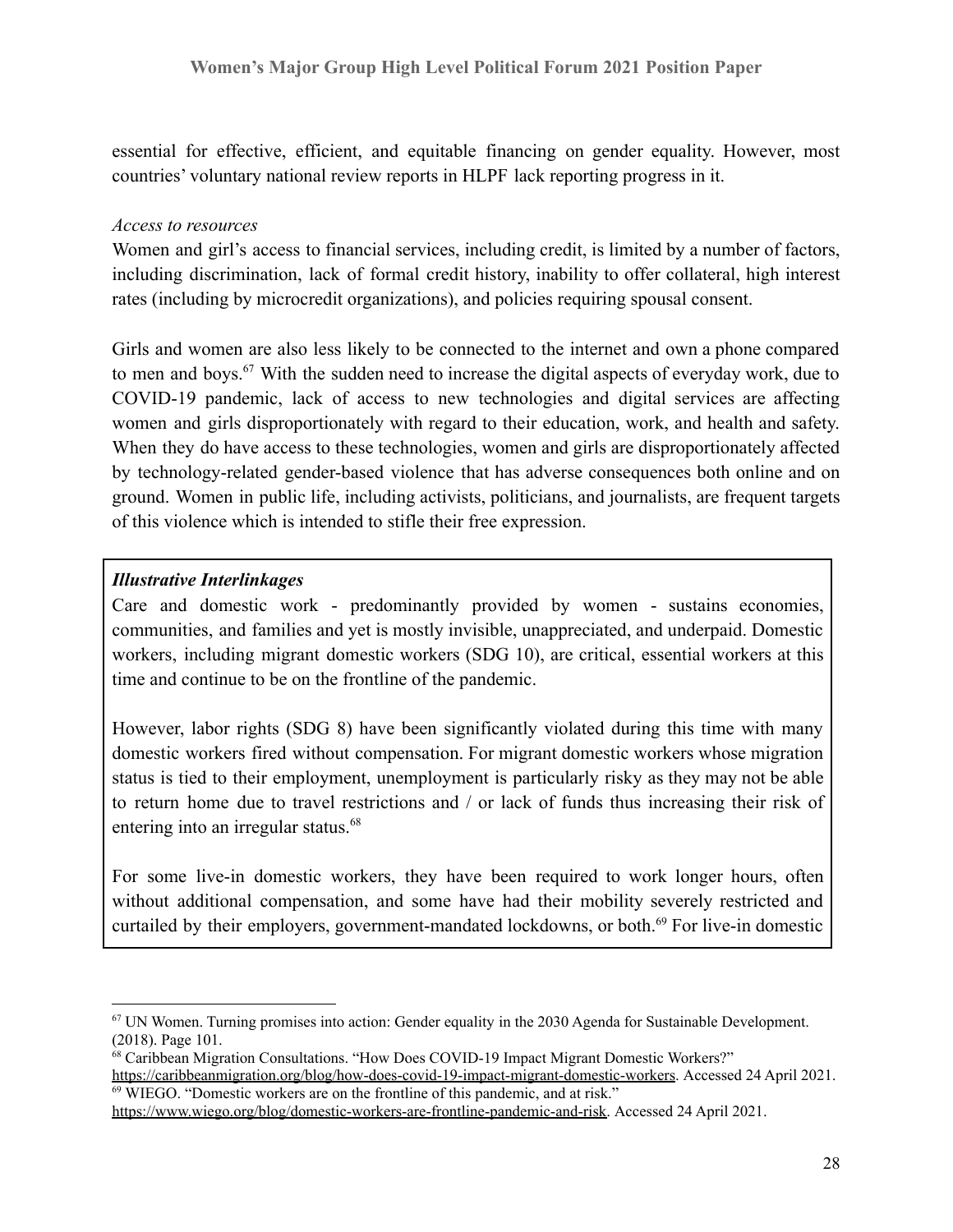workers that lost their employment, they also lost their homes (SDG 11) exposing them to additional health and safety risks, including exploitation of labor.

Prior to the COVID-19 pandemic, many domestic workers lacked access to any social protection programs, including unemployment insurance and health care (SDG 1). Moreover, often because of the informal nature of their work, many domestic workers, especially migrant domestic workers, do not have access to health care (SDG 3) and experience situations of violence and harassment, particularly sexual violence (SDG 16).

#### *Recommendations*

We recommend that governments at the national and sub-national level:

### *Gender-based Violence and Harmful Practices*

- In response to the current COVID-19 crisis, designate GBV prevention and response services as essential and ensure that women's centers, shelters, domestic violence helplines, legal aid, and other critical services, continue to operate and expand where needed. Partner with and provide direct support to feminist, women, and youth-led networks and organizations providing GBV services.
- Ratify and domesticate ILO Convention 190 on violence and harassment in the world of work.
- Implement the Convention on the Elimination of all Forms of Discrimination against Women and its Committee's General Recommendation 35 on gender-based violence against women, as well as regional conventions addressing gender-based violence.
- Enact and / or strengthen national laws and policies that reach beyond criminalization to comprehensively address sexual and gender-based violence, including domestic and intimate partner violence, as well as violence and abuse committed online. Ensure that these processes and facilities are accessible to people with disabilities.
- Train all health providers to address GBV and harmful practices to ensure that needed services are available, accessible, acceptable, and of quality for all without stigma or discrimination.
- Take urgent action to end harmful FGM especially in high-prevalance countries and take a clear and explicit stance against FGM and its medicalization, in line with the UN's "zero tolerance" position.
- Recognize, plan for, and protect against the increased risk of GBV and the breakdown of social and governmental frameworks during humanitarian and other global crises.
- Ensure that women enter marriage with their full and free consent and that they can leave marriages safely and legally with special consideration paid to custody, property, and distribution of financial resources.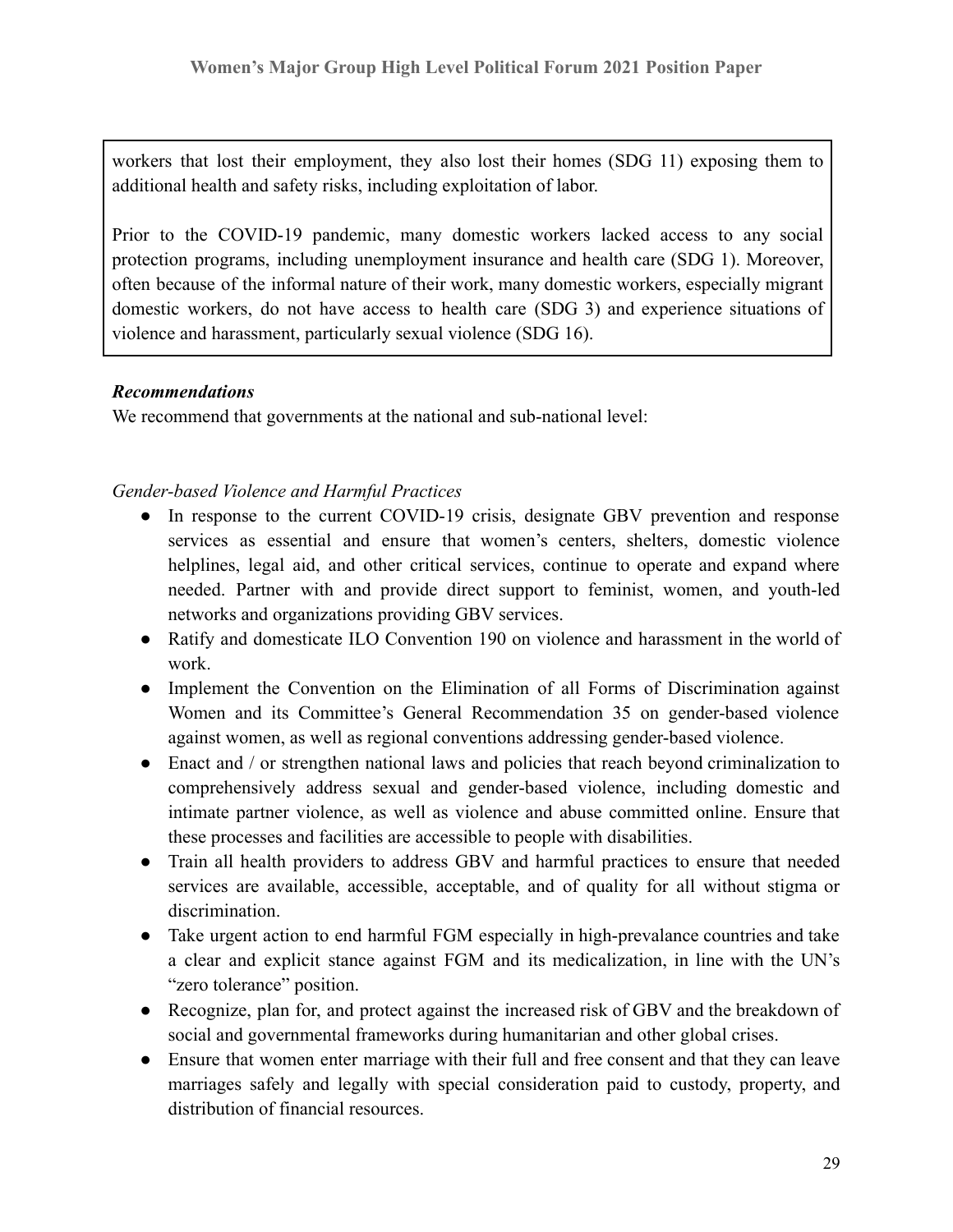• Train members of the judicial system  $-$  including lawyers and judges  $-$  in recognizing and responding to gender-based violence. Provide sufficient training to public prosecutors and police on standards of criminal investigations, particularly in relation to working with survivors of gender-based violence.

### *Sexual and Reproductive Rights*

- Adopt a systemic and sustained human rights and justice approach that addresses the root causes of sexual and reproductive right violations and challenges the efficacy of punitive policies that further disenfranchise and criminalize marginalized peoples.
- Provide comprehensive sexuality education within and beyond school as a necessary tool for tackling gender inequality, gender stereotypes, empowering women and girls, ending child, early, and forced marriage and FGM, as well as eradicating all forms of GBV.

#### *Access to Services and Resources*

- Ensure economic justice for women, including their right to control, own, pass on, and inherit property.
- Uphold women and girls' unrestricted access to information and communications technologies, not only as users of technology but also as creators, which is crucial for access to sexual and reproductive health information and for the sexual expression and pleasure of women, adolescents, girls and trans and non-binary people in all our diversity.

#### *Participation and Leadership*

● Promote and ensure representation of people of diverse sexual orientations, gender identities and expressions, as well as of diverse racial, religious, and ethnic groups and people with disabilities in social, political, and economic spheres.

# *Financing for gender equality*

• Ensure allocation and tracking of budget for gender equality in every sector to achieve substantive equality in reality. Mainstream gender-responsive budgeting into national budgeting and audit systems.

# **Sustainable Development Goal 6: Ensure availability and sustainable management of water and sanitation for all**

# *Key Data*

● Fewer than 50 countries have laws or policies that specifically mention women's participation for rural sanitation or water resources management.<sup>70</sup>

<sup>70</sup> UN Water. Summary Progress update 2021: SDG 6 - water and sanitation for all. March 2021.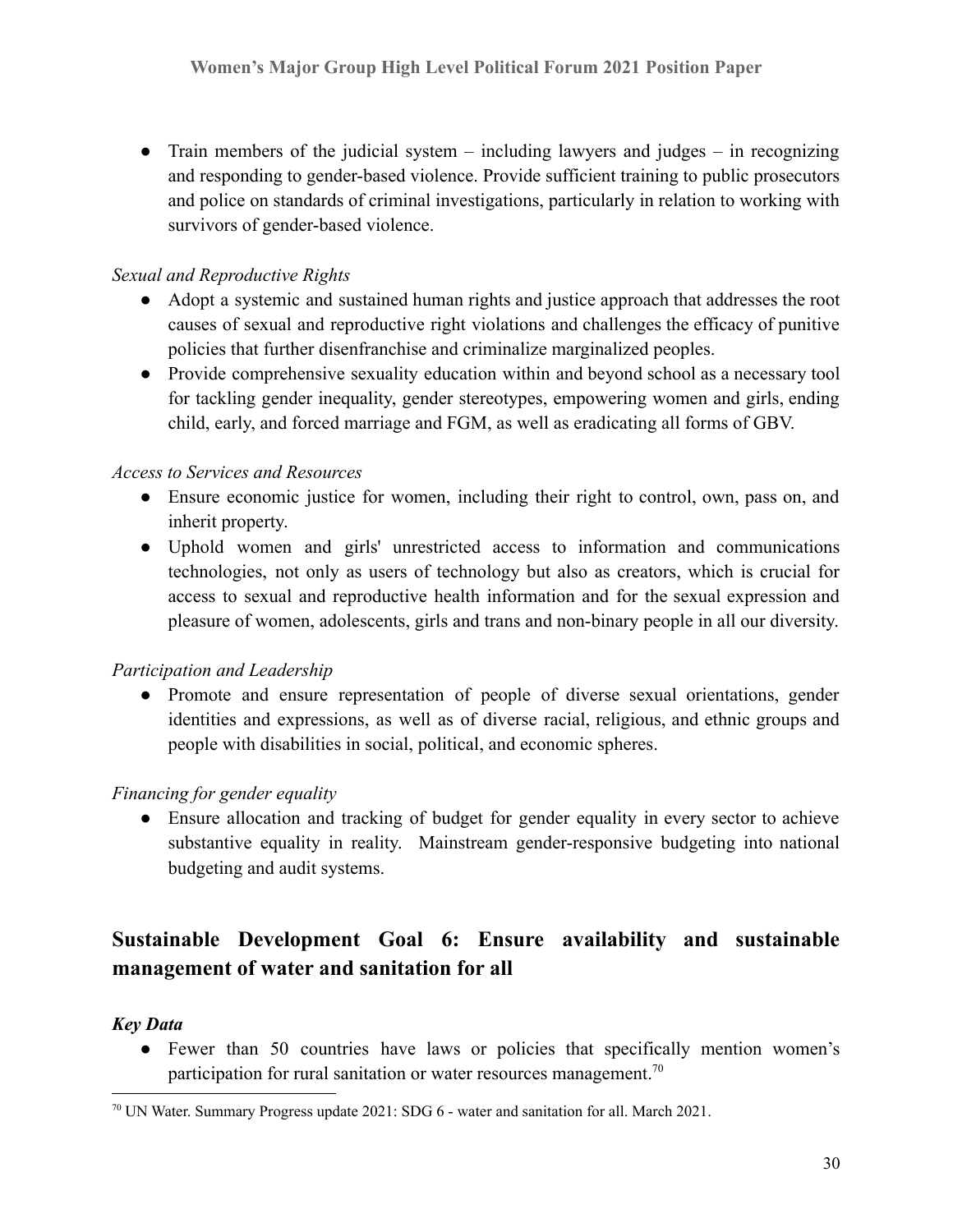- 70% of schools in least developed countries have challenges in providing basic hygiene facilities for students. $71$
- Women and girls are responsible for water collection in 8 out of 10 households with water off premises, severely limiting their ability to pursue education, employment, or leisure, and exposing them to violence.<sup>72</sup>
- Globally, 3 billion people lack access to basic hand-washing facilities in their homes and 1 billion people have limited access to water due to irregular public water supplies and frequent interruptions of service.<sup>73</sup>

#### *Structural Barriers to Progress and Gendered Dimensions*

With the COVID-19 crisis, the lack of water puts many populations at greater risk for infection. Public health experts across the world advise people to significantly increase the amount of times people wash their hands every day. This disparity is one of the reasons that poor and marginalized communities are at even greater risk from COVID-19.

In addition, some governments are using the economic crisis caused by COVID-19 as an excuse to push through efforts to privatize water services.<sup>74</sup> Moreover, IFIs and even UN agencies are also using the COVID-19 crisis as cover for pushing private sector financing or public-private-partnerships.<sup>75</sup> If implemented, these privatization efforts, at the hand of multinational corporations, will have disastrous impacts on women and people in remote, marginalized, or poor communities whose access to water will reduce while their costs will rise.

#### *Gender and Water and Sanitation*

Inadequate access to safe, reliable water and improved sanitation, including for menstrual hygiene management, disproportionately impacts women and girls. According to UN Women, 785 million people did not have access to basic drinking water services in 2017.<sup>76</sup> In 80% of households that did not have a source of safe drinking water on site, women and girls bore sole responsibility for water collection.<sup>77</sup>

<sup>73</sup> World Resources Institute. "Combating the Coronavirus Without Clean Water."

<sup>71</sup> UN Women.

[https://www.unwomen.org/-/media/headquarters/attachments/sections/library/publications/2020/progress-on-the-sust](https://www.unwomen.org/-/media/headquarters/attachments/sections/library/publications/2020/progress-on-the-sustainable-development-goals-the-gender-snapshot-2020-en.pdf?la=en&vs=127) [ainable-development-goals-the-gender-snapshot-2020-en.pdf?la=en&vs=127](https://www.unwomen.org/-/media/headquarters/attachments/sections/library/publications/2020/progress-on-the-sustainable-development-goals-the-gender-snapshot-2020-en.pdf?la=en&vs=127). Accessed 15 May 2021.

<sup>&</sup>lt;sup>72</sup> UN Water. <https://www.unwater.org/water-facts/gender/>. Accessed 15 May 2021.

<https://www.wri.org/blog/2020/04/coronavirus-water-scarcity-hand-washing>. Accessed 10 May 2020.

<sup>74</sup> McDonald, David, and Susan Spronk. "COVID-19 has decimated water systems globally, but privatization is not the answer."

[https://theconversation.com/covid-19-has-decimated-water-systems-globally-but-privatization-is-not-the-answer-155](https://theconversation.com/covid-19-has-decimated-water-systems-globally-but-privatization-is-not-the-answer-155689) [689.](https://theconversation.com/covid-19-has-decimated-water-systems-globally-but-privatization-is-not-the-answer-155689) Accessed 24 April 2021.

 $\frac{75}{16}$  Ibid.

 $<sup>76</sup>$  UN Women. Progress on the Sustainable Goals: The Gender Snapshot. (2019). Page 12.</sup>

<sup>77</sup> UN Women, Turning Promises into Action, p. 104.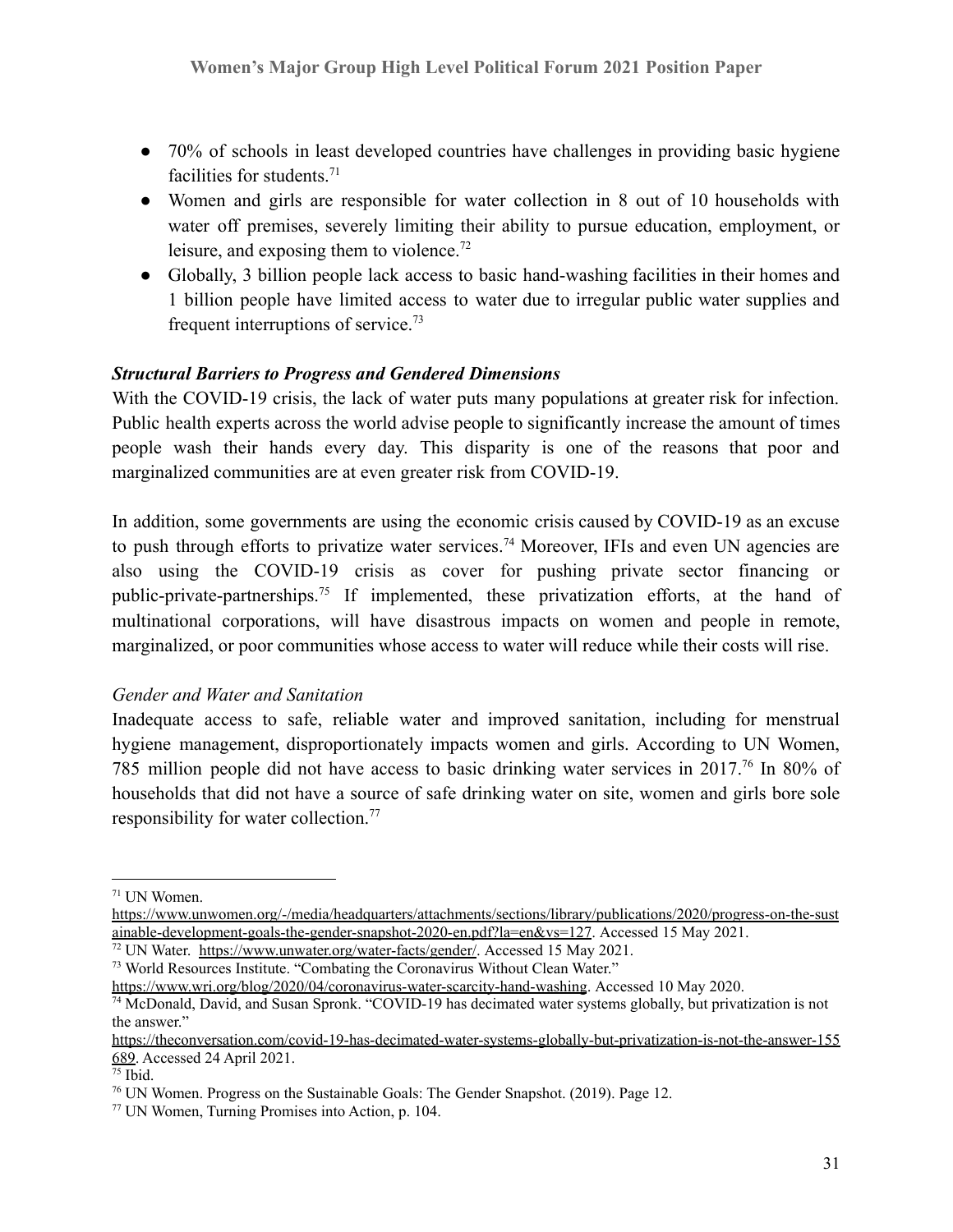In addition to burdens on women and girls' time and labor, the gendered impacts of inadequate access to water and sanitation include decreased school attendance, productivity, earnings, employment opportunities, violations of the privacy of women and girls, diminished safety and health, and heightened risk of violence, including for women with disabilities.

#### *Participation and Leadership*

Water management decisions are not gender neutral. Differences and inequalities between women and men influence how individuals and communities use and make decisions about water use and access and respond to changes in regulation of water use and access.

Empowering women and adolescent girls, including from leadership positions to access, protect, and prescribe sustainable consumptive uses for clean and safe water and effective recycling of wastewater, can enable women and adolescent girls to claim their power while also improving community health.

#### *Illustrative Interlinkages*

Conflict (SDG 16) impedes the ability of women and girls who live in conflict areas to exercise their human rights to water and sanitation.<sup>78</sup> Warring parties in some countries have targeted water, sanitation, and hygiene (WASH) systems, impacting millions of people. Water and sanitation infrastructure is frequently left unmaintained during conflicts, particularly in areas with high levels of violence.

This lack of access to WASH further exposes conflict-affected communities, particularly women and girls, to preventable diseases, including cholera and diarrheal disease (SDG 3). Since women and girls carry primary responsibility for water collection, this further exposes them to increased risk of violence (SDG 5).

#### *Recommendations*

We recommend that governments at the national and sub-national levels:

#### *Human Rights*

● Recognize access to water as a human right and ratify, domesticate and implement international human rights instruments related to water and sanitation.

<sup>78</sup> Women's International League for Peace and Freedom (WILPF), Policy Brief 3: Action Coalition on Bodily Autonomy and Sexual and Reproductive Health and Rights, February 2021.

https://www.peacewomen.org/sites/default/files/Action%20Coalitions%20and%20WPS%20Policy%20Brief%203.p df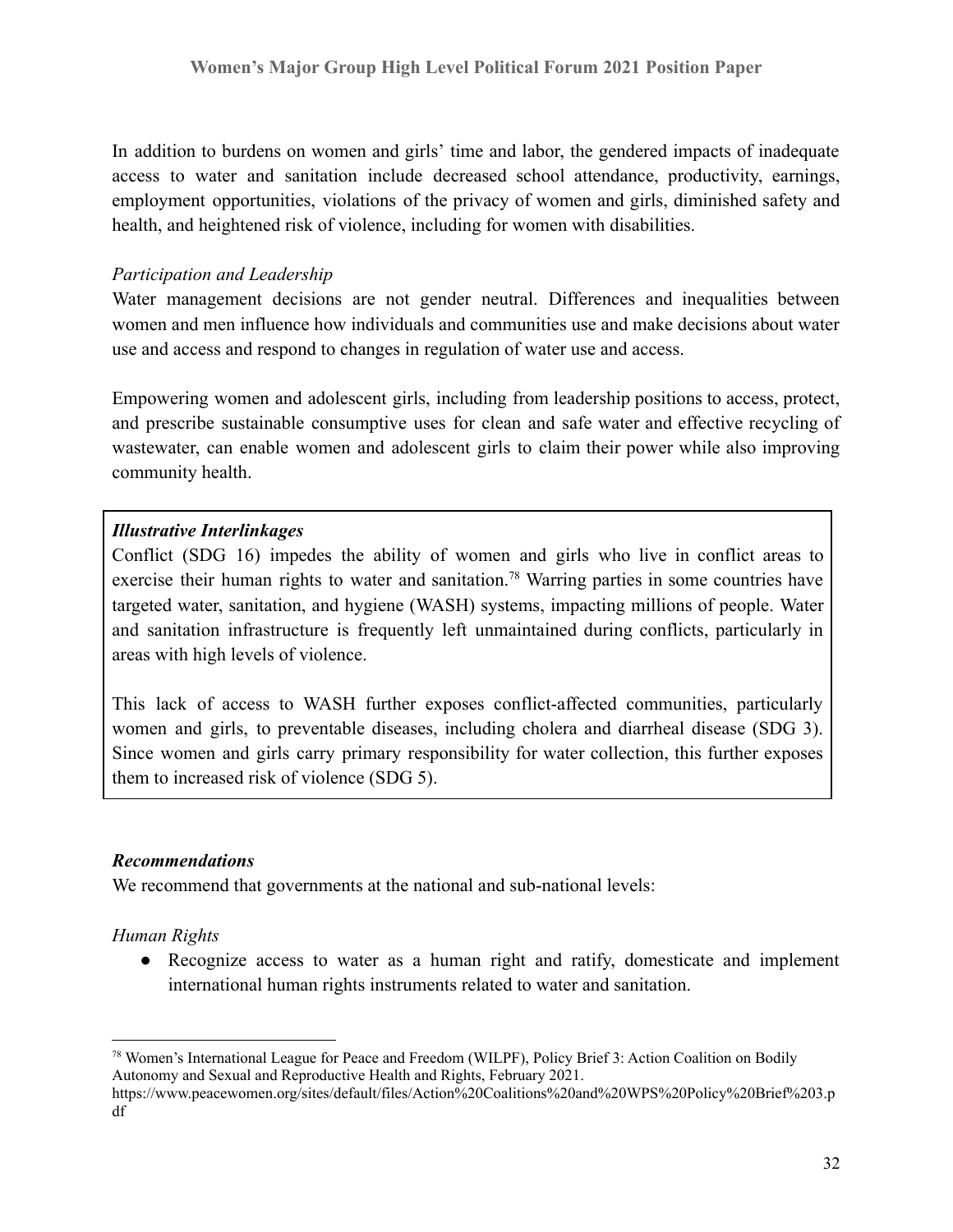- Ensure access to water and sanitation through public, adequate and community-owned services and reject pressure to privatize water services, recognizing water and sanitation as human rights rather than commodities.
- Protect the human rights of land, environmental, water, and women human rights defenders, including the right to information, freedom of assembly and speech, as well as protection from harassment, intimidation, and violence.

### *Public Spaces*

- Ensure safe, reliable, accessible sanitation facilities at school, workplaces, public spaces and other institutions taking into account the specific needs of women and girls.
- Increase safe sanitation services in rural areas as a priority, bearing in mind that access to safe sanitation services is much lower in rural areas than in urban areas.

# *Policy Coherence*

• Incorporate a WASH, gender, and age-dimension into cross-cutting sector policies and strategies, including for food security, nutrition and health, as well as during emergencies and armed conflicts.

### *Menstrual Hygiene Management*

- Incorporate menstrual health education into school curricula and ensure the availability of infrastructure and gender-responsive facilities, such as private washrooms. Sensitize and increase knowledge about menstruation as a healthy, natural, and normal part of development and address the stigma surrounding menstruation and menstrual hygiene.
- Take into account the specific needs of women and girls regarding sanitation services, in particular for menstrual hygiene, along the decision chain and in the design of facilities.

# *Participation and Leadership*

- Encourage the leadership of girls and women and gender mainstreaming in collaboration and coordination between national level agencies involved with the integrated water resources mechanism, with particular focus on transboundary water resources.
- Raise the participation of girls and young women in all aspects of decision-making concerning planning and installations of water and sanitation projects, including strengthening local decision-making participation of women in WASH committees. It is important to foster institutional changes that will decentralize regulation of water use and access and enhance the role of women in community management, building on their expertise.
- Ensure that community-owned water services are adequately resourced, that the people who run them are trained and supported, and that gender equality is promoted throughout.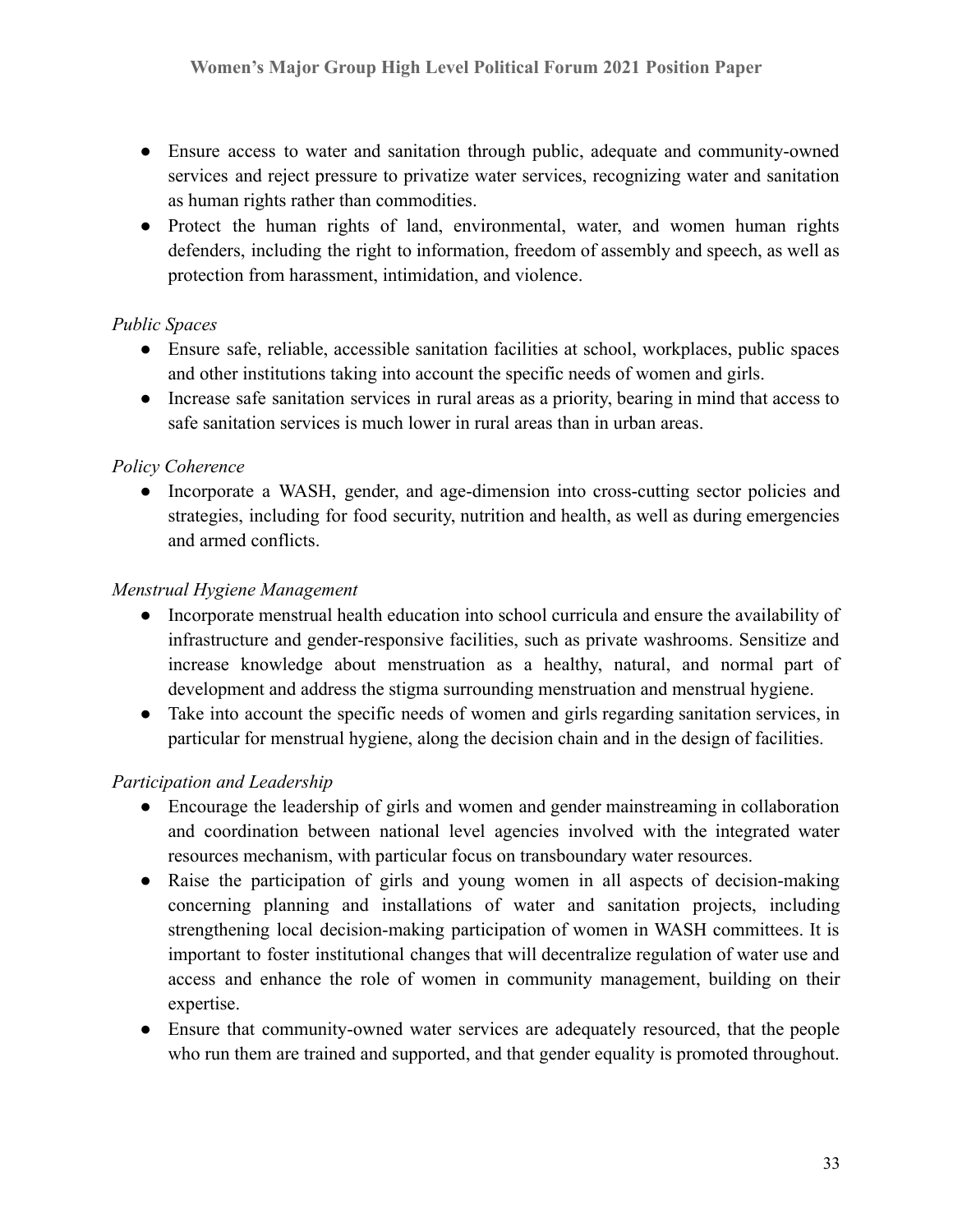# **Sustainable Development Goal 7: Ensure access to affordable, reliable, sustainable and modern energy for all**

#### *Key Data*

- Close to 4 million people die prematurely each year from illnesses attributable to household air pollution from incomplete combustion of firewood and kerosene, mostly women and children.<sup>79</sup>
- Almost 1 billion people do not have access to electricity.<sup>80</sup> 3 billion people do not have access to clean cooking, relying on solid biomass, coal, or kerosene.<sup>81</sup>

### *Structural Barriers to Progress and Gendered Dimensions*

With the widespread implementation of shelter in place orders, access to reliable and affordable electricity and appliances has never been more important. And yet nearly 1 billion people do not have access to electricity, while 3 billion people do not have access to clean cooking, relying on solid biomass, coal, or kerosene instead.

This is especially devastating for women and girls since patriarchal gender norms put the onus of domestic and care work on them, including cooking, heating, and gathering fuel. In the context of the pandemic, unpaid care work is increasing. For people living in energy poverty this includes added difficulties and stress surrounding food and fuel procurement, storage, and preparation, and the increased demands around cleanliness and hygiene.

Lack of access to electricity, heating, and clean cooking fuel does not just increase unpaid care work, it is also deadly because it increases exposure to indoor air pollution (IAP), which disproportionately impacts women and girls. As the COVID-19 pandemic spreads in areas with high rates of IAP, and with the added effect of shelter in place orders, we may see mortality rates climb for women and girls.

Also, inadequate and unreliable access to affordable, efficient, and sustainable energy services hinders the social and economic resilience of women. For example, women forced to procure energy individually because they cannot access the national grid often incur high costs of running small-scale businesses, which points to a role for small-scale, locally controlled renewable energy systems. The lack of electricity may also be deadly in areas where hospitals and health clinics do not have reliable energy access. For example, in some parts of sub-Saharan Africa, only 28% of health facilities have access to reliable electricity.

<sup>79</sup> World Health Organization (2018)

<https://www.who.int/news-room/fact-sheets/detail/household-air-pollution-and-health>.

<sup>80</sup> Global Sustainable Development Report. 2019.

 $81$  Ibid.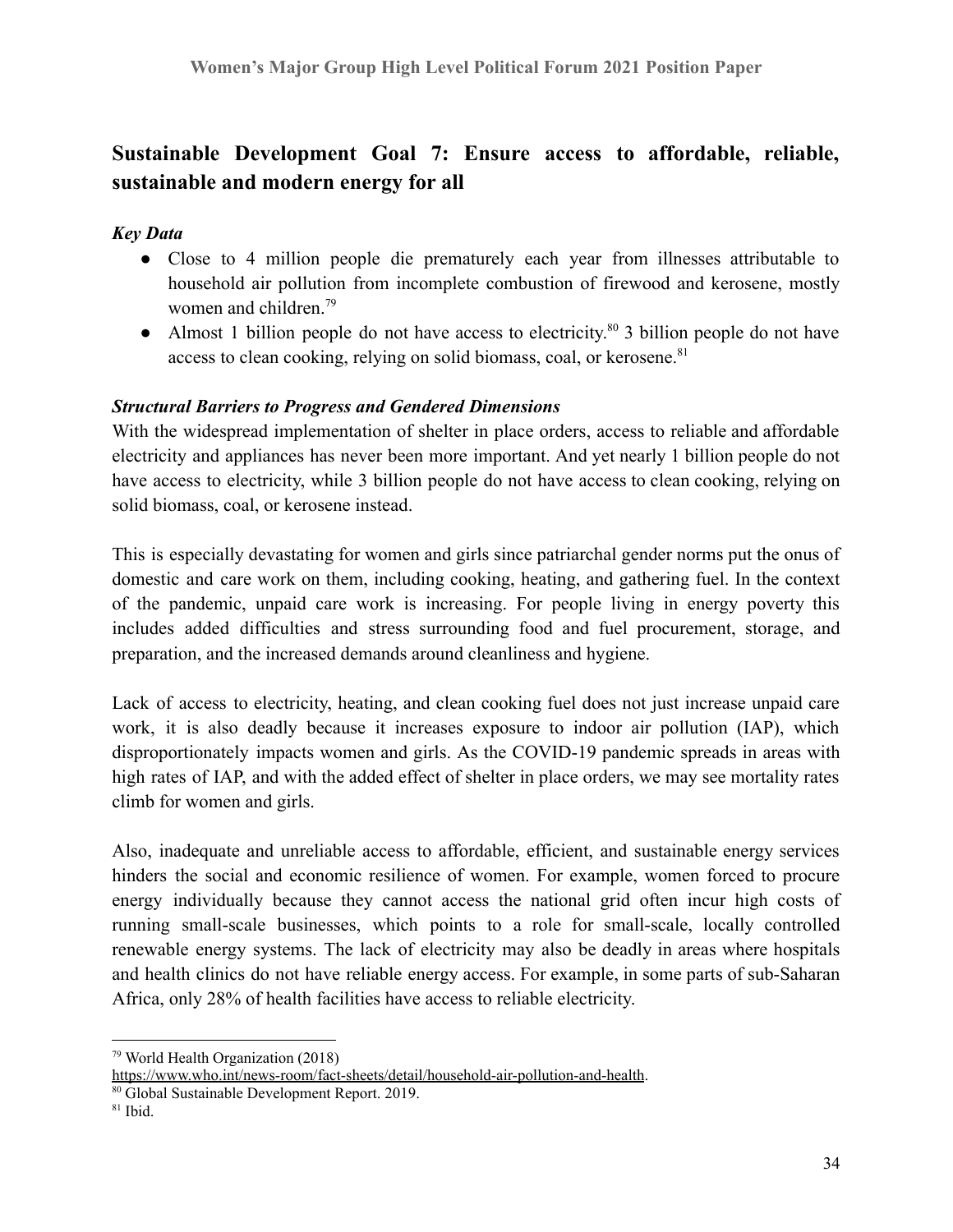While women and girls labor to meet these demands and women energy entrepreneurs - an important link to decentralized cleaner, more accessible energy - struggle to survive, fossil fuel companies are using this opportunity to consolidate their power and carve out special protections and benefits for themselves. In the US, for example, the fossil fuel industry received USD 10.4 billion - 15.2 billion in financial relief, which was then supplemented by indirect support, such as the purchasing of oil and gas bonds by the US Federal Reserve.<sup>82</sup> The industry has lobbied for direct financial support, deregulation, and even criminalization of protests. $83$  Many of the interventions these companies seek directly contradict the science-based recommendations of the Intergovernmental Panel on Climate Change and would violate the human rights of workers and land, environmental, and human rights defenders.<sup>84</sup>

#### *Illustrative Interlinkages*

When families and homes lack access to reliable energy, women and girls fill in the gaps with their time and labor. As a result, women and girls have less time to dedicate to their education (SDG 4), rest, or income generating activities (SDGs 1 and 8). They may also experience increased safety risks associated when they have to gather fuel (SDG 5). Moreover, women and girls' health is at risk from some energy sources (SDG 3). Health risks include burns, injuries, or chronic headaches, as well as other illnesses associated with household air pollution, such as heart disease, stroke, or pneumonia.<sup>85</sup>

In addition, as Energia highlights: "The pandemic is moving beyond a global health crisis and morphing into a labor market, social and economic crisis, posing a serious threat to women's employment and livelihoods, especially in the small business and informal sectors that already face energy access challenges."<sup>86</sup>

#### *Recommendations*

We recommend that governments at the national and sub-national levels:

<sup>82</sup> Public Citizen.

[https://www.citizen.org/article/bailed-out-and-propped-up/?eType=EmailBlastContent&eId=94926f68-3c0f-462d-87](https://www.citizen.org/article/bailed-out-and-propped-up/?eType=EmailBlastContent&eId=94926f68-3c0f-462d-87c9-ae6d05950810) [c9-ae6d05950810.](https://www.citizen.org/article/bailed-out-and-propped-up/?eType=EmailBlastContent&eId=94926f68-3c0f-462d-87c9-ae6d05950810) Accessed 19 May 2021.

<sup>83</sup> Influence Map.

[https://influencemap.org/report/The-Coronavirus-Crisis-and-Climate-Lobbying-23249d39450ff19b441090a6a50174](https://influencemap.org/report/The-Coronavirus-Crisis-and-Climate-Lobbying-23249d39450ff19b441090a6a50174eb) [eb](https://influencemap.org/report/The-Coronavirus-Crisis-and-Climate-Lobbying-23249d39450ff19b441090a6a50174eb). Accessed 19 May 2021.

 $84$  Ibid.

<sup>&</sup>lt;sup>85</sup> World Health Organization. "Burning Opportunity: Clean Household Energy for Health, Sustainable Development, and Wellbeing of Women and Children." 2016.

<sup>86</sup> Energia. "Gender and energy at center stage in COVID-19 battleL Powering a more gender equal recovery." [https://www.energia.org/document/gender-and-energy-at-center-stage-in-covid-19-battle-powering-a-more-gender-e](https://www.energia.org/document/gender-and-energy-at-center-stage-in-covid-19-battle-powering-a-more-gender-equal-recovery/) [qual-recovery/](https://www.energia.org/document/gender-and-energy-at-center-stage-in-covid-19-battle-powering-a-more-gender-equal-recovery/). Accessed 24 April 2021.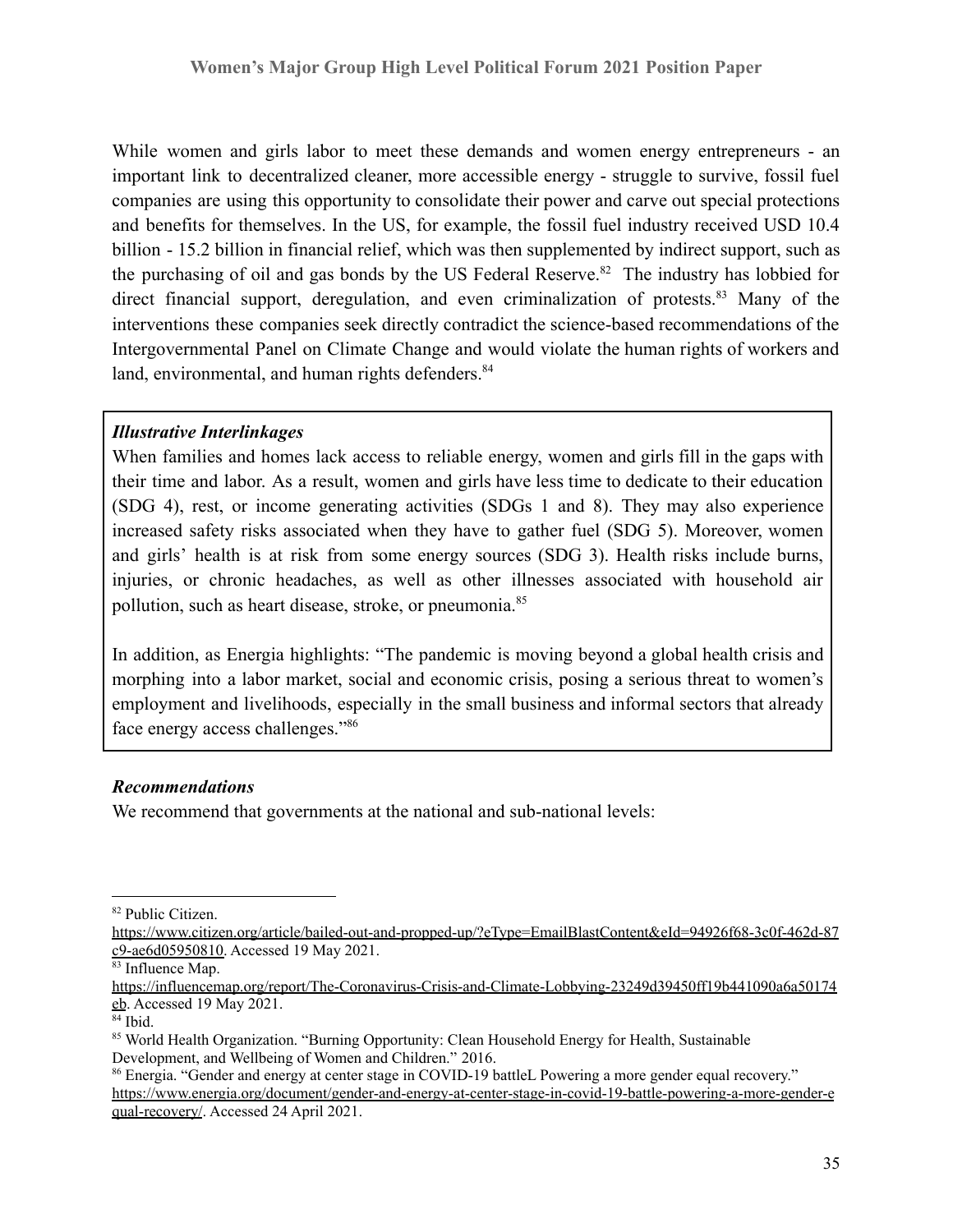- Prioritize investment in a just transition towards low-carbon, renewable energy infrastructure and technology that is community-owned and democratically controlled, over fossil fuels, while ensuring compliance with ethical and human rights standards and sourcing.
- Increase access to accessible, affordable, reliable, safe, and modern energy services in rural areas and increase access to electricity, using renewable energy sources.
- Uphold energy democracy and energy justice, where energy is owned and governed by communities, not corporations. Reverse top-down, market-based approaches for energy production, distribution, and control so that women, households, and communities can drive energy interventions and make decisions that work for them.
- Take a gender-responsive, human rights-based approach to all aspects of energy planning and policymaking to actively support and advance the human rights of women and girls in all their diversity.
- Invest in research and program evaluations to better understand the links between clean energy interventions and gender-based violence prevention, particularly in humanitarian settings.
- Eliminate all subsidies for the fossil-fuel industry and biomass energy. Redirect these funds to essential public services and social protection programs.
- Make sustainable energy access and clean cooking solutions part of COVID-19 recovery plans in recognition of the connections between gender equality, energy justice, climate change, and the exploitation of natural resources. Design these plans with women and girls directly to ensure their suitability and sustainability.
- Ensure that actors at all levels, local, regional and national, are accountable through developing and implementing their energy and climate plans
- Provide financial, political, and legal support to women's energy enterprises and entrepreneurs to guarantee they survive the COVID-19 crisis.
- Guarantee access to electricity during the pandemic through flexible payment plans, fee waivers, or cash transfers targeted at the poorest and most marginalized communities and women.
- Quickly ensure access to electricity for all healthcare facilities through sustainable sources, such as mini-grids and off-grid systems.
- Protect the human rights of land, environmental and women human rights defenders, including the right to information, freedom of assembly and speech, as well as protection from harassment, intimidation, violence.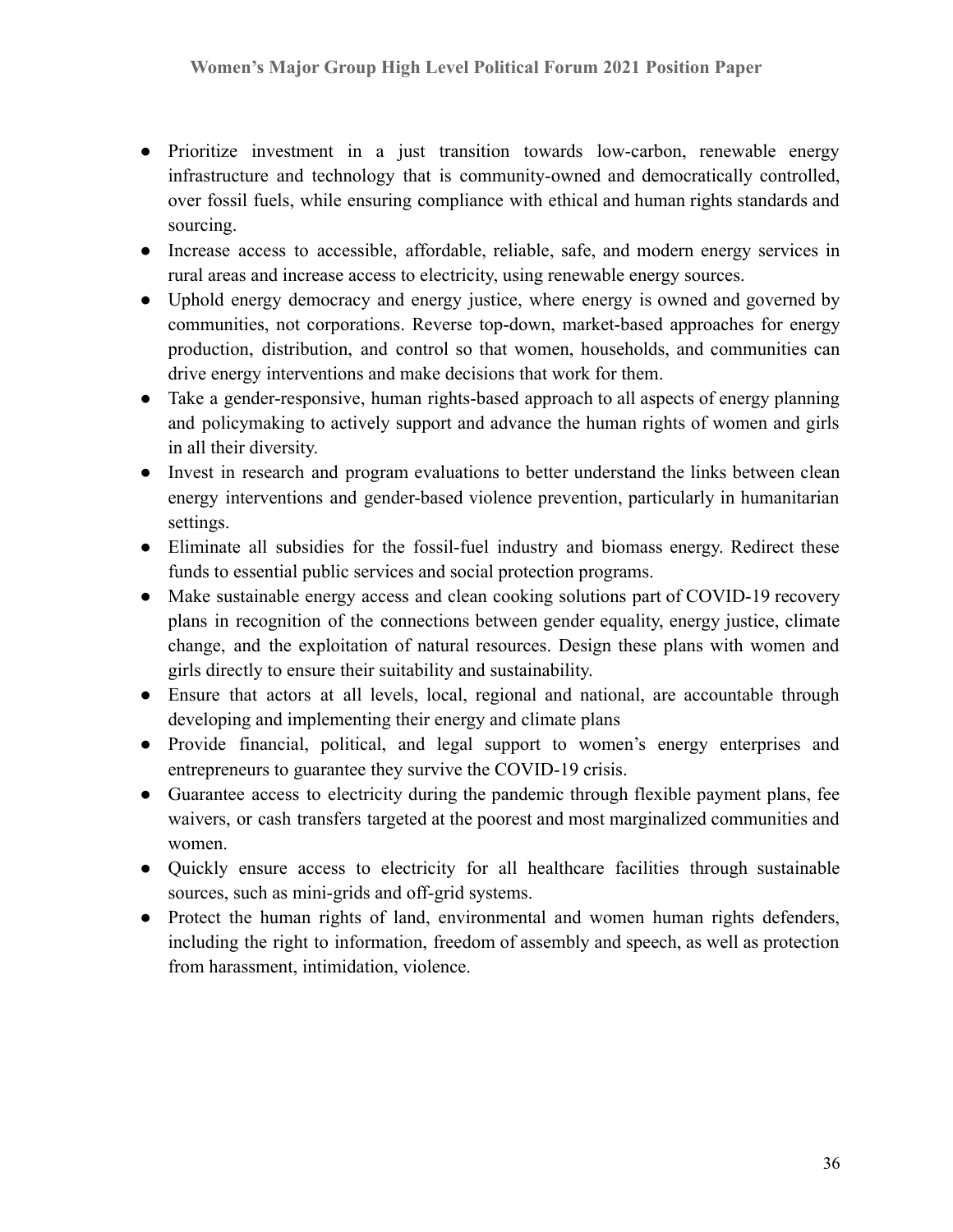# **Sustainable Development Goal 8: Promote sustained, inclusive and sustainable economic growth, full and productive employment and decent work for all**

# *Key Data*

- Employment losses in 2020 were higher for women than for men. $87$
- Young women were more than twice as likely as young men to be jobless and not in education or training globally in 2019. Nearly ⅓ of young women in 2019 were not in education, employment, or training.<sup>88</sup>
- Prior to the pandemic, globally, 61% of people working were doing so informally, while in low-income countries, 92% of women workers were employed in the informal sector.

## *Structural Barriers to Progress and Gendered Dimensions*

The COVID-19 pandemic has reinforced that we need a systemic shift to a more sustainable economy that works for both people and the planet. It has become increasingly clear that endless economic growth is neither feasible nor desirable in a world with limited resources, and a severely degraded environment. In practice, when left to a free market economy, economic growth will never be sustainable, inclusive, or provide work and livelihoods for all. Instead, big business will become increasingly wealthy and local livelihoods and jobs lost as they fail to compete.

Neoliberal capitalist economic systems exploit and devalue women's work as a source of competitive advantage, including lower pay, casualization and informalization of women workers. Trade policies, such as investor-state dispute settlement provisions, inhibit governments from creating pro-poor policies that could benefit women and girls in all their diversity. Moreover, after the 2008 economic crash, governments failed to take action to reform the systems that failed in the first place. As PSI describes "Instead of expansionary fiscal policies to create more *and decent* jobs, including in the health sector, and universal social protection, governments embarked on a spree of austerity measures."<sup>89</sup>

Debt repayment strategies and conditionalities, in line with the neoliberal economic model, include practices that exacerbate inequalities. In the context of the COVID-19 pandemic these strategies, including reduction in social protection coverage, privatization of public services, and

<sup>87</sup> International Labor Organization. "How women are being left behind in the quest for decent work for all." [https://ilostat.ilo.org/how-women-are-being-left-behind-in-the-quest-for-decent-work-for-all/.](https://ilostat.ilo.org/how-women-are-being-left-behind-in-the-quest-for-decent-work-for-all/) Accessed 24 April

 $88$  Ibid. 2021.

<sup>89</sup> PSI. "Public health, once and for all!"

<https://publicservices.international/resources/news/public-health-br-once-and-for-all-?id=10648&lang=en>. Accessed 24 April 2021.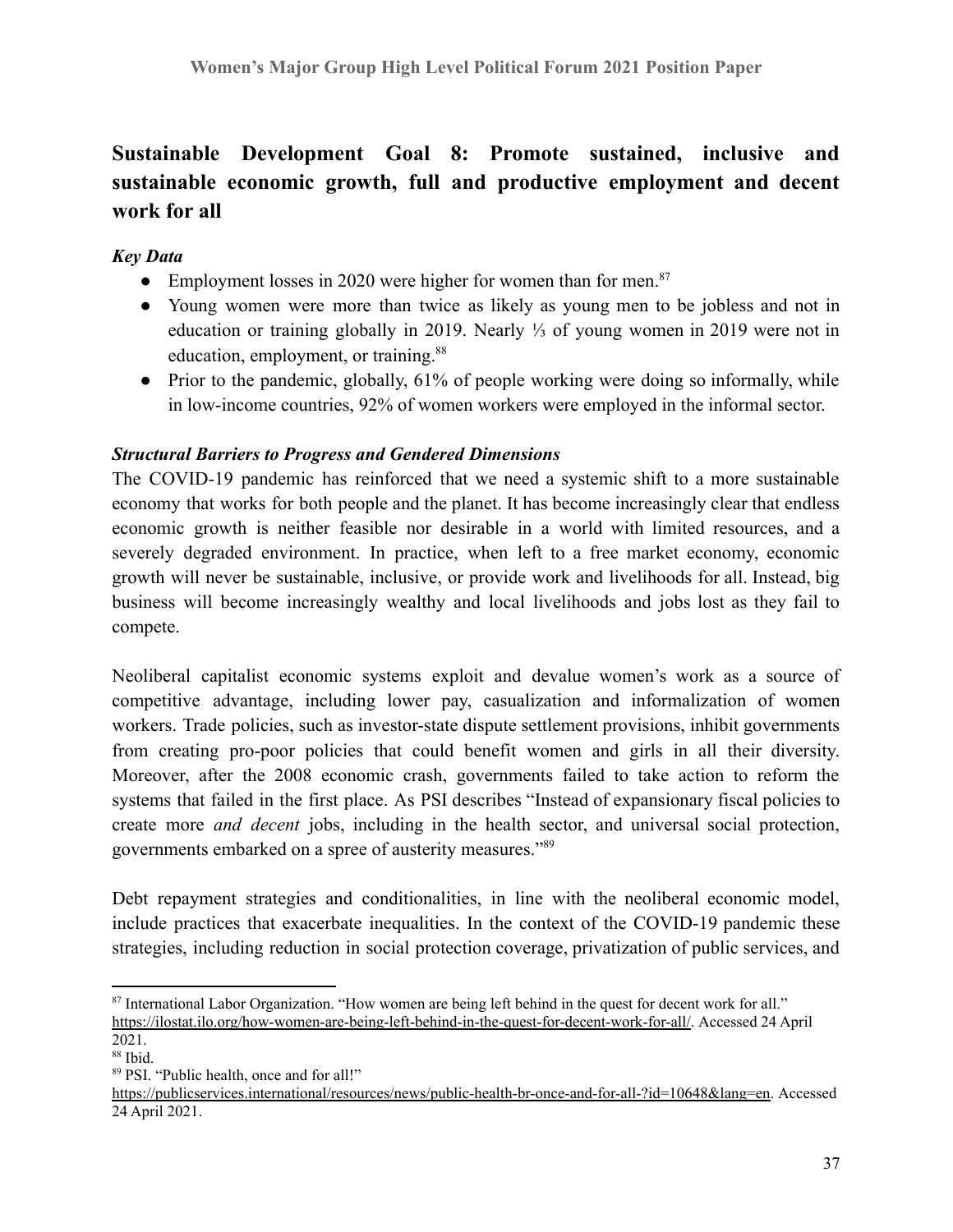labor flexibilization reforms, force women and girls to fill in the gaps in services and decrease their access to decent work.

Public health containment measures force informal workers to stop working or adapt their working methods in ways that lower their incomes or put them at risk of COVID-19 transmission or violence, harassment, or arrest by state authorities. Domestic workers - many of whom are also migrants - are often unprotected by basic labor rights, such as paid sick leave. Some have been required to work more and without proper protection, while others have been told not to work and have not received compensation.

Women subsidize economies and bear the brunt of austerity through their unpaid care and domestic work, which limits their time to pursue education, economic, or leisure opportunities, and may be physically arduous. The neoliberal capitalist system treats women and girls in all their diversity as an endless and free resource.

Feminist critiques of current economic models have highlighted the accepted, invisible spheres that capitalism depends upon for its continuation, namely the unpaid care and domestic work performed by women and girls. For example, feminists have criticized the inadequacy of GDP because it ignores unpaid care and domestic work and measures only the value of goods and services produced in a country in a single year.

In addition, feminists have shown that the current macroeconomic situation undermines women and girls' rights due to: narrow, profit-driven, macroeconomic goals that fail to take human rights into account; gender biases in macroeconomic data collection, analysis, and policy making; insufficient focus on decent work; failure to maximize fiscal space for women's rights and gender equality; and absence of women's voices in political and economic decision making, such as the right to unionize and undertake collective bargaining.

Economic systems require radical structural changes that rethink goals of growth and stability and assumptions of gender and political neutrality to support, rather than undermine, a world of equality and justice. This requires systematic changes, including in fiscal policy, expenditure policy, and labor market policies, and addressing informal economies and care work.

Even before the COVID-19 crisis, feminists knew that care and domestic workers were essential. From caring for children and the elderly to cooking and cleaning, domestic workers provide the reproductive care that enables economies to function. However, they frequently work without benefits or access to social protection programs. ILO Convention 189 guarantees domestic workers' rights to minimum wage, rest, and to choose their own residence. However, the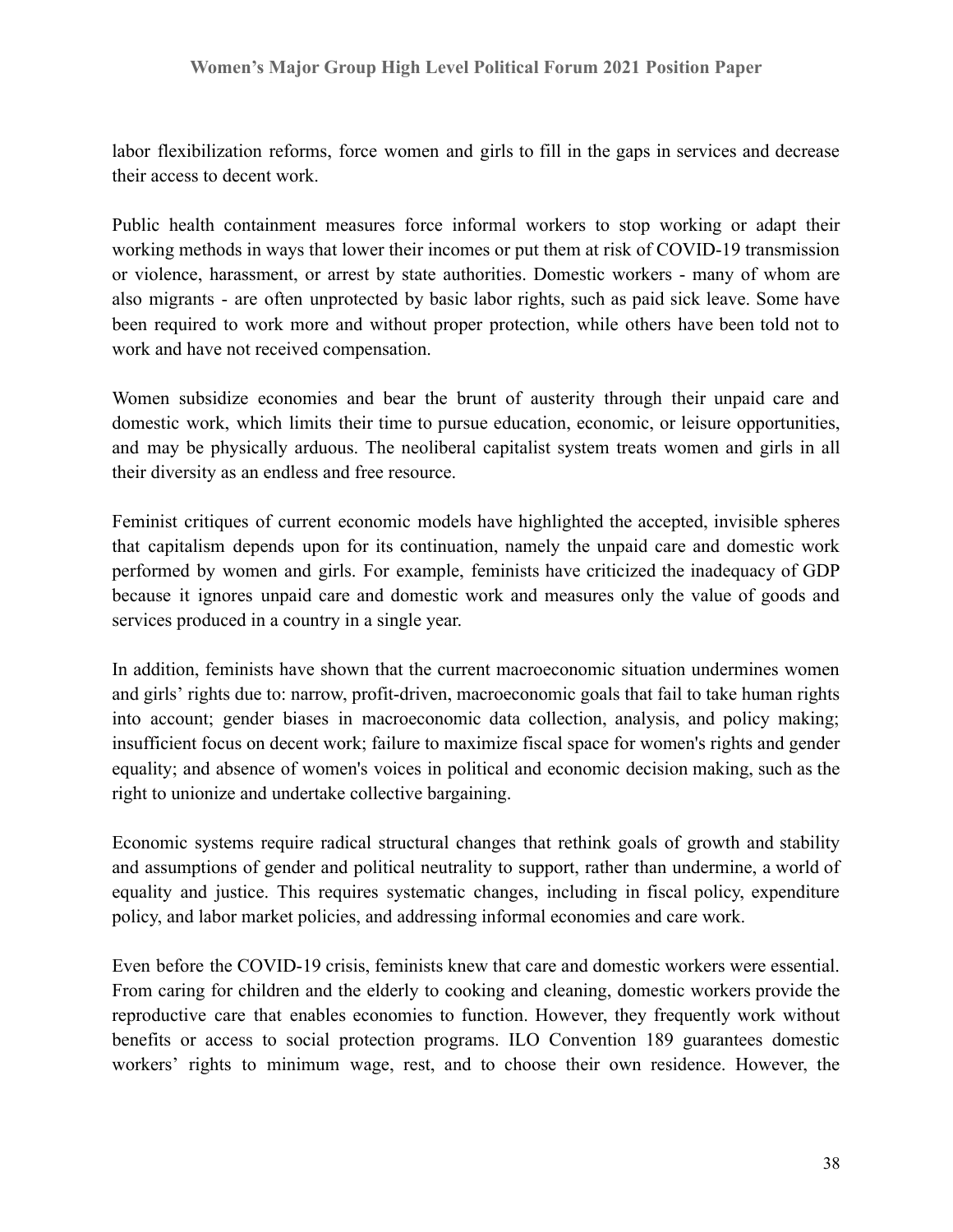Convention is insufficiently ratified and incorporated into domestic law to protect domestic workers.

#### *Illustrative Interlinkages*

Too often in the COVID-19 pandemic, essential workers have been lauded in public while made to work in unsafe conditions, essentially being forced to choose between their health or their and their family's livelihoods. For example, health workers - 70% of whom are women have often had to work without sufficient personal protective equipment, supplies, or resources resulting in large numbers of COVID-19 related deaths.<sup>90</sup>

Essential workers are not confined to health workers, however. In many places, essential workers, such as farm workers, grocery workers, or people who work in food processing, are often from racial or ethnic minorities because of pre-existing inequalities that have now been exacerbated by the pandemic (SDGs 2 and 10).

### *Recommendations*

We recommend that governments at the national and sub-national levels:

### *Legal and Policy Frameworks*

- Ratify and domesticate all ILO Conventions, including ILO Convention 189 on domestic workers and ILO Convention 190 on violence and harassment in the world of work.
- Respect and enhance the rights to collective bargaining and freedom of association.
- Strengthen national implementation and enforcement of legal policy frameworks on child labor covering rescue / withdrawal, rehabilitation, monitoring and prevention via increased resource and budgetary allocation, and capacity building.
- Empower workers with protected whistleblowing mechanisms to raise issues, including minimum wage standards.
- Promote supportive environments for all parents and caregivers through remote working possibilities, flexible hours, provision of day care, as well increased flexibility in leave and efforts to ensure supportive transition to the workplace.
- Incorporate care work as formal work, including by expanding social protection coverage to care workers.
- In the face of harms caused by mining and extractivism, protect and defend the human rights of women and girls in all their diversity.

#### *Participation and Leadership*

<sup>90</sup> The Lancet. "The plight of essential workers during the COVID-19 pandemic." [https://doi.org/10.1016/S0140-6736\(20\)31200-9](https://doi.org/10.1016/S0140-6736(20)31200-9).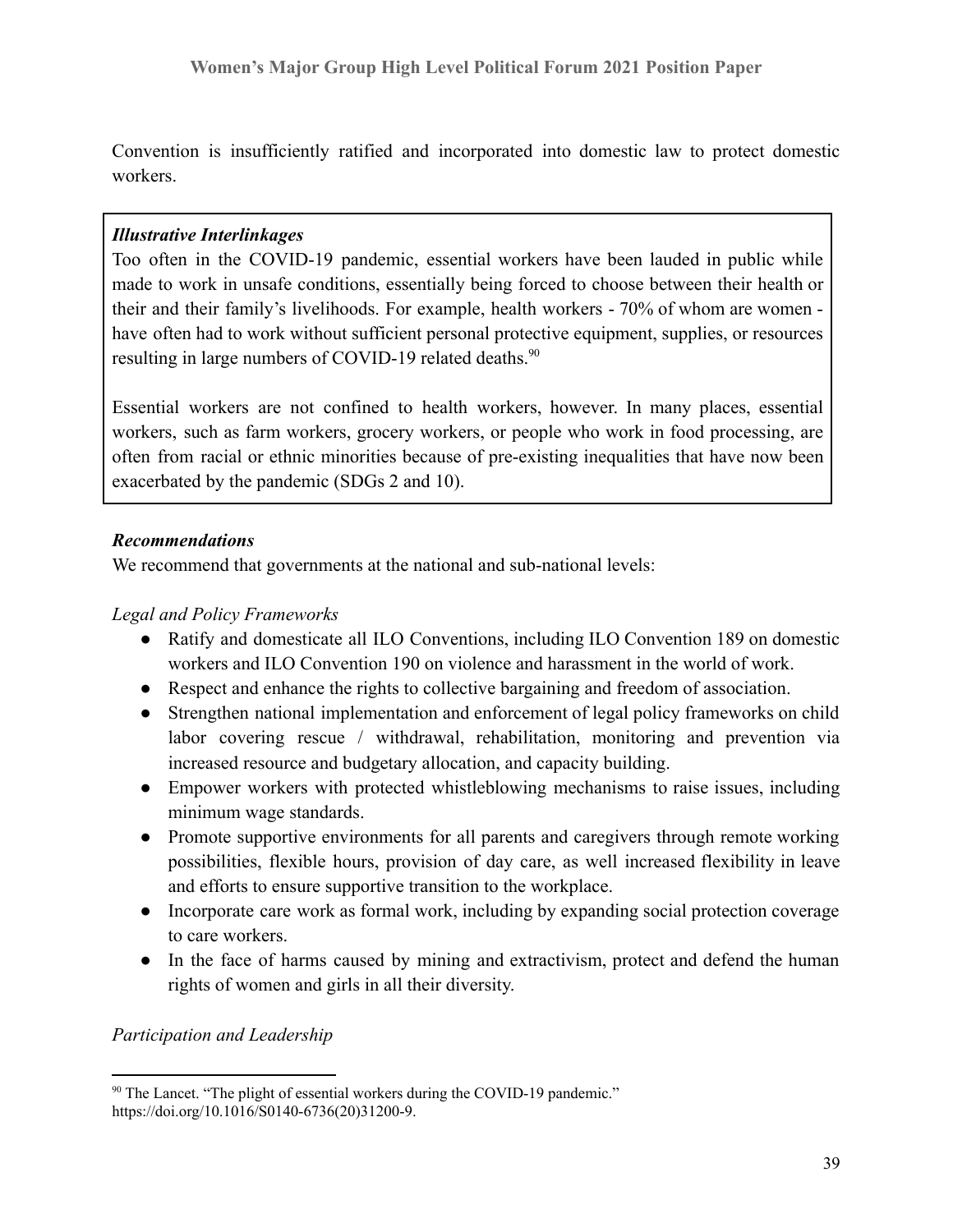- Address decent work in a holistic way that includes transforming socio-economic constraints, as well as challenging existing gender roles, including by ensuring the participation of women and girls in all their diversity in decision-making at all levels.
- Address the multiple and intersecting forms of discrimination that prevent women from participating in leadership positions and decision-making spaces, including by enabling and developing measures to address women's disproportionate burden of care and domestic work.

## *Children and Young People*

- Create decent jobs for young people and livelihood opportunities in rural areas, including by enhancing skills / vocational training programs and connecting young people to employment upon completing the program.
- Remove barriers to transition from school and training into decent work and increase access to financial services, as well as financial literacy training for youth, particularly adolescent girls and young women.
- Adopt gender-sensitive measures to address specific forms of child labor, including developing a gender sensitive list of hazardous work, that includes not only the work of boys, but the work of girls as well.

## *COVID-19 Pandemic*

• Create feminist COVID-19 recovery policies and packages, including financial support for all workers in the formal and informal economy; moratoriums on rent, utilities, mortgage, and loan payments; access to paid sick leave, paid child and family care, and parental leave; unemployment payments; and food vouchers and distribution programs.

# **Sustainable Development Goal 9: Build resilient infrastructure, promote inclusive and sustainable industrialization and foster innovation**

### *Key Data*

- Though 93% of the global population live within reach of a mobile-broadband signal, only 54% of people in the world use the internet. Costs and lack of necessary skills are two of the biggest factors explaining why people do not use the internet.<sup>91</sup>
- While only 58 percent of men use the internet, the percentage falls to 48% among women.<sup>92</sup>

<sup>91</sup> UN Statistics. <https://unstats.un.org/sdgs/report/2020/goal-09/>. Accessed 24 April 2021.

<sup>&</sup>lt;sup>92</sup> International Telecommunication Union.

<https://www.itu.int/myitu/-/media/Publications/2020-Publications/Measuring-digital-development-2019.pdf> . Accessed 20 May 2021.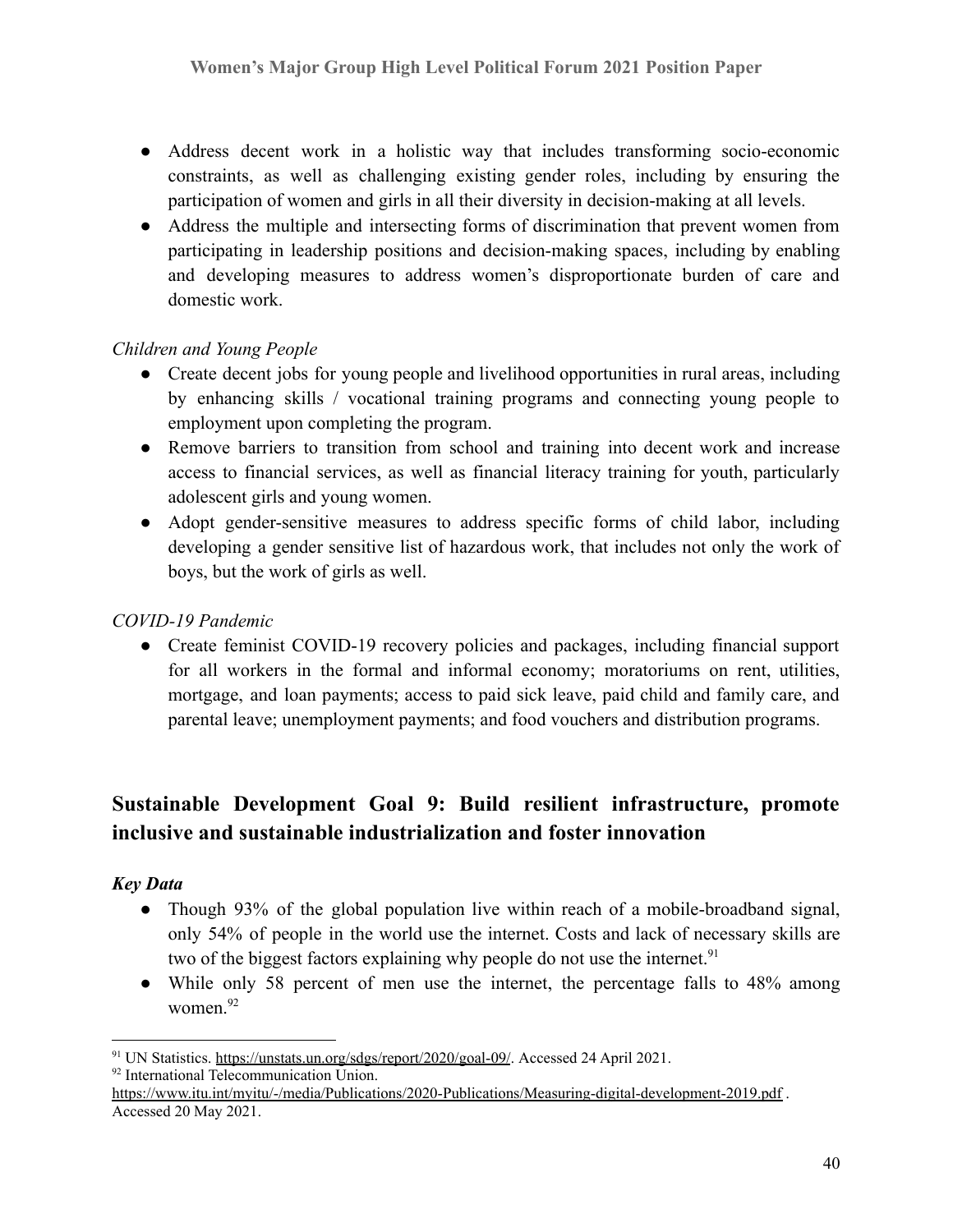#### *Structural Barriers to Progress and Gendered Dimensions*

Infrastructure reflects patriarchal norms. Governments and societies have designed spaces and infrastructure to meet the needs of men's lives while ignoring the realities of the lives of women and girls in all their diversity. The design of cities is determined by and reproduces the hierarchical relationships found in patriarchal societies where some activities are given greater value than others.

For example, in many cities, the movement of private vehicles has been prioritized over public transport, and roadways are designed to give priority to routes dominated by men who tend to have a linear commute during traditional work "rush hours." Conversely, women incorporate more care work in their journeys, which are shorter, more frequent and diverse, and often made on public transport outside of commuting hours, making travel more costly and time consuming.<sup>93</sup> In addition, specific attention must be given to the design of housing schemes that respond to various living arrangements and needs such as those of single mothers, survivors of violence and abuse, and the elderly.

Small scale farmers, most of whom are women in rural areas, are not able to access markets due to poor roads and limited access to technology as basic as weather forecasts. As a result, their produce often goes bad and they are unable to sell it. Improved roads connecting rural areas to market centers would increase their income and productivity.

#### *Illustrative Interlinkages*

Even prior to the COVID-19 pandemic, the gender digital divide was a pressing issue, but it has taken on life-saving urgency as services, information, education and employment opportunities move online (SDGs 3, 4, and 8).

Nothing in our world is gender neutral, including ICTs. Patriarchal norms continue to limit women and girls' access to and use of technology. This impact may be outright - preventing women and girls from owning mobile phones, for example - as well as more indirect. For example, for people with limited access to electricity (SDG 7), they may need the time, resources, and societal permission to go to another location to charge their phones. These are all things women have in shorter supply than men.

<sup>93</sup> Criado Perez, Caroline. "Invisible Women: Data Bias in a World Designed for Men." New York: Abrams Press. 2019.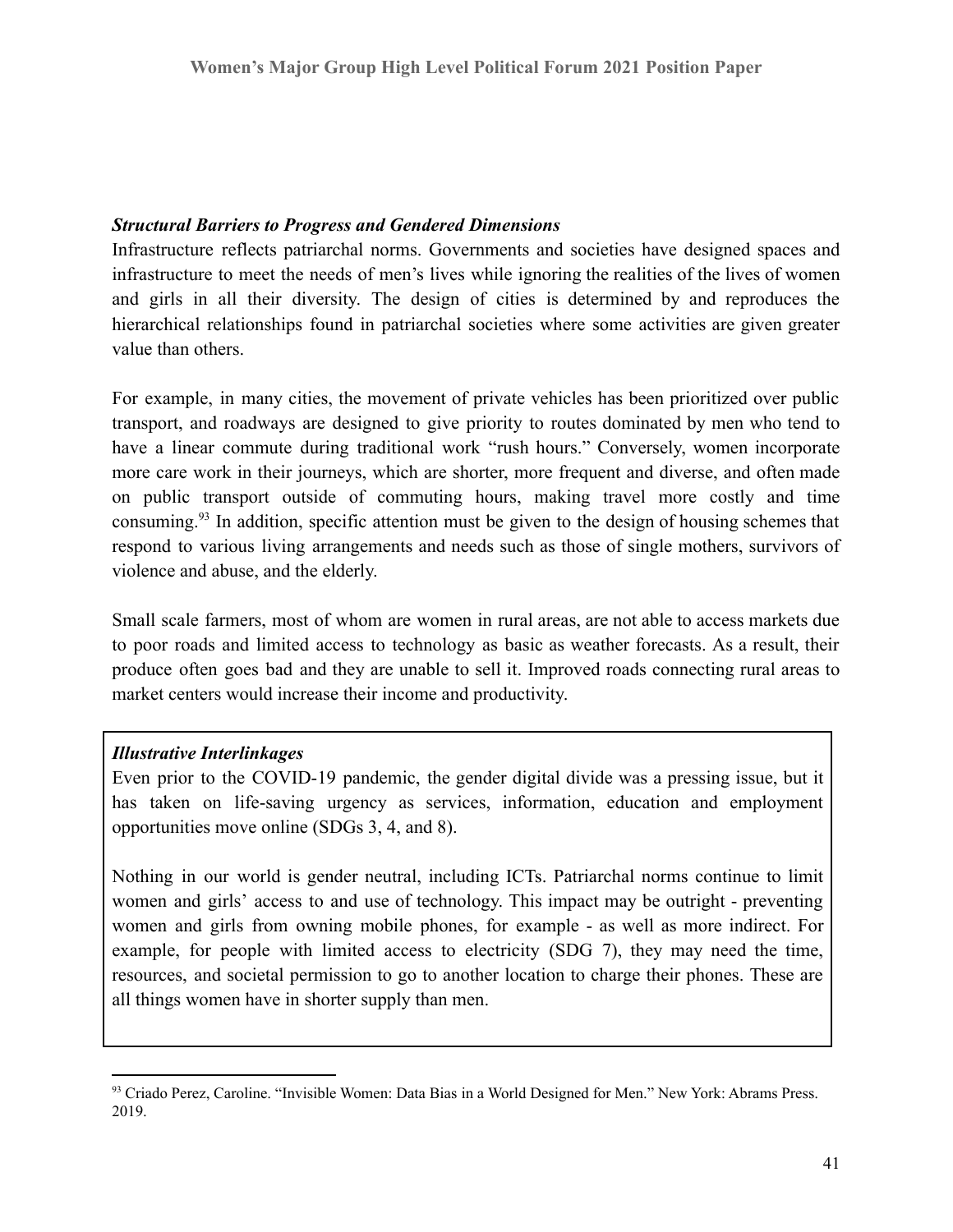Women and girls themselves will be critical in ending the gender digital divide and creating an internet that works for women rather than reproducing social inequalities (SDG 10. In order to do that, women and girls need to have access to and encouragement to pursue education and career opportunities in STEM.

## *Recommendations*

We recommend that governments at the national and sub-national levels:

- Actively involve feminist, women's, and girl-led organizations in the design, planning and implementation of all infrastructure projects in order to guarantee that their needs and rights guide the projects and to generate a model of sustainable and life-oriented infrastructures.
- Ensure that COVID-19 recovery plans and all new infrastructure projects take an ecosystem-based approach as defined by the Convention on Biological Diversity and are gender-responsive.
- Use COVID-19 recovery funds to support women-owned small-scale enterprises.
- Treat the internet as a public good and expand access through programs specifically targeted to reduce inequalities.
- Reduce the digital gap in rural, isolated areas by using information and communication technologies (ICT) powered by solar energy systems.

# **Sustainable Development Goal 10: Reduce inequality within and among countries**

# *Key Data*

- According to OXFAM: "The world's ten richest men have seen their combined wealth increase by half a trillion dollars since the pandemic began —more than enough to pay for a COVID-19 vaccine for everyone and to ensure no one is pushed into poverty by the pandemic."<sup>94</sup>
- According to UNDP, for countries in the Global North there are 55 hospital beds, more than 30 doctors and 81 nurses for every 10,000 people. For countries in the Global South for the same number of people there are 7 beds, 2.5 doctors and 6 nurses.<sup>95</sup>

<sup>94</sup> OXFAM. "Mega-rich recoup COVID-losses in record-time yet billions will live in poverty for at least a decade." [https://www.oxfam.org/en/press-releases/mega-rich-recoup-covid-losses-record-time-yet-billions-will-live-poverty-l](https://www.oxfam.org/en/press-releases/mega-rich-recoup-covid-losses-record-time-yet-billions-will-live-poverty-least) [east.](https://www.oxfam.org/en/press-releases/mega-rich-recoup-covid-losses-record-time-yet-billions-will-live-poverty-least) Accessed 24 April 2021.

<sup>95</sup> UNDP. [https://feature.undp.org/coronavirus-vs-inequality/.](https://feature.undp.org/coronavirus-vs-inequality/) Accessed 24 April 2021.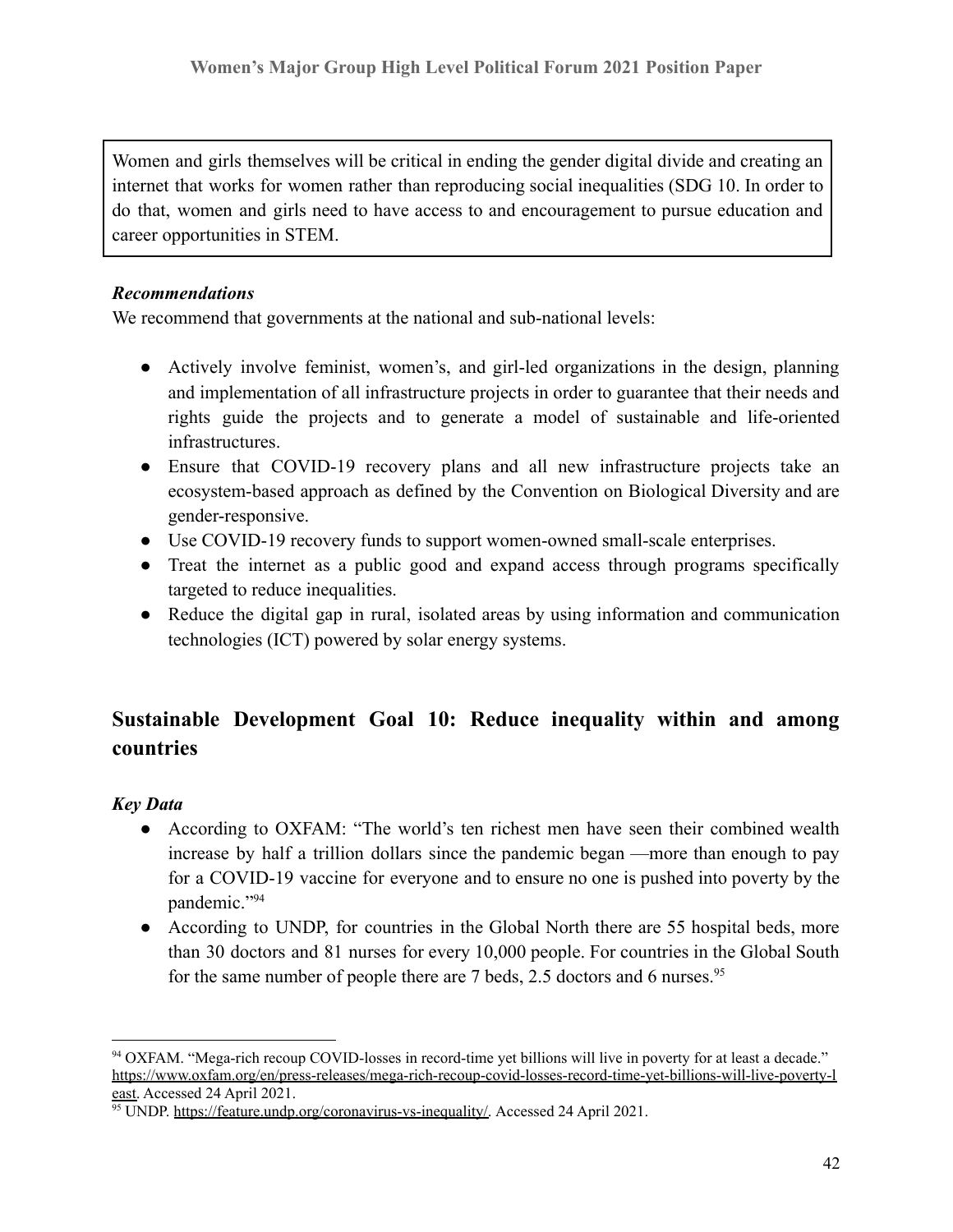- Some estimates indicate that potentially up to USD 36 trillion is currently stashed in tax havens.<sup>96</sup> In contrast, recent studies have estimated that completely ending world hunger by 2030 would cost USD 330 billion in total – USD 33 billion per year.<sup>97</sup>
- The Inter-agency Task Force on Financing for Development's (IATF) 2021 Financing for Development report finds that official development assistance (ODA) accounted for only USD 155 billion or 0.3% of donor countries' gross national income in 2019, less than half of the committed  $0.7\%$ .<sup>98</sup>
- The funding gap of the ACT-Accelerator, to which COVAX (COVID-19 Vaccines Global Access) belongs, in February 2021 was still USD 22.9 billion of 33.2 billion, or more than two thirds.<sup>99</sup>
- Debt service costs in developing countries have risen steadily over the past decade. They now absorb 25% of tax revenue in developing countries overall, and even close to 30% in Small Island Developing States.<sup>100</sup>

# *Structural Barriers to Progress*

SDG 10 gets to the heart of the systemic barriers preventing us from achieving the 2030 Agenda since the multiple and intersecting forms of discrimination they perpetuate create inequalities between and within countries down to the household level. The COVID-19 pandemic and its related crises has made this viscerally clear. As OXFAM explains: "While anyone can catch the virus, the equality ends there."

In order to realize sustainable and inclusive growth and reduce inequalities of outcomes, it is necessary to ensure equal opportunities of education, healthcare, and employment, and to revise discriminatory laws, policies, and practices. And this begins with universal access to a COVID-19 vaccine that is treated as a global public good.

If we want to reduce poverty in an inclusive way, it is essential to create a different kind of economic system that rectifies economic inequality. This involves improving the regulation and monitoring of financial markets and institutions and encouraging development assistance and foreign direct investment to regions where the need is urgent.

Regarding inequalities between countries, it is necessary to guarantee equal economic opportunities through migration and mobility of people, and adjustment of international financial

<sup>96</sup> Nicholas Shaxson. 2019. "Tackling Tax Havens."

<https://www.imf.org/external/pubs/ft/fandd/2019/09/tackling-global-tax-havens-shaxon.htm>. Accessed 24 April 2021.

<sup>97</sup> [https://ceres2030.org/shorthand\\_story/donors-must-double-aid-to-end-hunger-and-spend-it-wisely/.](https://ceres2030.org/shorthand_story/donors-must-double-aid-to-end-hunger-and-spend-it-wisely/) Accessed 14 May 2021.

<sup>98</sup> [https://developmentfinance.un.org/2021-financing-sustainable-development-report-preparatory-materials.](https://developmentfinance.un.org/2021-financing-sustainable-development-report-preparatory-materials)

 $99$  Ibid.

<sup>&</sup>lt;sup>100</sup> Ibid.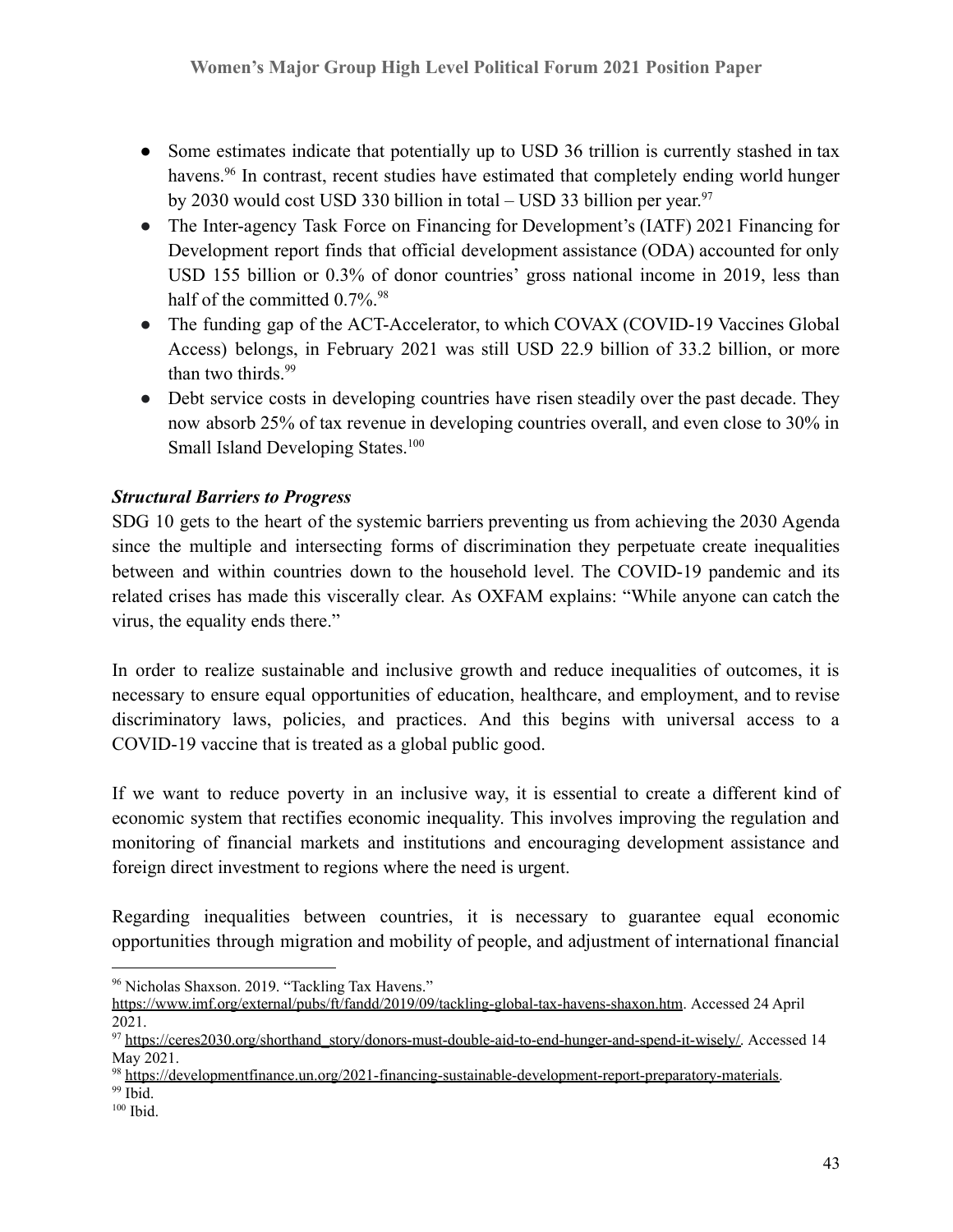services, and to redistribute financial resources through official development assistance and foreign direct investment. As for inequalities within a country, progressive taxation and transparent fiscal expenditure can help redistribute income.

#### *Illustrative Interlinkages*

Pre-existing inequalities - such as marginalization, inadequate access to healthcare and potable water, limited information available in Indigenous languages, underrepresentation in decision-making bodies, and inattention to Indigenous Peoples in urban areas - exacerbated the effects of COVID-19 on Indigenous Peoples.<sup>101</sup>

Since the onset of the pandemic, these inequalities have only grown. The Special Rapporteur on the rights of Indigenous Peoples clearly described the intersecting structural barriers and inequalities Indigenous Peoples are experiencing:

"States of emergency are exacerbating the marginalisation of indigenous communities, and in the most extreme situations, militarisation of their territories is taking place.

Indigenous [P]eoples are being denied their freedom of expression and association, while business interests are invading and destroying their lands, territories and resources.

In some countries, consultations with [I]ndigenous [P]eoples and also environmental impact assessments are being abruptly suspended in order to force through megaprojects relating to agribusiness, mining, dams and infrastructure.

Indigenous [P]eoples who lose their lands and livelihoods are pushed further into poverty, higher rates of malnutrition, lack of access to clean water and sanitation, as well as exclusion from medical services, which in turn renders them particularly vulnerable to the disease.

But in the face and in the midst of such threats, the indigenous communities that have managed to best resist the COVID-19 pandemic are those that have achieved autonomy and self-government, which allows them to manage their lands, territories and resources, ensure food security through their traditional crops and traditional medicine."<sup>102</sup> (SDGs 1, 2, 3, 6, 9, and 16)

<sup>&</sup>lt;sup>102</sup> OHCHR. <https://www.ohchr.org/EN/NewsEvents/Pages/DisplayNews.aspx?NewsID=25893&LangID=E>. Accessed 24 April 2021. <sup>101</sup> Annual report of the Expert Mechanism on the Rights of Indigenous Peoples. A/HRC/46/72. January 2021.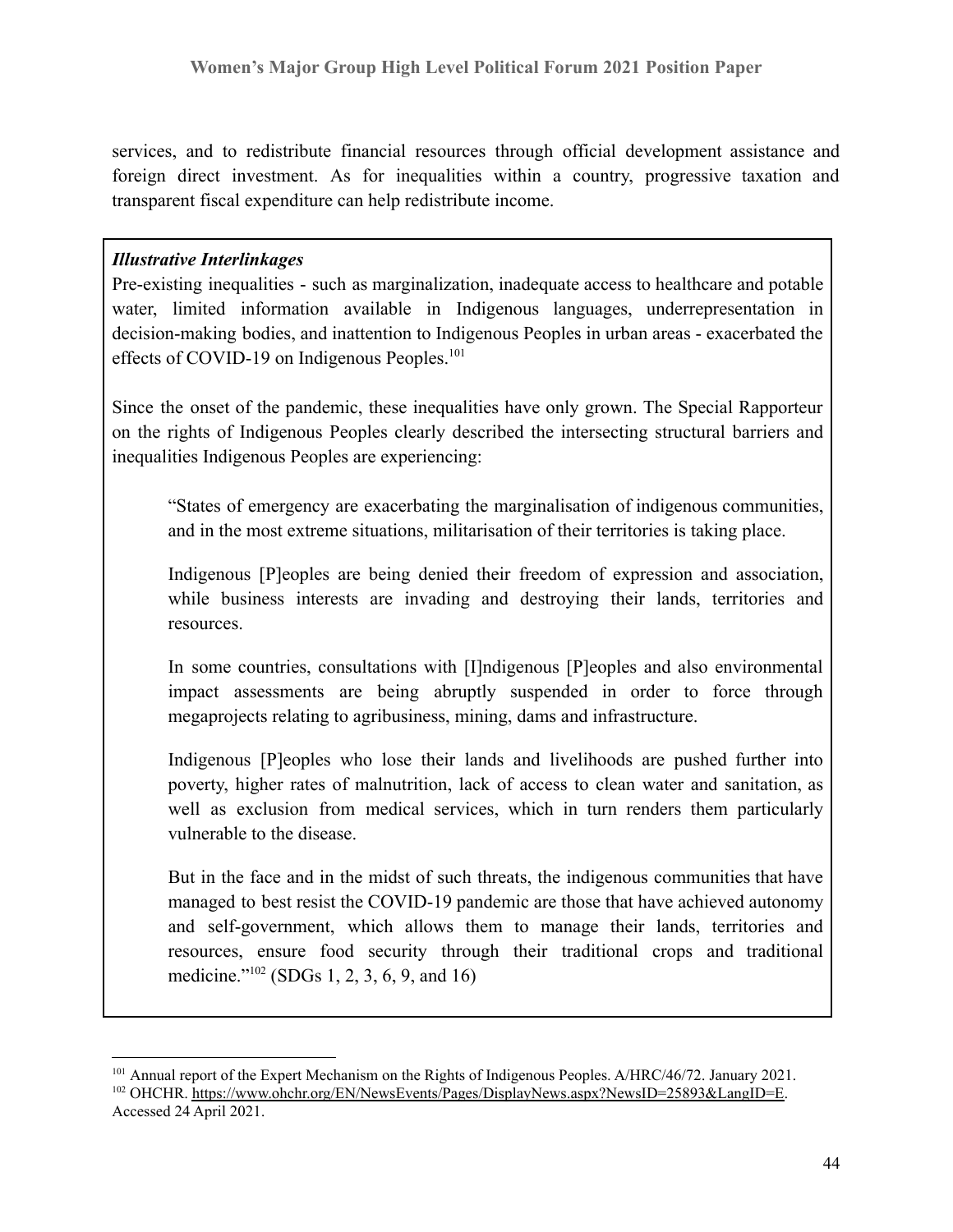#### *Recommendations*

*Inequalities within countries*

- Guarantee and allocate public financing and resources for social protection systems and public social infrastructure aimed at eliminating inequalities of outcomes, such as through gender responsive and progressive budgets for gender equality, health, and education programs.
- Regulate and / or reverse privatization of public services and social protection systems to guarantee they remain a public good.
- Refuse trade and investment agreements that restrict countries from delivering social protection for all.
- Take action against inequalities of opportunities caused by income disparity and structural discrimination based on age, sexual orientation, gender identity, disability, race, ethnicity, religion, or region, by raising the income of the poor, especially women from marginalized social groups, including: young girls and older women, single mothers, women with disabilities, LGBTI+ communities, Indigenous Peoples, Afrodescendants, refugees, and others.
- Overturn discriminatory laws and policies to ensure substantive equality.
- Ensure equitable and just redistribution of resources through taxation, wage, and social protection policies.

#### *Inequalities between countries*

- Strengthen regulations and monitoring of global financial markets and institutions, ensure effective financing mechanisms to develop strategies, and accelerate implementation of poverty reduction policies.
- Enhance the representation of and give domestic policy space for developing countries in decision-making processes in international economic and financial institutions.
- Implement preferential treatment for developing countries in trade and economic prosperity policies to ensure the development of their employment frameworks and reducing poverty levels.
- Abolish the Investor-State Dispute Settlement (ISDS) which compromises states' regulatory capacities and ability to mobilize domestic resources.

#### *Data*

- Provide disaggregated, timely data at the national, regional, and global levels, to identify gaps and set plans to narrow inequalities.
- Invest in strengthening a pluralistic ecosystem of data, which collects, systematizes, analyzes, and disseminates quantitative and qualitative data in order to effectively monitor and evaluate potential disparities in access to social services, with full respect for confidentiality and privacy.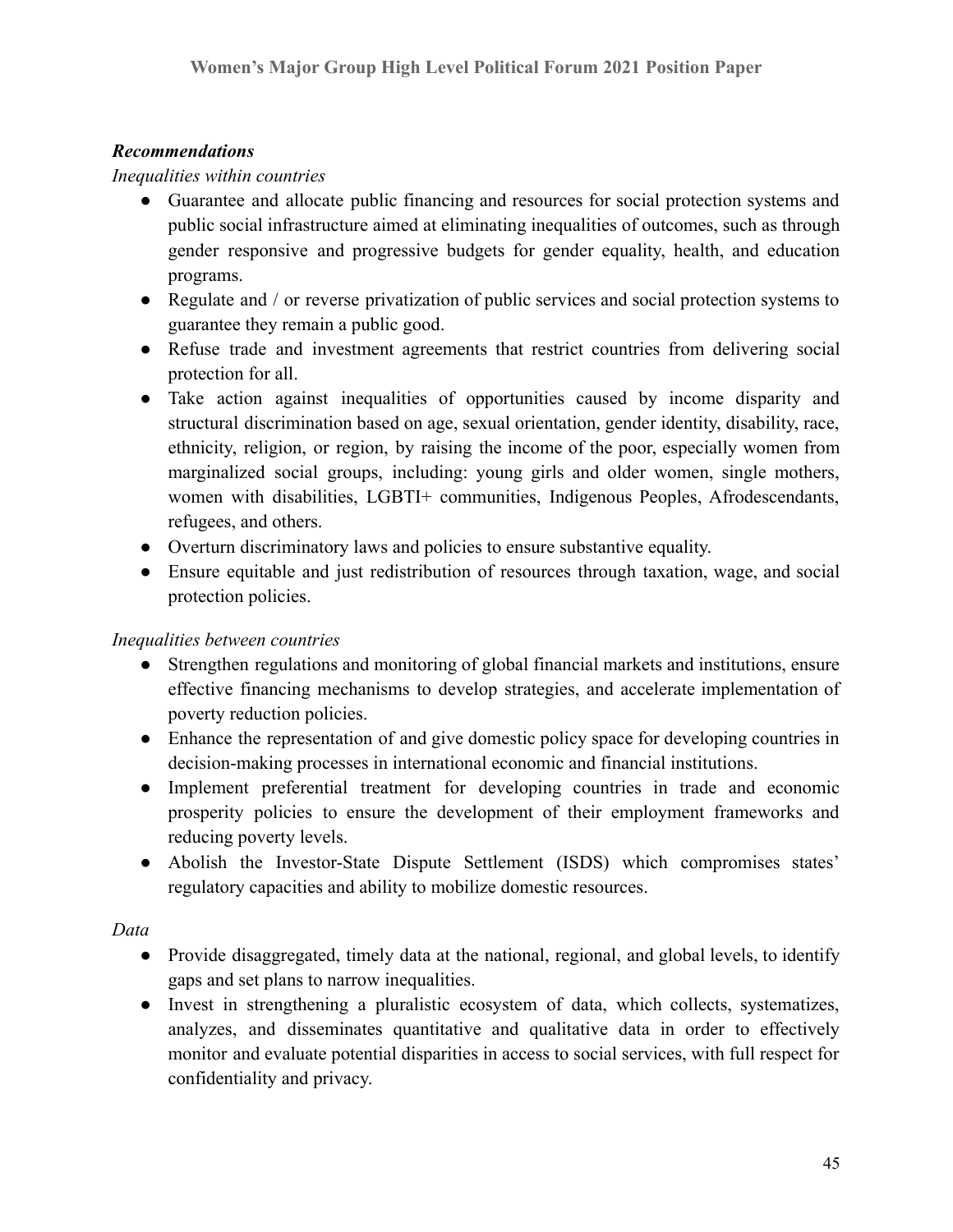# **Sustainable Development Goal 11: Make cities and human settlements inclusive, safe, resilient and sustainable**

### *Key Data*

- Over 90% of COVID-19 cases are occurring within urban areas.<sup>103</sup>
- According to the UN, the direct and indirect impacts of COVID-19 are increasing the number of people living in slums and worsening the quality of life and vulnerabilities for those already living in slums. $104$
- Women are overrepresented in slums in 80% of 59 countries in the Global South in which data are available though women and men are broadly equally likely to live in urban areas in general. $105$

#### *Structural Barriers to Progress and Gendered Dimensions*

While cities offer opportunities to women and girls, in terms of education and employment opportunities, often their urban experience is also one of insecurity, sexual harassment, and exclusion. Women in many cities face challenges accessing safe and secure housing, land rights, and land tenure, as well as services to meet their basic needs, including water, sanitation, and health care.

Women and girls in all their diversity have a right to access public spaces safely and without fear, but the barriers to exercising this right are myriad. For example, fear of violence and sexual assault or harassment, including femicide, limits the mobility of women and girls in all their diversity, which is not just physical, but also symbolic. When added to other factors of oppression such as an irregular administrative status, age, gender identity, sexual orientation, ethnicity, or disability status, exercising this right to full urban citizenship becomes even more restricted.

Ensuring women and girls' participation and safety in cities requires a gender transformative approach. This includes providing women and girls in all their diversity with the information, resources, and space to claim their rights and, together with the relevant stakeholders, actively transform their communities into safer, more inclusive places. A gender transformative approach includes designing future cities that are well-lit, well-planned, well-maintained, using universal design principles where women can claim space to participate as active citizens. It requires the active participation of women and girls in the governance of cities and in the design of urban policies and legislation.

<sup>&</sup>lt;sup>103</sup> UN Statistics. [https://unstats.un.org/sdgs/report/2020/goal-11/.](https://unstats.un.org/sdgs/report/2020/goal-11/) Accessed 24 April 2021.

<sup>105</sup> UN Women. <sup>104</sup> UN. "Progress towards the Sustainable Development Goals. Advanced unedited copy." 2021. Paragraph 126.

[https://www.unwomen.org/-/media/headquarters/attachments/sections/library/publications/2020/harsh-realities-marg](https://www.unwomen.org/-/media/headquarters/attachments/sections/library/publications/2020/harsh-realities-marginalized-women-in-cities-of-the-developing-world-en.pdf?la=en&vs=747) [inalized-women-in-cities-of-the-developing-world-en.pdf?la=en&vs=747](https://www.unwomen.org/-/media/headquarters/attachments/sections/library/publications/2020/harsh-realities-marginalized-women-in-cities-of-the-developing-world-en.pdf?la=en&vs=747). Accessed 15 May 2021.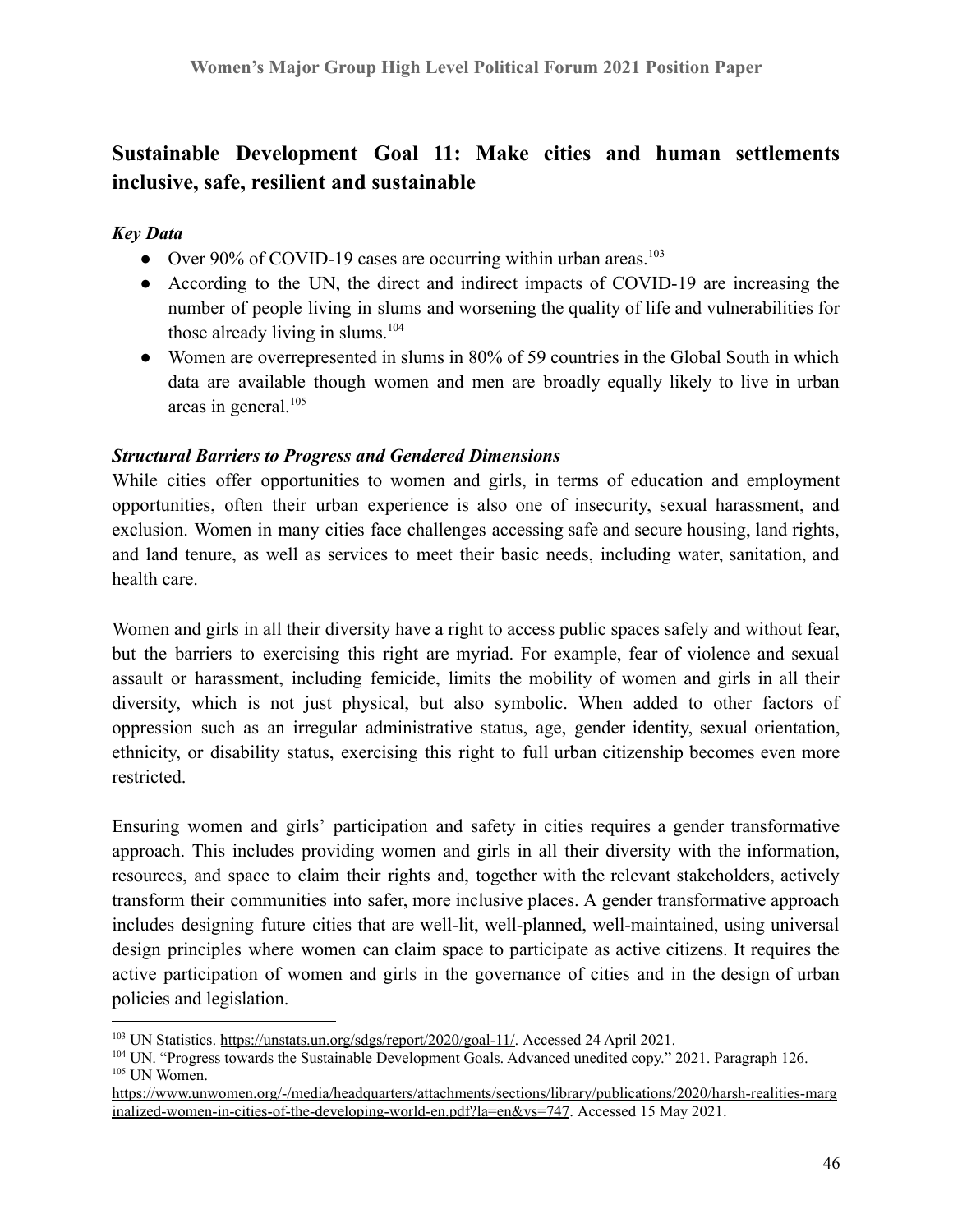It is necessary to address explicitly the underlying structural and political issues that jeopardize the safety of women and girls within cities and other settlements, as well as to aim to transform the pervasive social and cultural norms that allow for unequal power dynamics and gender-based violence.

Feminist development of space demands that persons must be at the center of the design and planning of human settlements giving greater prominence to and revaluing care and reproductive work, acknowledging that we are all interdependent: we are persons who are cared for and the persons who care.

#### *Illustrative Interlinkages*

The pre-existing inequalities slum dwellers lived in exacerbated the impact of COVID-19. As the UN explained: "Many of these urban residents already suffer from inadequate housing with limited or no access to basic infrastructure and services, including water, sanitation and waste management. Overcrowding of public transportation and limited health-care facilities have had a catastrophic effect on these communities, turning them into epicentres within epicentres. Many urban dwellers in the developing world work in the informal sector and are at high risk of losing their livelihoods as cities lock down."<sup>106</sup> (SDGs 3, 6, 8, and 9)

### *Recommendations*

#### *Public Spaces and Urban Planning*

- Make women and girls safe, including by recovering public spaces, ensuring better inter-connection between productive and reproductive activities, and fighting all types of gender-based violence in public spaces, including sexual assault and harassment.
- Rethink and redevelop human settlements, including cities, from a feminist perspective. Stop producing spaces from a productivist and mercantilist logic and start thinking about environments that prioritize the persons that use them in all their diversity.
- Integrate obligatory sustainable energy and energy efficiency into public, new and renovated buildings and streamline requirements for community power projects, ensuring transparency, participatory approaches, and gender parity in decision-making.

#### *Transportation*

● Incorporate human rights, and gender considerations into the planning processes and policy frameworks. Reflect the diversity of users and their contributions, rights, and needs in all programs and policies and ensure the meaningful participation of affected

<sup>&</sup>lt;sup>106</sup> UN Statistics. [https://unstats.un.org/sdgs/report/2020/goal-11/.](https://unstats.un.org/sdgs/report/2020/goal-11/) Accessed 24 April 2021.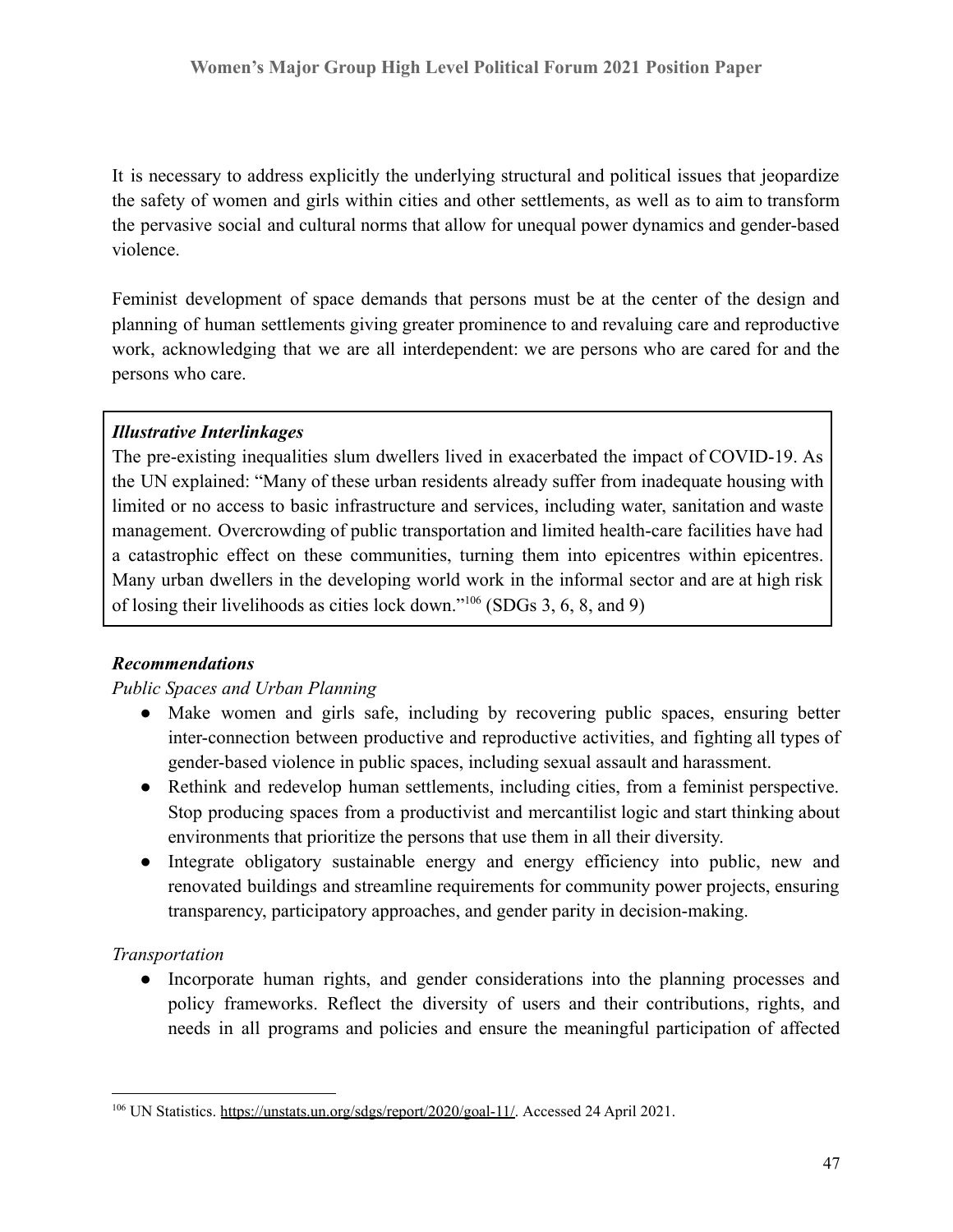communities in the design, implementation, and monitoring and evaluation of transportation policies and programs.

- Provide services that recognize different mobility patterns, reduce overcrowded and unsafe routes, accommodate the movement of everyone, including women and girls with disabilities, provide service outside of peak hours, and use fare policies that allow for trip-chaining and multi-stop journeys.
- Acknowledge the key role of safe, accessible, and affordable transportation in women's access to increased opportunities in education, economic development, and participation in political and governance policy-setting and decision-making, and resource such transportation.

#### *Participation and Leadership*

• Commit to forms of governance where cities and their citizens, including youth- and girl-led organizations and feminist and women's organizations, participate in decision-making on the planning of spaces and their management.

# **Sustainable Development Goal 12: Ensure sustainable consumption and production patterns**

### *Key Data*

- Since the beginning of the COVID-19 pandemic, G20 countries have committed nearly USD 278 billion to supporting fossil fuel energy as of April  $2021$ .<sup>107</sup>
- According to the UN, annually an [estimated](http://www.fao.org/policy-support/policy-themes/food-loss-food-waste/en/)  $1/3$  of all food produced equivalent to 1.3 billion tons worth around USD1 trillion – goes to waste in the bins of consumers and retailers, or spoiling due to poor transportation and harvesting practices.<sup>108</sup>
- Over 2 billion [people](https://www.unwater.org/publications/world-water-development-report-2019/) live in countries experiencing high water stress with particularly devastating impacts on women, girls, and marginalized communities who disproportionately bear the responsibility for gathering and managing water.<sup>109</sup>
- In 2020, the mass of all human-made things on Earth eclipsed the mass of all living organisms on Earth.<sup>110</sup>

#### *Structural Barriers to Progress and Gendered Dimensions*

<sup>107</sup> Energy Policy Tracker. <https://www.energypolicytracker.org/region/g20>. Accessed 24 April 2021.

 $109$  Ibid. <sup>108</sup> UN. <https://www.un.org/sustainabledevelopment/sustainable-consumption-production/>. Accessed 15 May 2021.

<sup>110</sup> Elhacham et al., 2020. <https://www.nature.com/articles/s41586-020-3010-5>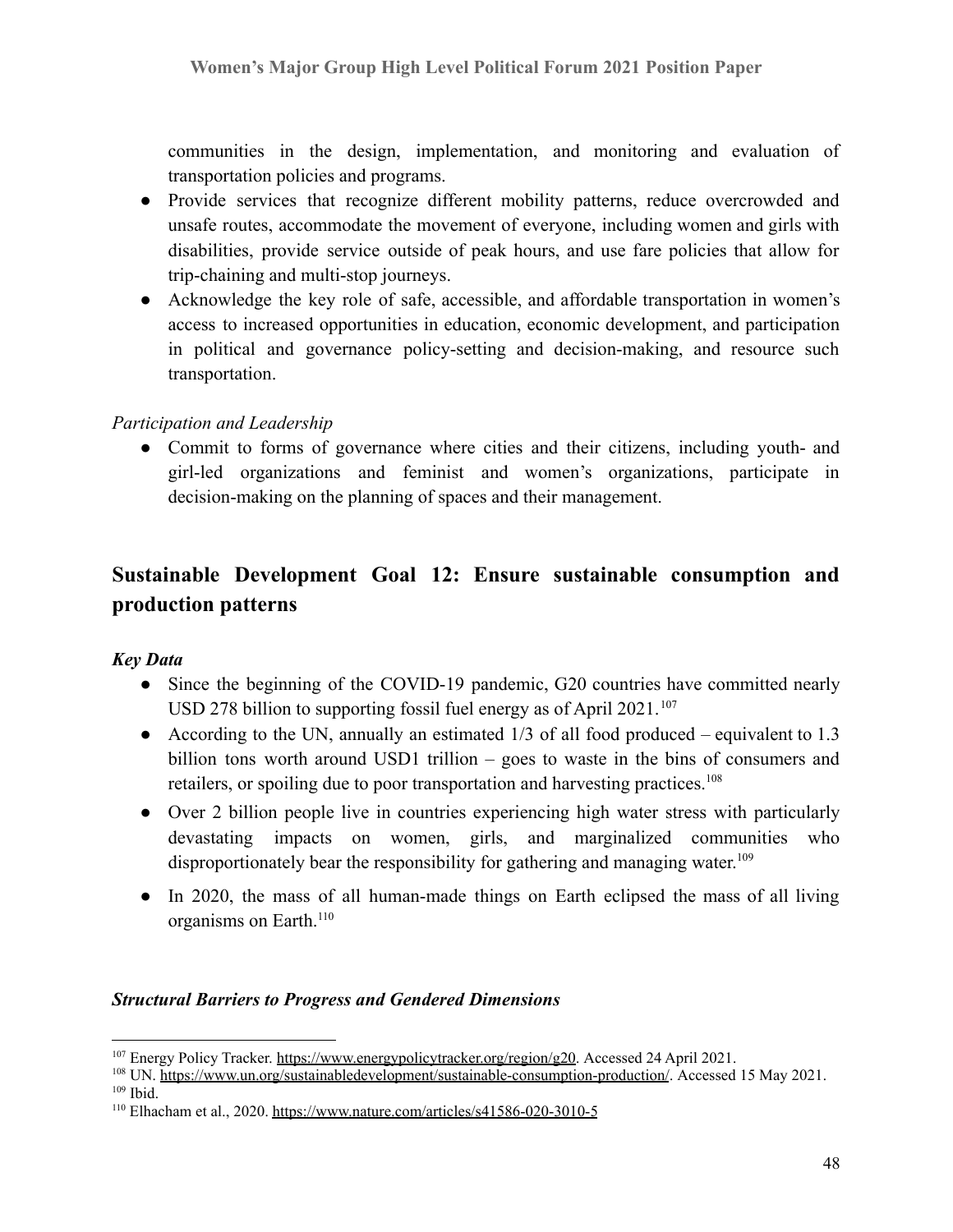Current patterns and levels of consumption and production are clearly unsustainable, even without the projected growth in the world's human population to 9.7 billion in 2050. Four out of nine of our planetary limits were known to have been crossed four years ago.<sup>111</sup> Yet international organizations and governments have still not shown the political will and leadership to tackle this issue. Whilst lip service is paid to the problem, there is a decided lack of appetite for positive change - even for the removal of the perverse subsidies supporting unsustainable patterns of consumption and production.

The current dominant framework used to understand sustainable consumption and production gives primacy to efficiency and technological innovations, while the social aspects of development such as promoting people's rights and leaving no one behind have fallen off the table. Moreover, the prevailing bias towards the market under globalization and the even greater power being accumulated by corporations pose formidable challenges to sustainable consumption and production and sustainable development, in general.

While practicing sustainable consumption at the individual level is being promoted, corporations are not held accountable for their unsustainable consumption of resources or the violation of human rights in their production processes. The corporate capture of this agenda has resulted in policies that push the onus of sustainability on individuals while transferring the control of wealth, power and resources into the hands of corporations and absolving them of responsibility for their actions.

The use of economic growth, as measured by GDP, and neoliberal policies have fueled unsustainable production and trade, with corporations plundering the planet and using valuable natural resources, including water, free of charge and with impunity. To change this unsustainable production, we must replace this paradigm with new economies grounded in care, justice, human rights, sustainability, and ecological health.

Scientists are increasingly expressing concern about the way in which our planet is being decimated due to the existential threat of runaway consumption of limited resources. This is a man-made disaster, and a consequence of the current materialistic, consumerist lifestyle. We need action to move us from a throwaway society to one that systematically rethinks, reuses, recycles, recovers, and remakes products, materials, and services, returning to products that are made and bought to last, and replacing or banning polluting and non-biodegradable products, including plastics. We need to develop a culture of sufficiency, ensuring that we consume no more than is sustainable and equitable.

<sup>&</sup>lt;sup>111</sup> Scripps Institution of Oceanography. Jan 15, 2015.

[https://scripps.ucsd.edu/news/earth-has-crossed-several-planetary-boundaries-thresholds-human-induced-environme](https://scripps.ucsd.edu/news/earth-has-crossed-several-planetary-boundaries-thresholds-human-induced-environmental-changes) [ntal-changes.](https://scripps.ucsd.edu/news/earth-has-crossed-several-planetary-boundaries-thresholds-human-induced-environmental-changes) Accessed 5 May 2020.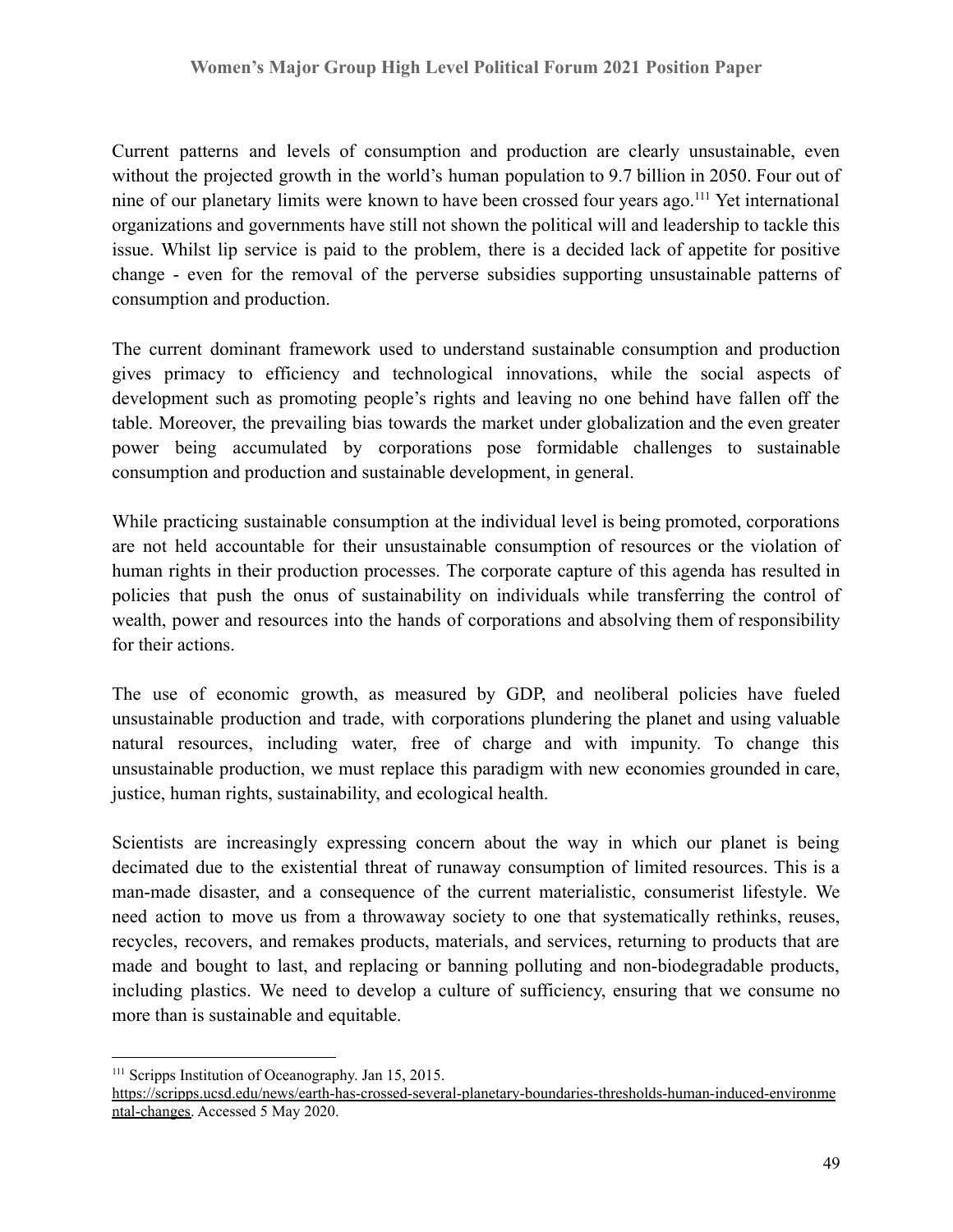Our broken food systems are a prime example of unsustainable consumption and production, with monocultures destroying biodiversity and causing deforestation and industrial agriculture acting as a major source of climate change, pollution, and environmental degradation. The industrial food model needs to be replaced by local production, using regenerative methods, such as small-scale vegetable gardens for local communities and schools.

The shift towards "green" economies is an important part of increasing the sustainability of production. Evidence suggests that women and girls are being excluded from this shift though due to gender-segregated education, training, and employment patterns and discrimination.

In some countries, "sustainable" initiatives such as smart cities and "green" energy projects are being led jointly by governments and corporations through public-private partnerships ostensibly to promote sustainable consumption and production. In reality, however, these initiatives are grabbing lands and other resources from women farmers and Indigenous Peoples, further worsening their poverty, displacing them, and exposing them to other vulnerabilities.

Globally, women drive 70-80% of all consumer purchases through a combination of buying power and influence.<sup>112</sup> Studies have found that women are generally 'greener' and more sustainable than men in their buying patterns.<sup>113</sup> As we push for progress on sustainable consumption at the household level, women and girls will be key actors and their needs and preferences must be respected.

### *Illustrative Interlinkages*

Girls and women, particularly in the Global South, are often the most affected by land degradation, declining soil fertility, unsustainable water use and overfishing, which result from unsustainable production and consumption (SDGs 13 and 14). They also are an important part of efforts to improve the sustainability of production and consumption in the Global North and South. Rural girls and women across the Global South play important roles in the agricultural sector and have critical knowledge of natural resource management, though their roles, rights, and knowledge differ to those of men (SDG 2).

Despite being excluded from many "green" initiatives, women are at the forefront of community-based, people-powered initiatives on sustainable consumption and production. In

<sup>&</sup>lt;sup>112</sup> Bloomberg. (2018). "Top 10 things everyone should know about women consumers."

<https://www.bloomberg.com/diversity-inclusion/blog/top-10-things-everyone-know-women-consumers/>. Accessed 5 May 2020.

<sup>113</sup> Brough, Aaron R., et al. "Is Eco-Friendly Unmanly? Green-Feminine Stereotype and its Effect on Sustainable Consumption." *Journal of Consumer Research* 43.4 (2016): 567-582.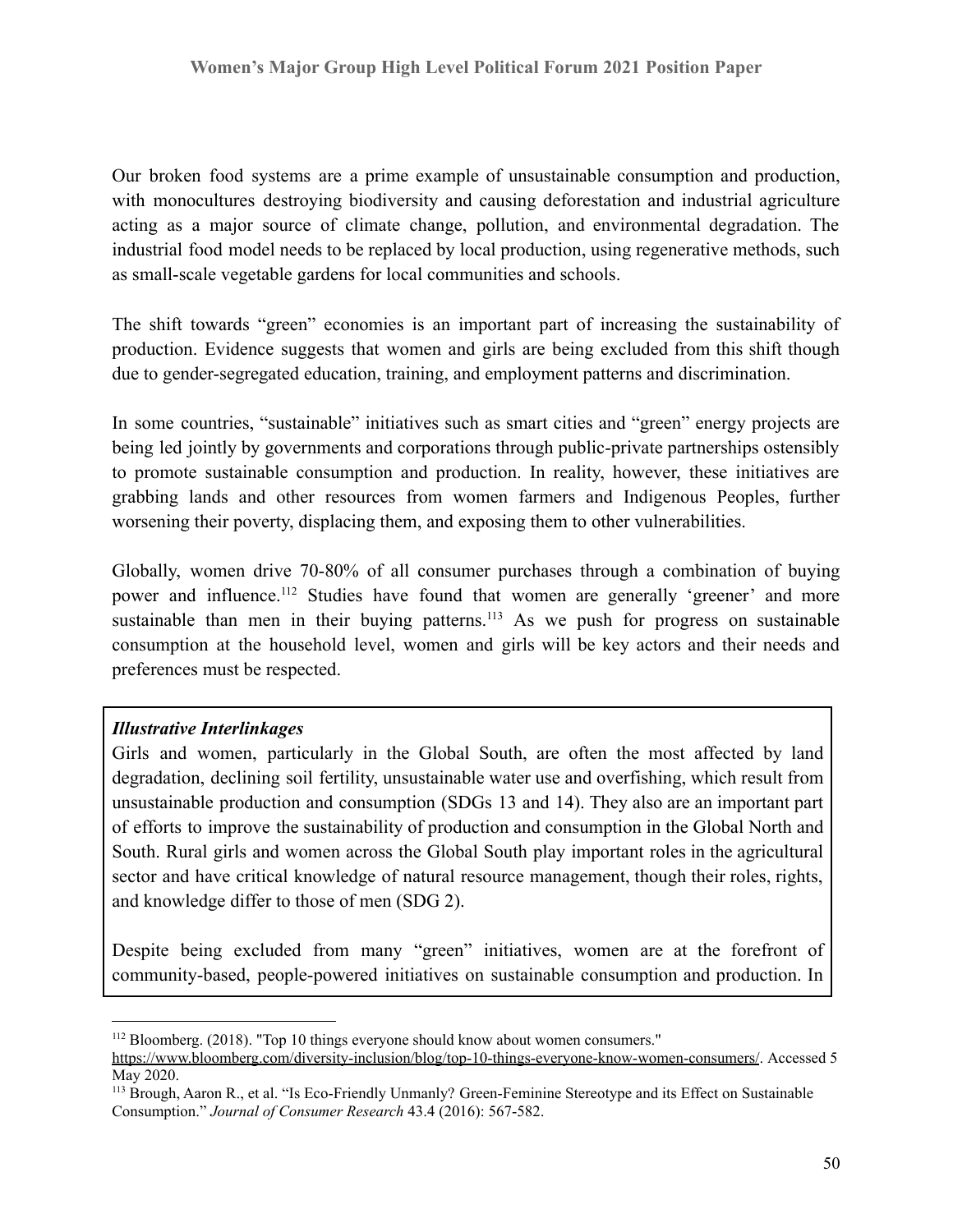some countries, rural women have led campaigns to assert their land rights against landlords and land grabbers and started organic farming to feed their families and their communities. They are leading examples of how people's rights should be at the center of sustainable consumption and production policies and initiatives.

#### *Recommendations*

We recommend that governments at the national and sub-national levels:

### *Financing*

- Enact progressive taxes, fees, fines, penalties, incentives, tariffs, and other regulation to promote sustainable consumption and production and emissions reductions.
- Take active steps towards new economies grounded in care, justice, human rights, sustainability, and ecological health.

### *Human Rights*

- Ensure a human rights-based approach to sustainable consumption and production paying particular attention to the human rights of women and girls in all their diversity. This includes conducting gender and human rights assessments of trade and investment agreements.
- Enforce measures at every segment of production, distribution, and consumption chains, to eliminate exploitation of labor and forced labor.
- Hold to account corporations with unsustainable consumption and production practices and who violate human rights. Promote binding treaties on corporate accountability.
- Ensure the right to a healthy workplace and environment free of hazardous chemicals and waste.

### *Participation and Leadership*

- Promote and protect people-led solutions, especially those led by women and marginalized communities, such as agroecology, indigenous knowledge on resource management, community supported agriculture, farmers' markets, and farmers' / workers' cooperatives.
- Ensure mechanisms that support meaningful public participation, especially from women, farmers, and Indigenous Peoples in the creation and implementation of sustainable consumption and production policies and initiatives.
- Stop the attacks against communities and their leaders who promote people-led sustainable consumption and production initiatives.

#### *Education*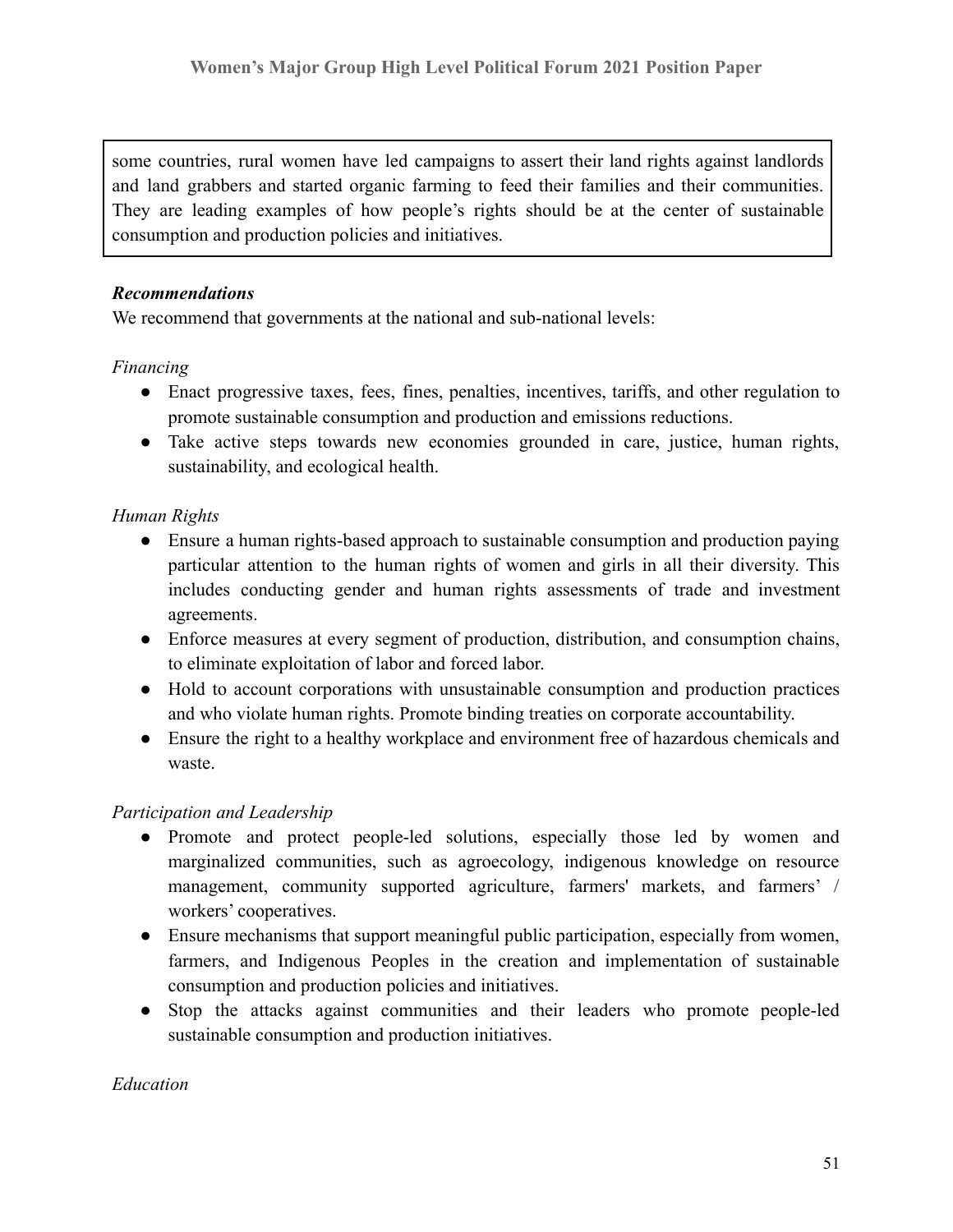● Improve access to transformative green skills for young people, with education on consumption and production patterns in schools.

# **Sustainable Development Goal 13: Take urgent action to combat climate change and its impacts**

#### *Key Data*

- According to the UN, 2019 was the second warmest on record and the end of the warmest decade (2010–2019).<sup>114</sup>
- While climate related financing increased to USD 681 billion in 2016, this is dwarfed by the USD 742 billion investment related to fossil fuels in the energy sector in 2016. Subsidies provided by governments to the fossil fuel sector totaled 373 billion in 2015.<sup>115</sup>
- Of total public climate finance, only 20% is provided as grants, and only 25% is allocated toward adaptation.<sup>116</sup>
- In 2014, the latest year for which data is available, 28% of overseas development assistance for climate finance included gender equality as a secondary objective, while only 3% marked it as a primary objective.<sup>117</sup>
- $\bullet$  80% of people displaced by climate change are women.<sup>118</sup>

#### *Structural Barriers to Progress and Gendered Dimensions*

Though climate change and disasters disproportionately impact women this is not inevitable. Patriarchy governs the distribution of power, knowledge, and resources, which societies and legal systems codify and enforce. For example, women have fewer assets than men and rely more heavily on natural resources for their livelihoods.<sup>119</sup> And even though they are more reliant on land and natural resources than men, they have fewer land rights.

Countries and institutions continue to treat gender considerations as a programmatic "add-on" rather than fundamental to the achievement of SDG 13. Without embedding an intersectional understanding of gender into a human rights framework, climate action will be less effective and less sustainable and may exacerbate gender inequality.

<sup>114</sup> UN Statistics. <https://unstats.un.org/sdgs/report/2020/Goal-13/>. Accessed 24 April 2021.

<sup>&</sup>lt;sup>115</sup> UNFCCC Standing Committee on Finance.2018 Biennial Assessment and Overview of Climate Finance Flows Technical Report. 2018. Page 13.

<sup>116</sup> Oxfam. Climate Finance Shadow Report 2020: Assessing Progress Toward the \$100 Billion Commitment. Page 4.

<sup>&</sup>lt;sup>117</sup> GenderNet. "Making climate finance work for women: overview of bilateral ODA to gender and climate change." 2016. Page 1.

<sup>&</sup>lt;sup>118</sup> United Nations Development Programme. "Gender and Climate Change: Overview of linkages between gender and climate change." 2016. Page 5.

<sup>119</sup> UNDP. Page 4.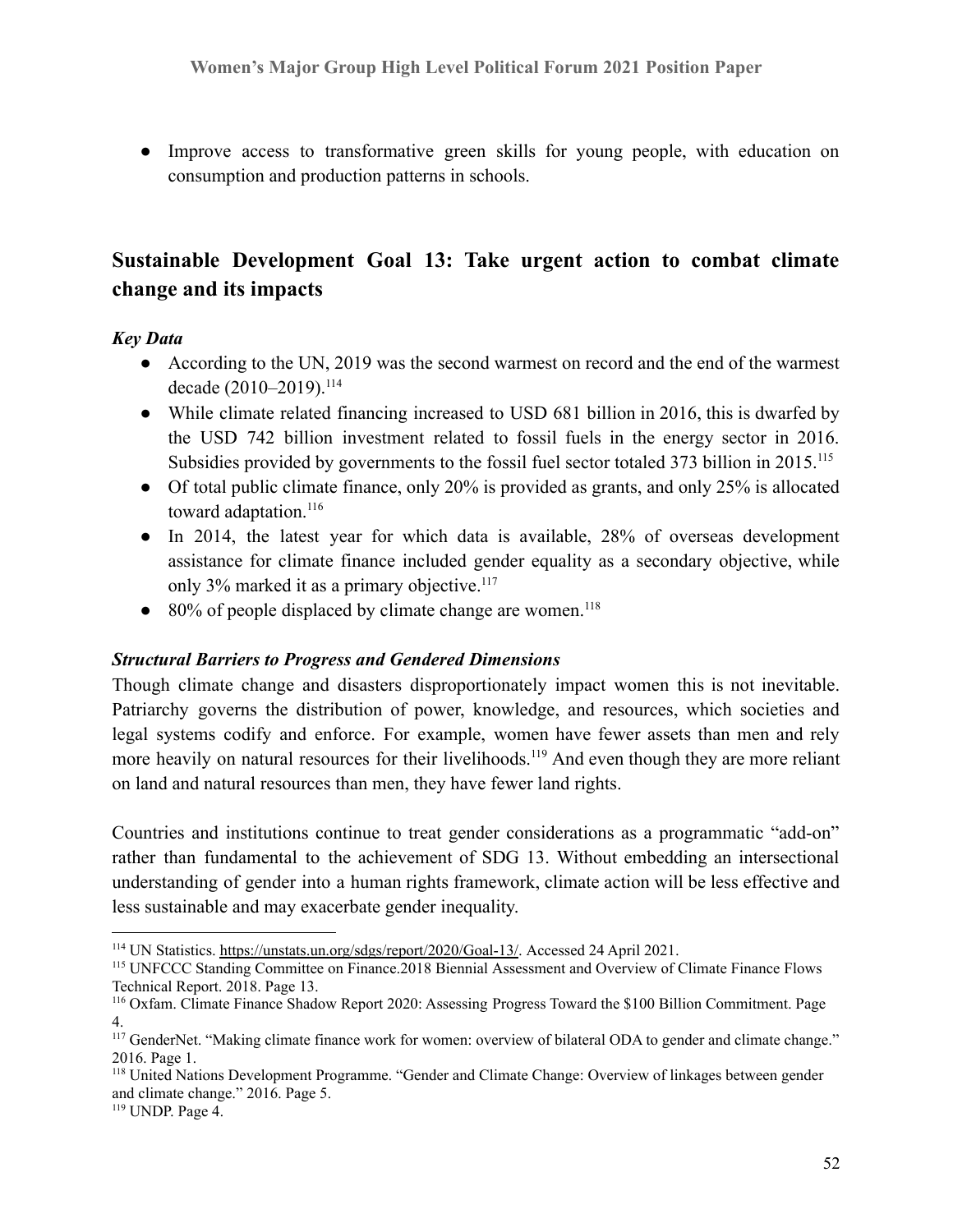Women's work, leadership, and contributions are integral to achieving SDG 13, from creating resilient agricultural systems to supporting sustainable production and consumption to rethinking the ways in which our cities and world are connected via transportation. Yet women-led initiatives and climate solutions that center gender equality are consistently and drastically underfunded across funding sources, from philanthropic actors that prioritize women's environmental activism for only  $3\%$  of environmentally-directed funding<sup>120</sup> to public climate finance where only  $10\%$  flows to the local level,<sup>121</sup> where women's grassroots approaches are situated.

Not only are women and girls critical, equal actors in achieving SDG 13, but the design and implementation of gender-responsive policies and programs that support gender equality is essential for enacting and sustaining effective climate action. Solutions that do not consider human rights, responsibilities, resources, and opportunities with a comprehensive gender-lens, informed by disaggregated data and gender analyses, are destined to replicate and even exacerbate existing inequalities and perpetuate the unjust social and environmental regimes that have catalyzed climate change.

Research has highlighted that greater equality contributes to effective environmental policymaking: countries with higher proportions of women in their legislative bodies are more likely to approve environmental agreements while countries with greater women's participation have lower carbon emissions, and women's participation is associated with stronger climate policies and environmental outcomes.<sup>122</sup> <sup>123</sup> <sup>124</sup> <sup>125</sup> <sup>126</sup> At the most recent climate change conference in December 2019, though, only 37% of Party delegates were women, and about one of every five (21%) of Heads of Delegation was a woman.<sup>127</sup>

<sup>120</sup> Dobson, Christen, and Lawrence, Steven. Our Voices, Our Environment: The State of Funding for Women's Environmental Action. Global Greengrants and Prospera International Network of Women's Funds. 2018.

<sup>&</sup>lt;sup>121</sup> Soanes, Marek, Neha Rai, Paul Steele, Clare Shakya, and James MacGregor. Delivering real change: getting international climate finance to the local level. International Institute for Environment and Development, 2017.

<sup>122</sup> Norgaard, Kari, and Richard York. "Gender equality and state environmentalism." *Gender & Society* 19.4 (2005): 506-522.

<sup>&</sup>lt;sup>123</sup> Ergas, Christina, and Richard York. "Women's status and carbon dioxide emissions: A quantitative cross-national analysis." *Social Science Research* 41.4 (2012): 965-976.

<sup>&</sup>lt;sup>124</sup> McKinney, Laura A., and Gregory M. Fulkerson. "Gender equality and climate justice: a cross-national analysis." *Social Justice Research* 28.3 (2015): 293-317.

<sup>&</sup>lt;sup>125</sup> Mavisakalyan, Astghik, and Yashar Tarverdi. "Gender and climate change: Do female parliamentarians make a difference?." *European Journal of Political Economy* 56 (2019): 151-164.

<sup>126</sup> Cook, Nathan J., Tara Grillos, and Krister P. Andersson. "Gender quotas increase the equality and effectiveness of climate policy interventions." *Nature Climate Change* 9.4 (2019): 330-334.

<sup>&</sup>lt;sup>127</sup> Gender Climate Tracker. <https://www.genderclimatetracker.org/womens-participation-party-delegations>. Accessed 25 May 2021.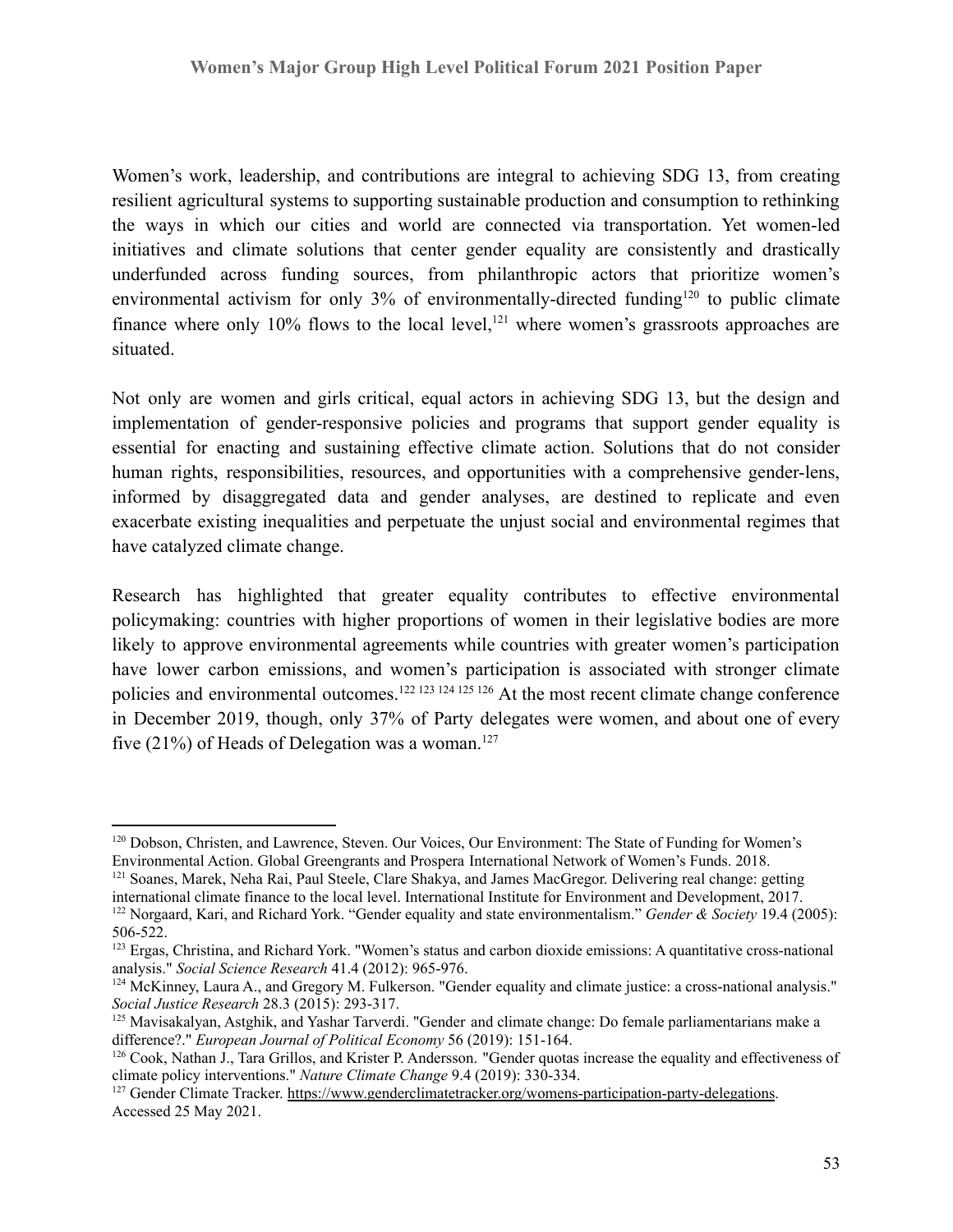The transition to a low-carbon economy must ensure its process and outcomes are just and promote gender equality. We need to support and equip girls with the technical, emotional, cognitive, and life skills needed to ensure they are not left behind during the transition. This training must include and move beyond a focus on STEM skills to encompass socioemotional skills that challenge exploitation be that of the environment or individuals.<sup>128</sup> A gender just transition must take into account the role of girls and women's unpaid care work and realize that this unpaid work currently supports our exploitative economic systems.

Without the comprehensive inclusion, participation, and leadership of women and girls and gender-responsive policy frameworks, climate change will continue to be inadequately and inefficiently addressed, with disjointed and under-committed efforts that fail to recognize the interconnectedness of gender, racial, environmental, and climate justice.

#### *Illustrative Interlinkages*

In recent years, researchers and activists have expanded the evidence base on the connections between climate change and women's health, especially sexual and reproductive health and rights (SRHR). For example, climate change exacerbates the prevalence of vector-borne diseases, such as Zika virus or malaria, which has negative impacts on maternal health by increasing the risk of premature delivery, stillbirths, low-weight births, miscarriage, eclampsia, or cesearean deliveries (SDG 3).<sup>129130</sup>

In the case of malaria, climate change interacts with maternal health, as well as nutrition (SDG 2). Globally, approximately 40% of pregnant women have anemia, which malaria can exacerbate, leading to increased risks of postpartum hemorrhage and other complications during delivery.<sup>131</sup>

Apart from the physical health consequences of climate change, recent research has also shown that the stressors associated with climate change and climate change related have increased rates of gender-based violence (GBV) and child, early, and forced marriages (CEFM).<sup>132</sup> Both GBV and CEFM are associated with longer-term risks to the health of

<sup>128</sup> Brookings Institution.

[https://www.brookings.edu/research/a-new-green-learning-agenda-approaches-to-quality-education-for-climate-actio](https://www.brookings.edu/research/a-new-green-learning-agenda-approaches-to-quality-education-for-climate-action/) [n/.](https://www.brookings.edu/research/a-new-green-learning-agenda-approaches-to-quality-education-for-climate-action/) Accessed 25 May 2021.

<sup>129</sup> Wu, Y., Ye, H., Liu, J. *et al.* Prevalence of anemia and sociodemographic characteristics among pregnant and non-pregnant women in southwest China: a longitudinal observational study. *BMC Pregnancy Childbirth* 20, 535 (2020). <https://doi.org/10.1186/s12884-020-03222-1>.

<sup>&</sup>lt;sup>130</sup> Women Deliver. "The LInk Between Climate Change and Sexual and Reproductive Health and Rights: An Evidence Review." January 2021. Page 7.

<sup>131</sup> Women Deliver. Page 7.

<sup>132</sup> Women Deliver. Page 7-8.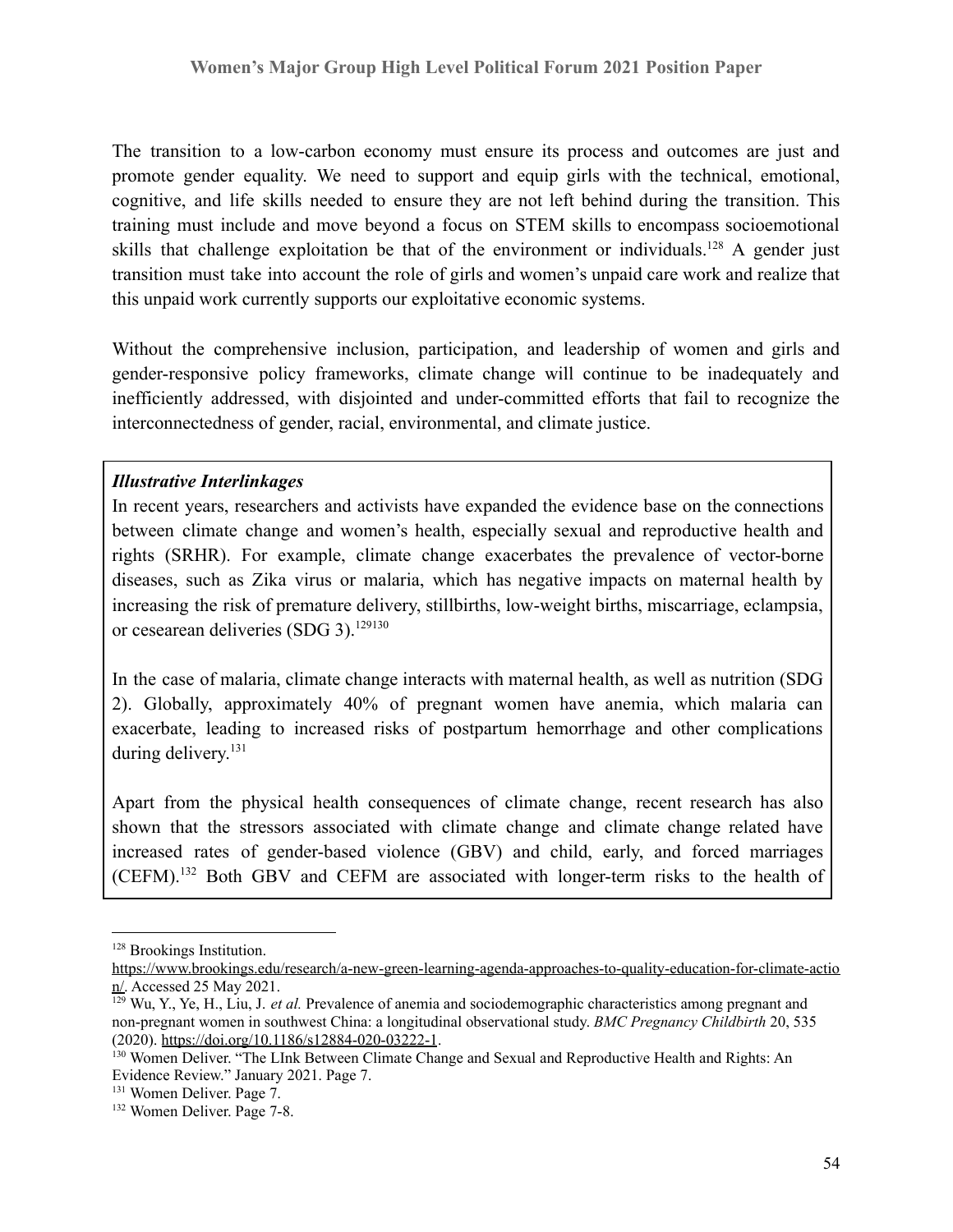women and girls, including higher risks of sexually transmitted infections, unintended pregnancies, maternal mortality and morbidity, and mental health.

## *Recommendations*

### *Financing*

- *●* Demilitarize and end fossil fuel subsidies. Divestment from these exploitative and extractive industries must be accompanied by investment in climate solutions that center gender justice and economies of care.
- Increase gender-responsive climate finance by building and ensuring channels of finance for gender-just climate solutions, resourcing the transformative solutions led and driven by women and girls at the grassroots level globally.

## *Policy Coherence*

- Embed gender into national policies, strategies, and planning for climate change and disaster risk reduction.
- Strengthen disaster risk reduction systems and adopt rights-based approaches to disaster risk reduction, especially for women and girls displaced or impacted by disasters.
- Strengthen climate change adaptation and mitigation measures to prepare communities, especially women and girls, for enhanced and efficient natural resources management, particularly contributing to food security and sovereignty, access to safe and clean water, and access to health care services, including sexual and reproductive health.
- Integrate all climate change and health policies, strategies, and plans with, but not limited to, the SDGs. These must include responses to safeguard and provide for the health of women and girls, including their sexual and reproductive health, as well as strategies to end child, early, and forced marriage and gender-based violence.

# *Education*

- Include climate change education in all aspects of formal and non-formal curricula and extracurricular activities and promote school safety to climate-related hazards. Use terms that can be understood by grassroots women when implementing climate change programs.
- Organize and equip women and girls with knowledge, skills, and technologies for addressing the impact of climate change on women's health during disasters and diversifying options for better adaptation to prevent women's and girls' morbidity and mortality.

### *Indigenous Peoples*

● Protect Indigenous Peoples' and community land rights. Maintaining and restoring Indigenous and community land rights is the first step in supporting rights-based land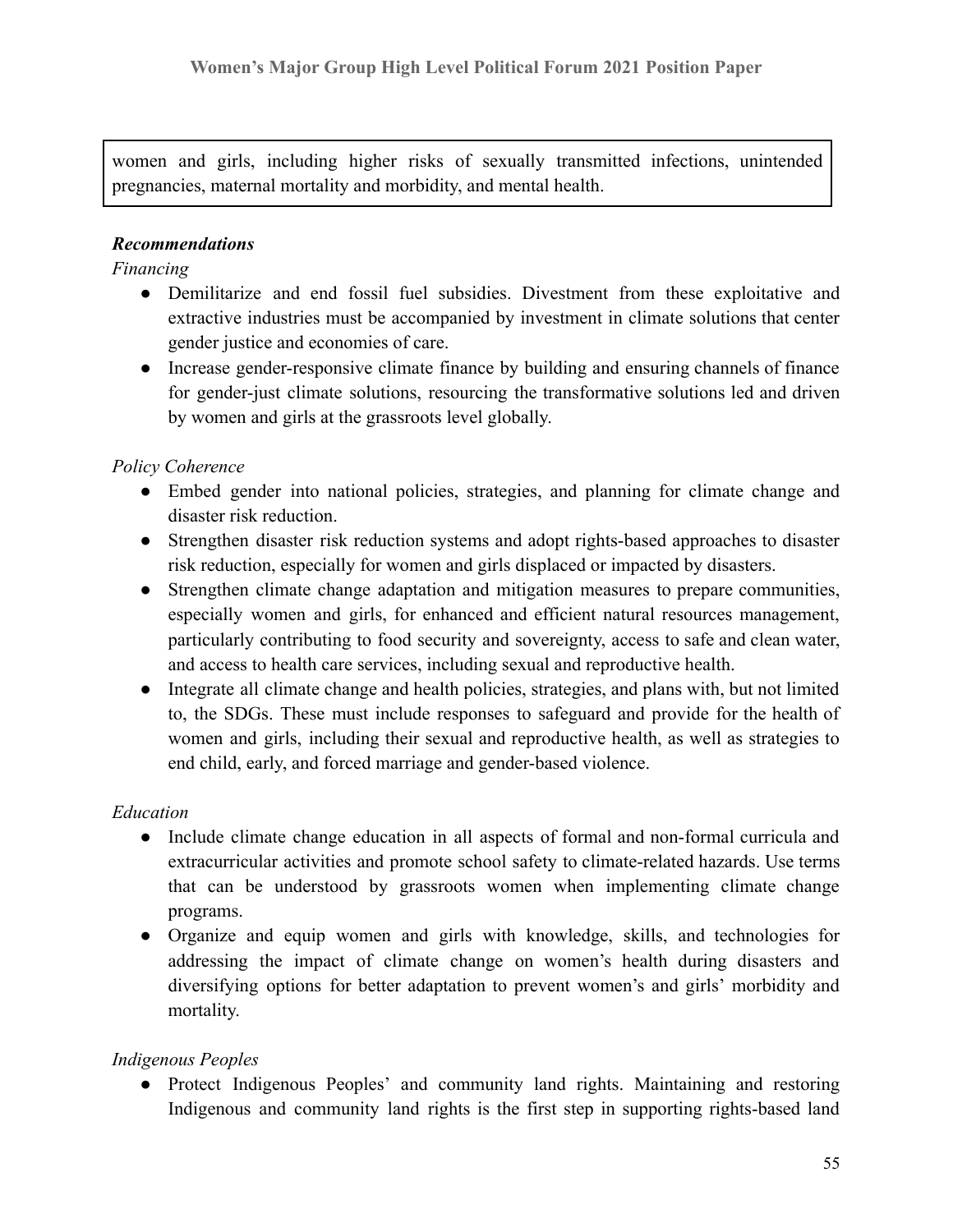management that promotes biodiversity, including through forest ecosystem restoration, and safeguards food security and livelihoods all while sequestering carbon, resulting in up to 14.77 gigatons of carbon sequestered or avoided by  $2050$ <sup>133</sup>

## *Participation and Leadership*

- Recognize climate change as the most significant intergenerational injustice issue of our time. Listen to and elevate youth and children's concerns around climate change and recognize that unless urgent action is taken, their future rights, which previous generations have enjoyed, are jeopardized.
- Prioritize the voices of women and girls and ensure that community stakeholders and environmental defenders have the ability to both speak and vote/input in all aspects of decision-making and policy processes around climate change.

# **Sustainable Development Goal 14: Conserve and sustainably use the oceans, seas and marine resources for sustainable development**

### *Key Data*

- Many people working in fisheries and aquaculture work informally and do not have access to social protection programs. This is especially true for women who work in the sector. 134
- The UN projects a 100–150% rise in acidity by the end of this century affecting half of all marine life  $135$

### *Structural Barriers to Progress and Gendered Dimensions*

Our feminist allies in the Women and Gender Constituency summarize the current ocean crisis and its causes perfectly:

"The ocean crisis demonstrates a deeper crisis of the human-nature relationship which is the result of societal divisions of labour and relationships of power and domination in the private and public sphere. The dominant economic system and its paradigm of economic growth are based on inequality, injustice, violence, monetization, commodification and privatization of common goods and a rampant extraction of resources. It encourages overexploitation, destruction and pollution of the ocean, as on land."<sup>136</sup>

<sup>&</sup>lt;sup>133</sup> Dooley, K et al. (2018) Missing Pathways to 1.5°C: The role of the land sector in ambitious climate action. Climate Land Ambition and Rights Alliance. Available from: climatelandambitionrightsalliance.org/report

<sup>&</sup>lt;sup>134</sup> Food and Agriculture Organization. "The role of social protection in the recovery from COVID-19 impacts in fisheries and aquaculture." February 2021. Page 1.

<sup>135</sup> UN Statistics. <https://unstats.un.org/sdgs/report/2020/Goal-14/>. Accessed 24 April 2021.

<sup>&</sup>lt;sup>136</sup> Women and Gender Constituency. "A Call to Action for Health and Equity of the Ocean."

<https://womengenderclimate.org/wp-content/uploads/2019/12/PAPER-SERIES-The-Ocean.pdf> Accessed 24 April 2021.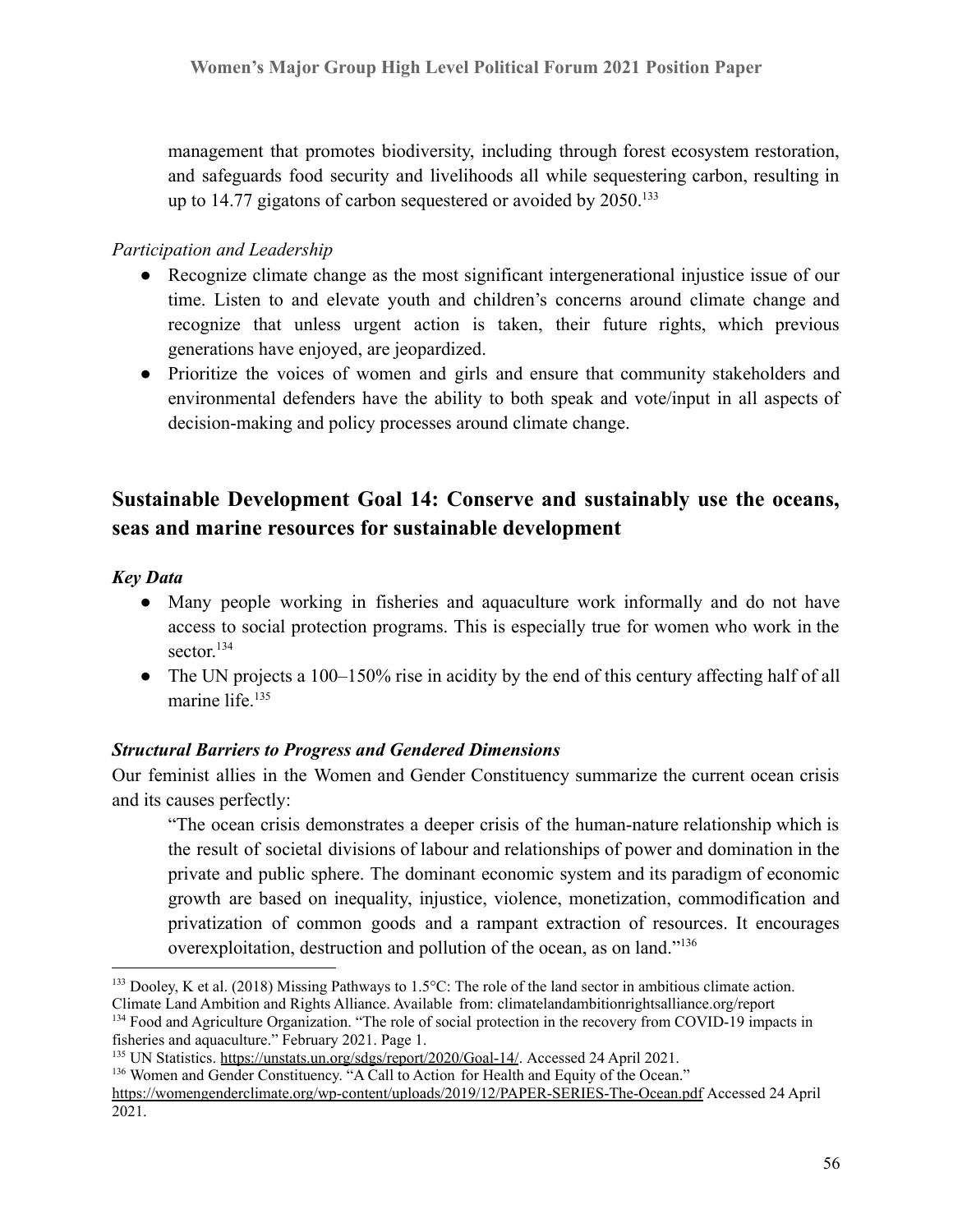In addition, structural conditions shaping the lives of people engaged in fishing and aquaculture at all levels of the pre- and post-harvest fish chain enhanced their vulnerability to the impact of the COVID-19 pandemic and its resulting crises, including: high degrees of informal work, high dependence on natural resources and, therefore, highly impacted by climate crises, and isolation.<sup>137</sup> Travel restrictions and other types of lockdowns have also severely impacted migrant workers, many of whom are unable to return home and are at risk of falling into debt.<sup>138</sup>

The predominant industrial agricultural and fisheries models are not sustainable and favor large agribusinesses and distant water fisheries, while pushing out small farmers and artisanal fisherpeople, a majority of whom are women who typically employ more sustainable practices.

Women in fisheries organizing in the Pacific seek recognition for the paid and unpaid labor of women that goes towards sustaining the fisheries and fishing communities, as well as highlighting the right of women to participate in decision making. They call for increased access to financing, capacity building, and technical assistance for women in small-scale fishing communities to participate in, and take responsibility for, integrated management of small-scale and artisanal fisheries based on recognition and protection of access rights to marine resources. This includes increased access to sustainable and fair-trade markets to improve the socio-economic situation of fishers and fish workers within the context of sustainable fisheries management.

In addition, women are specifically affected by waterway and marine litter due to nanoparticles in water and seafood, affecting their overall health and reproductive systems.

### *Illustrative Interlinkages*

The high degree of informal work (SDG 8) among people working in fisheries and aquaculture, especially of women and migrant workers, usually leaves them without access to social protection schemes (SDG 1). In an industry so highly impacted by climate crises (SDG 13), access to social protection could be life-saving even before the COVID-19 pandemic hit.

Climate change affects small fishing communities which impact directly on women who lose their livelihoods and who are often forced to migrate (SDG 1 and 10) and suffer sexual violence that goes unpunished (SDG 5 and 16).

<sup>&</sup>lt;sup>137</sup> Food and Agriculture Organization. "The role of social protection in the recovery from COVID-19 impacts in fisheries and aquaculture." February 2021.

<sup>&</sup>lt;sup>138</sup> Food and Agriculture Organization. "The effect of COVID-19 on fisheries and aquaculture in Asia." May 2020. Page 1.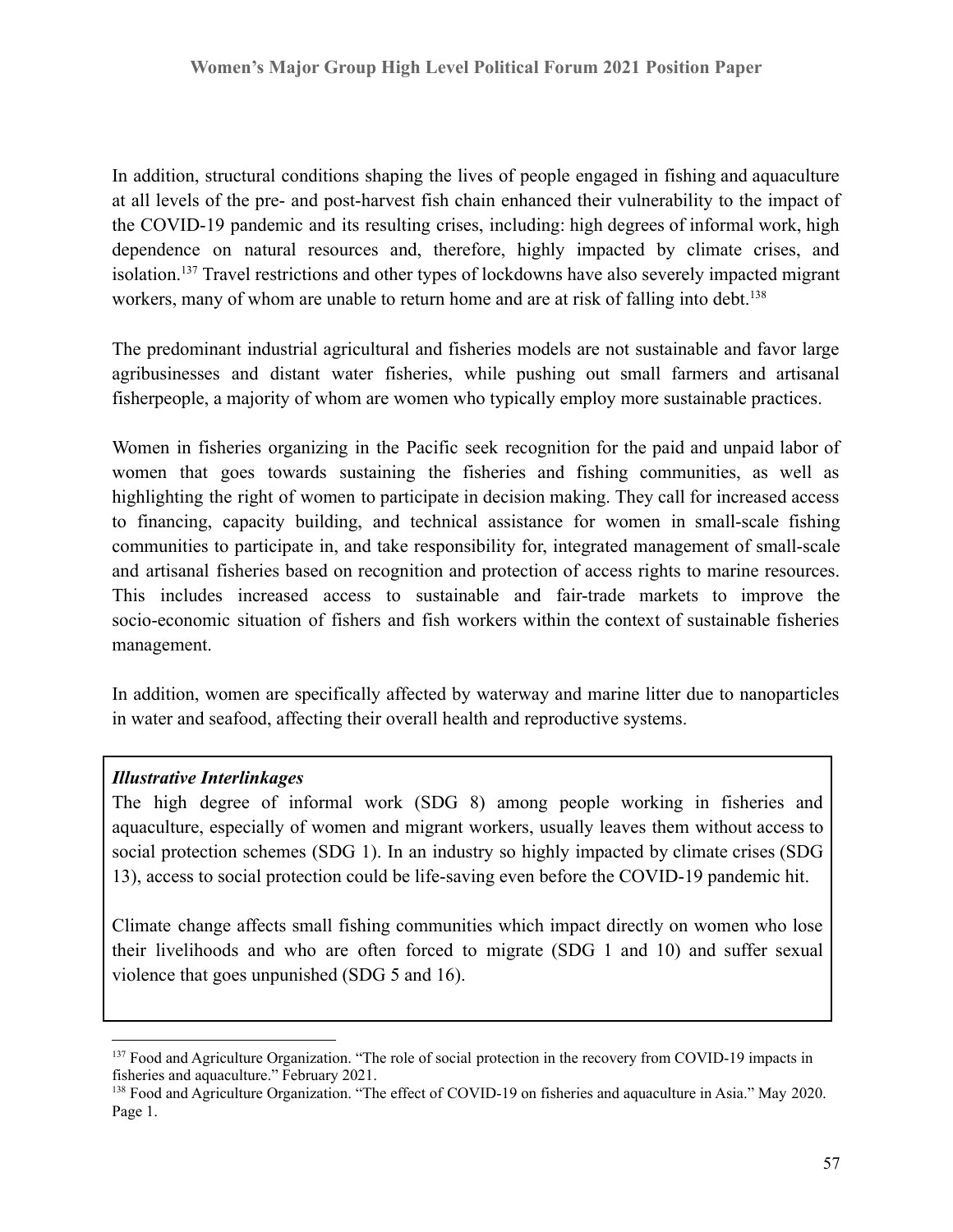The Food and Agriculture Organization encourages States to take an expansive view of workers in the fisheries and aquaculture industry and to create gender-sensitive social protection programs that includes people at all stages of the production process. They note that access to social protection can minimize coping strategies, such as child labor (SDG 8) or increased pressure on natural resources (SDG 13) while improving and protecting nutrition and food security (SDG 2).<sup>139</sup>

## *Recommendations*

We recommend that governments at the national and sub-national levels:

# *Climate Change*

- Address and reduce all maritime sources of GHG, end fossil fuel subsidies in maritime transport and fisheries that contribute to overfishing, destructive fishing and IUU fishing, end bottom trawling and other activities disturbing carbon and methane stored in the seafloor, no energy and traffic turn in the north at the expense of marine biodiversity and food security in the south: Stop seabed mining!<sup>140</sup>
- Exhaust all means available to help fragile marine systems and vulnerable coastal communities to adapt to irreversible climate change.<sup>141</sup>
- Recognize and compensate for loss of coral reefs and marine biodiversity and the foregone goods and services to associated coastal communities.<sup>142</sup>
- Raise ambition to keep the global temperature rise this century well below  $1.5^{\circ}$ C above pre-industrial levels, slow down the rate of change, and become carbon negative well before 2050 in order to save coral reefs, promote biodiversity integrity and protect and enhance marine sinks and reservoirs.<sup>143</sup>
- Urgently develop and support actions oriented toward adaptation actions and strategies specifically directed to fisher women and the girls and women whose livelihoods are impacted by climate change and the health of the oceans.
- Highlight the importance of ecosystem adaptation especially focusing on marine and coastal ecosystems and their importance for livelihoods.

*Participation and Leadership*

<sup>139</sup> FAO. Page 1.

<sup>&</sup>lt;sup>140</sup> Women and Gender Constituency.

[https://womengenderclimate.org/wp-content/uploads/2019/12/PAPER-SERIES-The-Ocean.pdf.](https://womengenderclimate.org/wp-content/uploads/2019/12/PAPER-SERIES-The-Ocean.pdf) Accessed 24 April 2021.

<sup>141</sup> Ibid.

 $142$  Ibid.

<sup>143</sup> Ibid.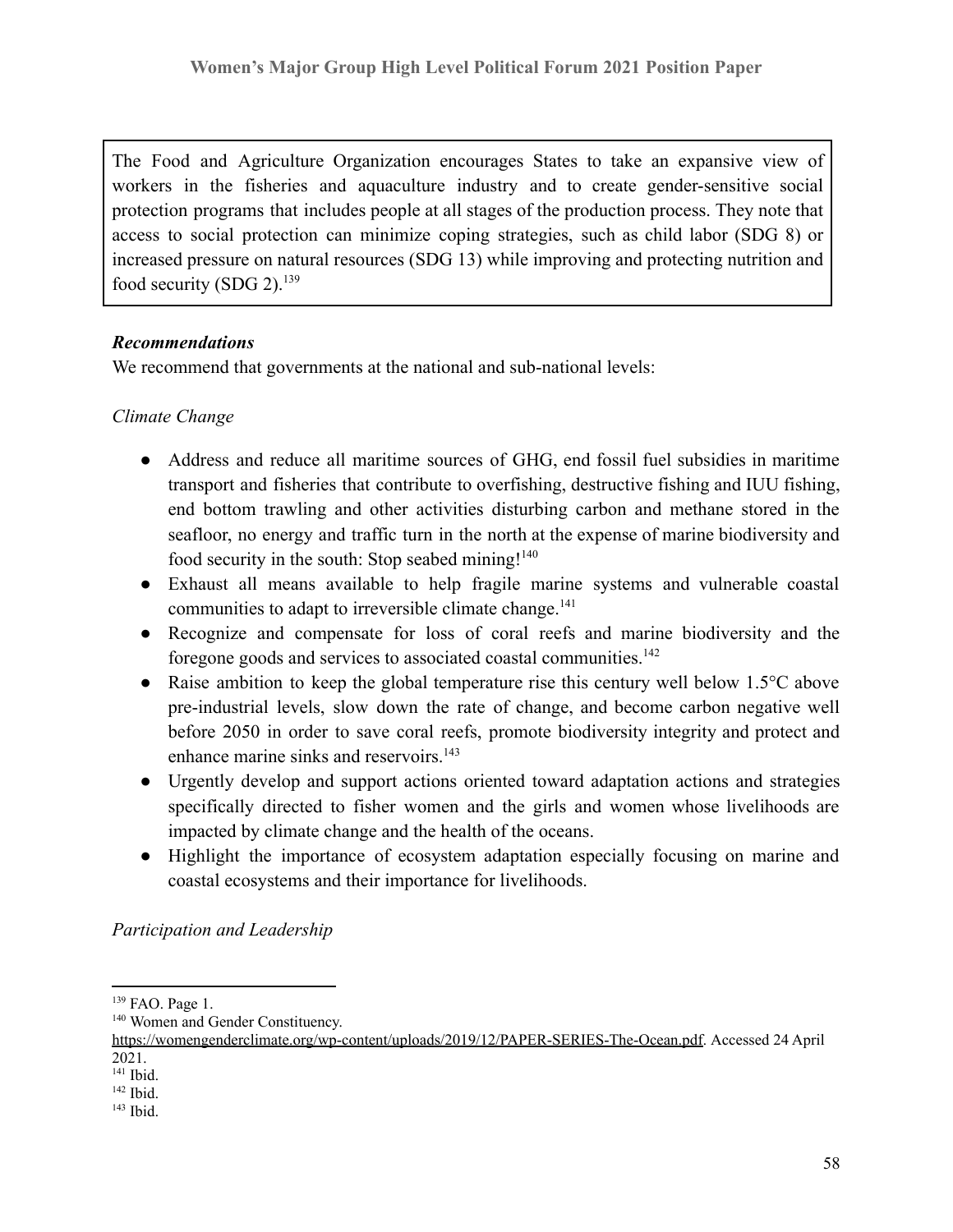- Promote sustainable management of coastal and marine resources and women and girls' participation in the blue economy, climate adaptation, and mitigation strategies.
- Promote the recognition of local community inputs in all ocean conservation actions and ensure the full and meaningful participation of women and girls in all their diversity.
- Recognize the specific risks, knowledge, commitment and rights of women, Indigenous Peoples, small-scale fishers and associated poor communities from coastal areas, especially in tropical and Arctic regions at the frontline of the ocean- climate-biodiversity emergency.<sup>144</sup>

*Data*

● Disaggregate data by gender,age, and other critical demographic factors in the fishing and marine conservation sectors and incorporate fisher women, indigenous Peoples, and young people, in particular, young women, in discussions around conservation.

# **Sustainable Development Goal 15: Protect, restore and promote sustainable use of terrestrial ecosystems, sustainably manage forests, combat desertification, and halt and reverse land degradation and halt biodiversity loss**

# *Key Data*

- According to the Global Forest Coalition, "Work burdens related to producing and collecting food for household consumption, non-timber forest products, water, health care and wellbeing are intensified when local, biodiverse forests are privatised and replaced with monoculture tree plantations."<sup>145</sup>
- According to the UN, <sup>1/3</sup> of the Earth's land area is degraded, which undermines the wellbeing of some 3.2 billion people, driving species to extinction and intensifying climate change.<sup>146</sup>

# *Structural Barriers to Progress and Gendered Dimensions*

Johanna Molina and Jeanette Sequeira of the Global Forest Coalition succinctly explain that the "anthropocentric, patriarchal and colonialist worldview leads us to view the planet as if it had no limits, to put nature and common goods exclusively at our service, and to assign some people

 $144$  Ibid.

<sup>145</sup> Global Forest Coalition. *The impacts of tree plantations on women and women-led resistance to monocultures*. September 2020. Page 24.

<sup>&</sup>lt;sup>146</sup> UN Statistics. <https://unstats.un.org/sdgs/report/2020/Goal-15/>. Accessed 24 April 2021.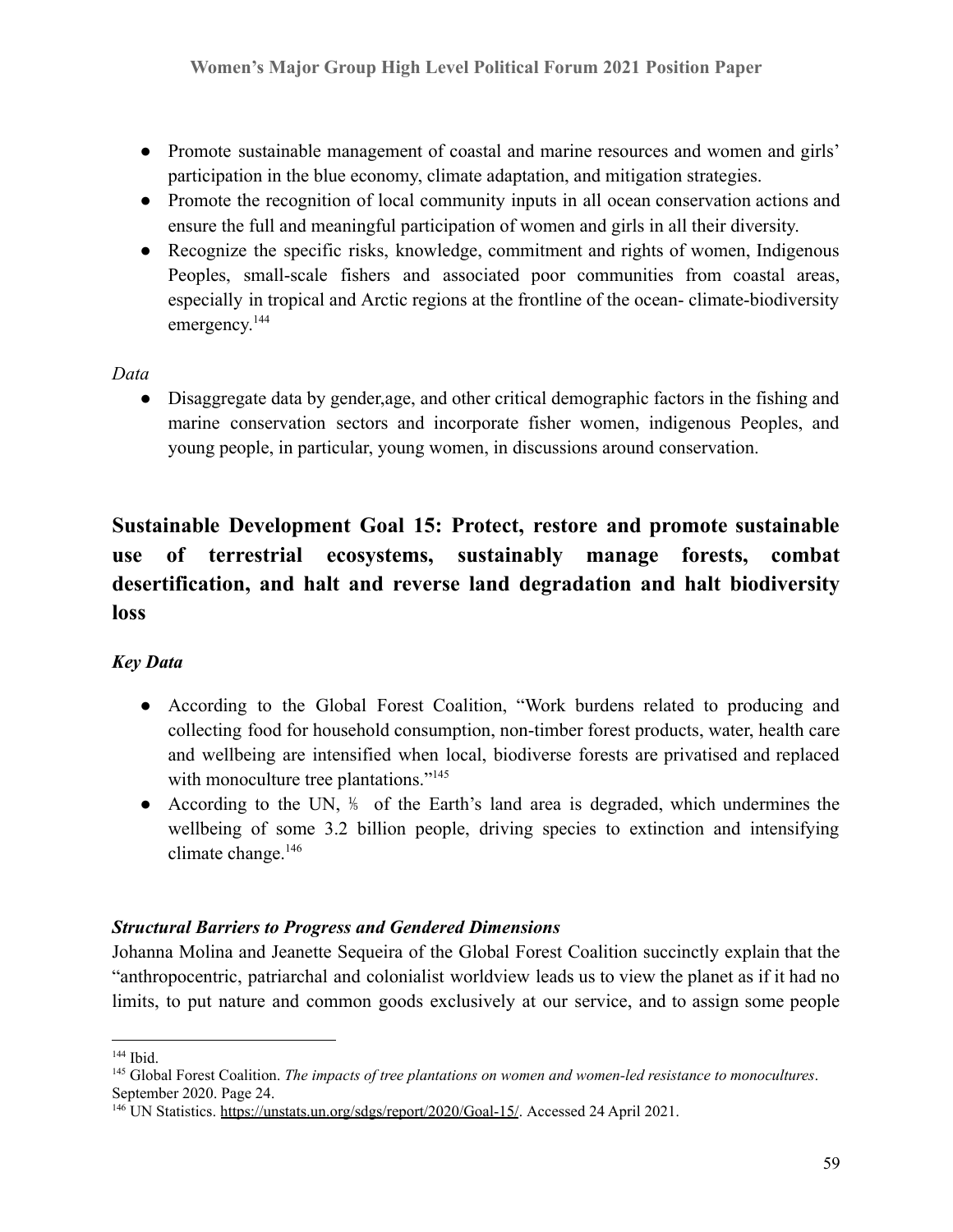more value than others, justifying policies of natural resource extraction and dispossession that have various impacts on territories, peoples and communities, and particularly on women."<sup>147</sup>

Women and girls are also disproportionately affected by deforestation and degradation of ecosystems. Gender roles in many contexts dictate that women interact with and depend on these ecosystems on a daily basis, thus ecological degradation poses significant challenges for them to fulfil their differentiated role in agricultural and food production, land use, conservation, land rehabilitation and restoration, water and energy access, household and care responsibilities, and livestock-based livelihoods.

The Food and Agriculture Organization expects that COVID-19 will exacerbate these conditions leading to greater exploitation of natural resources and increased food insecurity and poverty for forest-dependent communities.<sup>148</sup> Moreover, they highlight that the reduced government monitoring and attention resulting from the COVID-19 pandemic will increase illegal mining, timber extraction, and poaching all of which will derail achievement of SDG 15.<sup>149</sup>

Despite playing a major role in biodiversity conservation and forest management and restoration - such as through intergenerational transmission of traditional knowledge, keeping seeds, energy generation, collection of traditional food and medicine, and sustainable livelihoods - women and Indigenous Peoples are often excluded from participation in local, national, and global natural resources governance, especially managerial positions and decision making bodies, as well as from accessing, owning, and controlling land and resources.

### *Illustrative Interlinkages*

Depleted ecosystems also increase women and girls' workload and burden and exacerbate existing inequalities: walking longer distances to collect food and water restrains opportunities to take up education (SDG 4) and makes them more susceptible to sexual violence (SDG 5); taking care of sick family members due to lack of access to food and medicine reduces time and energy for other activities. This results in harmful consequences for women and girls' health, income (SDG 8), subsistence needs, and time.

#### *Recommendations*

We recommend that Governments at the national and sub-national levels:

<sup>147</sup> Global Forest Coalition. *The impacts of tree plantations on women and women-led resistance to monocultures*. September 2020. Page 4.

<sup>&</sup>lt;sup>148</sup> FAO. "Land rights." Page 4.

 $149$  Ibid. Page 4.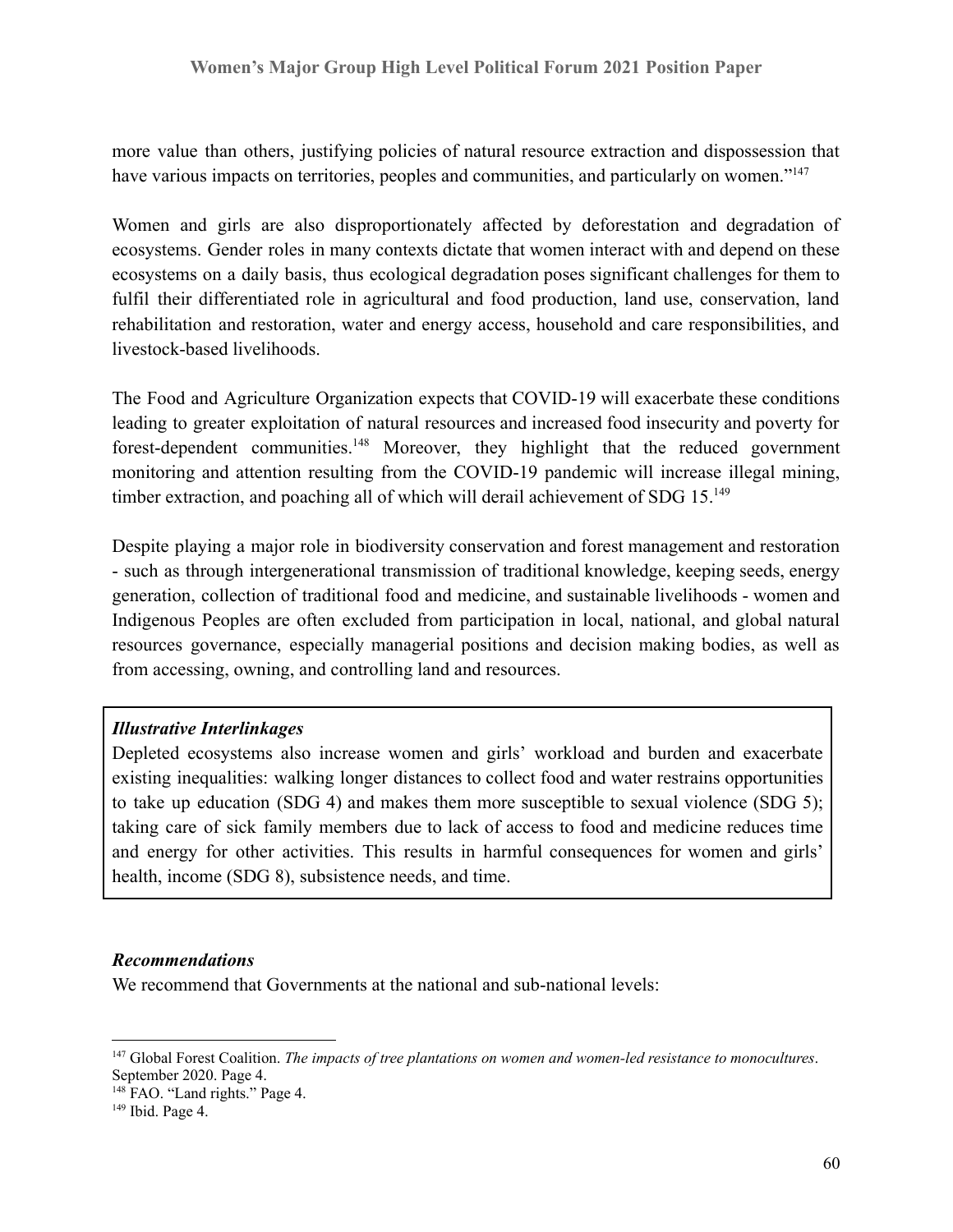# *Leadership*

- Implement gender-responsive resource management and governance processes with the leadership of women and girls.
- Enact programs and policies that promote women's equal rights and access to land, water, and natural resources, and that ensure engagement and leadership of women and women's organizations in related decision making and governance processes. Invest in dialogues around concepts of gender and how inequalities are created within communities and institutions to enhance and support women's leadership.
- "The strengthening of autonomy of community groups and women's rights groups to organise, strategise, gather evidence, resist and advocate for their own demands and forest conservation policies is central."<sup>150</sup>

## *Human Rights, including Free, Prior, and Informed Consent*

- Respect the human rights, including free, prior, and informed consent, of Indigenous Peoples.
- Promote women and girls' leadership in negotiations, policies, and programs, including the land tenure, territorial, and governance rights of Indigenous Peoples.
- Respect Indigenous women's rights to their community forests, as well as their rights to lead in protecting their people's traditional knowledge and livelihoods.
- Update and harmonize land and natural resources law in line with international human rights obligations.

# *Policy Coherence*

- Implement existing international environmental agreements and ensure policy coherence between the three Rio Conventions (Convention to Combat Desertification, Convention on Biodiversity, and UN Framework Convention on Climate Change).
- Eliminate or redirect perverse incentives for unsustainable agriculture, livestock production, and monoculture tree plantations, and revise trade policies of the corporate free trade model that benefit the few and are skewed in favor of large agribusinesses and export-oriented food production, as opposed to women's small-scale farming practices, which benefit the many.
- Strengthen governance institutions at all levels against corporate capture.
- Phase out and redirect financial policies and incentives that promote plantations and instead support community-based approaches to forest conservation.

# *Data*

● Close the gender and age gap in evidence-based responses by collecting sex- and age-disaggregated evidence of actual and perceived tenure security in conjunction with

<sup>&</sup>lt;sup>150</sup> Global Forest Coalition. Page 26.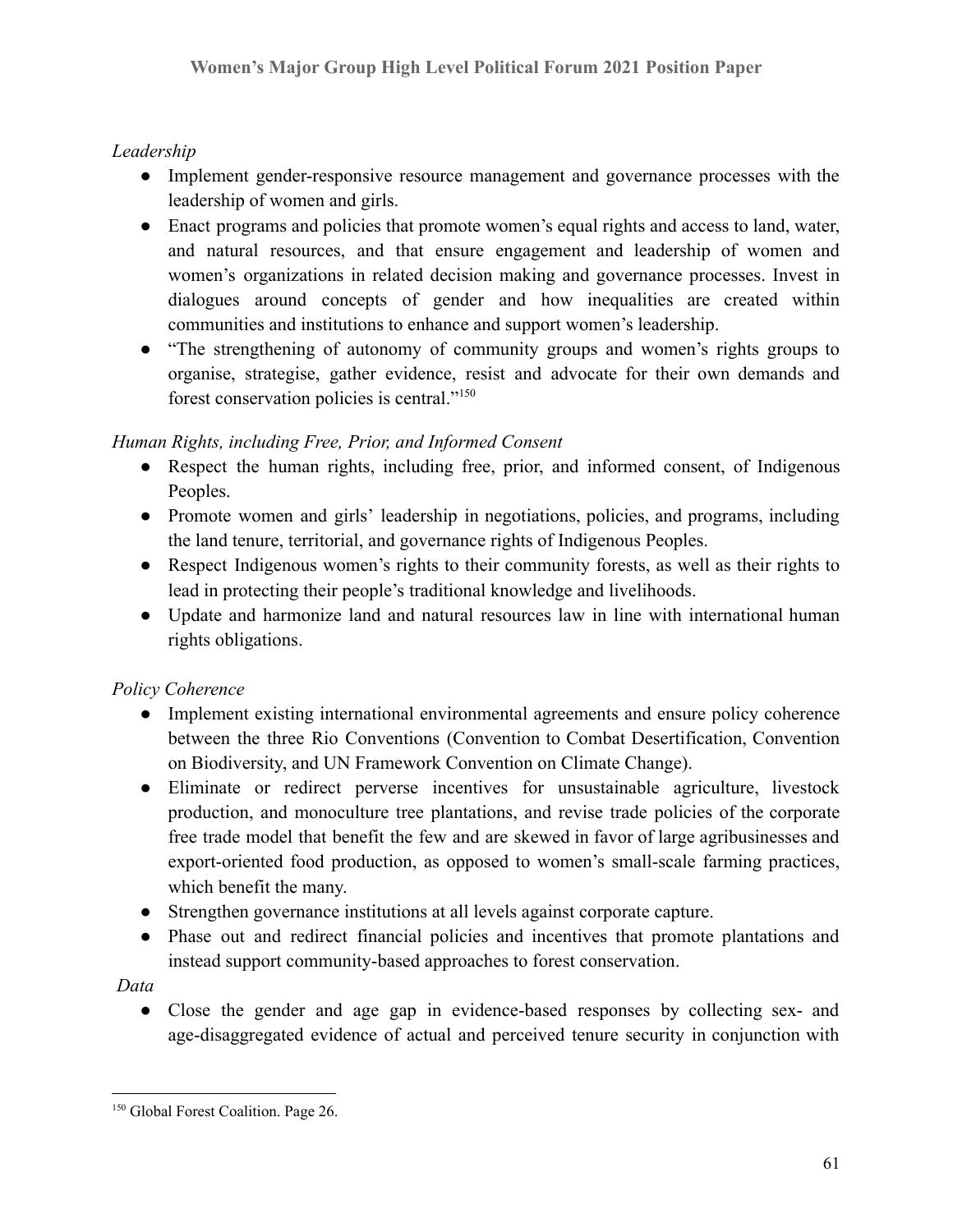gender-sensitive disaggregation gathering on proportion of land that is degraded as per definition of indicators 1.4.2 and 15.3.1 to better inform policies and programs.

# **Sustainable Development Goal 16: Promote peaceful and inclusive societies for sustainable development, provide access to justice for all and build effective, accountable and inclusive institutions at all levels**

### *Key Data*

- In 2020, in the midst of a global pandemic, total military expenditure increased 2.6% to reach USD 1.981 trillion.<sup>151</sup>
- According to Freedom House, since the onset of the COVID-19 pandemic, "the condition of democracy and human rights has worsened in 80 countries, with particularly sharp deterioration in struggling democracies and highly repressive states" with many experts expecting this negative impact to continue for at least three to five years.<sup>152</sup>
- In 2021, 235 million people will require humanitarian assistance, a 40% increase from 2020, according to UN OCHA. However, humanitarian relief operations remain critically underfunded.<sup>153</sup>

### *Structural Barriers to Progress and Gendered Dimensions*

Many countries' COVID-19 responses have been characterized by "aggressive policing, punishments, criminal law and other conduct in the name of public health" alongside traditional public health measures and criminal sanctions.<sup>154</sup> This aggressive - and in some cases militarized response - compounds the human rights impacts on criminalized and marginalized populations, including migrants, lesbians, transgender people, and sex workers, and may discourage women from accessing health services, traveling to work, or leaving violent situations.

Today, the world is spending money on violence and war rather than gender justice and peace. In 2014-2015, only 5% of aid on peace and security targeted gender equality as a primary objective. Meanwhile, the number of forcibly displaced people reached a new high of over 80 million people in 2020.<sup>155</sup>

<sup>&</sup>lt;sup>151</sup> Stockholm International Peace Research Institute.

<sup>&</sup>lt;sup>152</sup> Freedom House. [https://reliefweb.int/sites/reliefweb.int/files/resources/fs\\_2104\\_milex\\_0.pdf.](https://reliefweb.int/sites/reliefweb.int/files/resources/fs_2104_milex_0.pdf) Accessed 24 April 2021.

[https://freedomhouse.org/article/new-report-democracy-under-lockdown-impact-covid-19-global-freedom.](https://freedomhouse.org/article/new-report-democracy-under-lockdown-impact-covid-19-global-freedom) Accessed 24 April 2021.

<sup>153</sup> <https://gho.unocha.org>. Accessed 24 April 2021.

<sup>&</sup>lt;sup>154</sup> UNAIDS. Page 11.

<sup>&</sup>lt;sup>155</sup> UNHCR. [https://www.unhcr.org/refugee-statistics/.](https://www.unhcr.org/refugee-statistics/) Accessed 24 April 2021.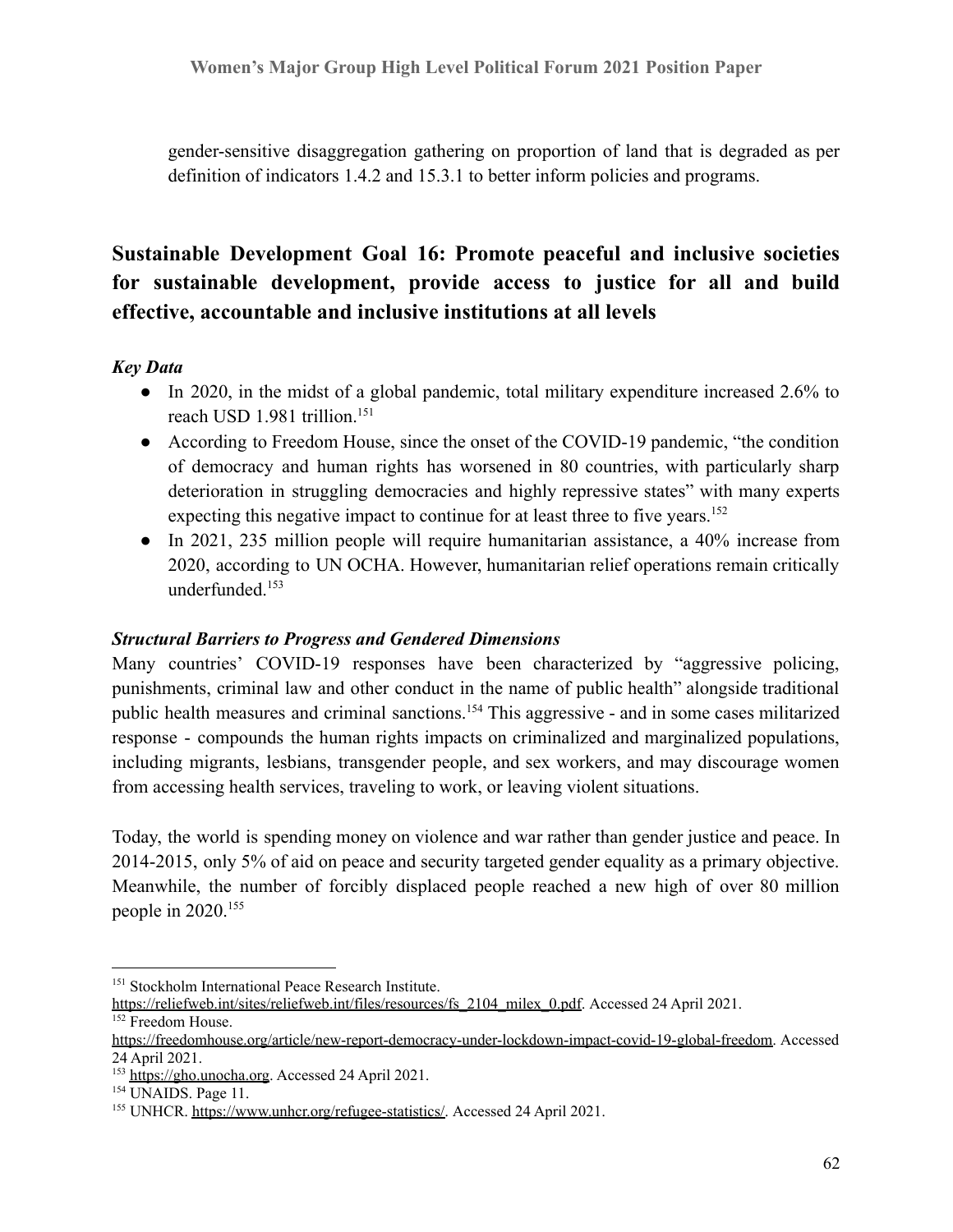Transparency and accountability of state institutions and rule of law and access to justice have been hampered by rising anti-rights movements and regimes globally. Human rights, especially of women, girls, non-binary, and gender diverse people are frequently the first targets of these regimes. Reaching a sustainable, equitable, and just world by 2030 necessitates an end to this democractic backsliding and increased transparency, accountability, rule of law, and access to justice.

Realizing SDG16 on peaceful, just, and inclusive societies requires a power shift that re-centers work on equality, development, and peace, and the human rights of women and girls in all their diversity, as well as the human rights of the most marginalized. This requires not just technical fixes, but structural transformation that dismantles war governance and institutionalizes peace governance for the benefit of people and the planet. In order to achieve sustainable development, it is vital that world leaders end and prevent armed conflicts and reverse the current trend of militarization.

## *Peace*

Current militarized approaches to peace and security consistently exclude and undermine women's participation, protection, and human rights, and systematically undermine opportunities for long term and sustainable peace.<sup>156</sup> Between 1992 and 2019, women made up on average 13% of negotiators, 6% of mediators, and 6% of signatories in major peace processes worldwide.<sup>157</sup> When they are present in peace negotiations, women and members of civil society are often relegated to advisory or consultative roles, limiting their ability to impact the structure or outcomes of negotiations.

This lack of inclusion in the process is reflected in the outcomes, which too frequently maintain an unequal status quo and reward perpetrators of violence with power. Most peace agreements do not include provisions on women's rights or gender equality, even though gender equality is a key factor in building peaceful societies that are based on human rights. According to the Secretary-General's report on women, peace and security from 2019: Between 1990 and the end of 2018, only 353 of 1,789 agreements related to more than 150 peace processes included provisions addressing women, girls or gender. In 2018, out of 52 agreements across a range of issues only 4 (7.7%) contained gender-related provisions, down from 39 per cent in 2015."<sup>158</sup>

[https://www.wilpf.org/wp-content/uploads/2020/11/WILPF\\_UNSCR-1325-at-20-Years\\_Web.pdf](https://www.wilpf.org/wp-content/uploads/2020/11/WILPF_UNSCR-1325-at-20-Years_Web.pdf)

<sup>157</sup> UN. "Women, peace and security: Report of the Secretary-General." S/2020/946.

<sup>156</sup> Women's International League for Peace and Freedom (WILPF), *UNSCR 1325 at 20 Years: Perspectives from Feminist Peace Activists and Civil Society,* October 2020, page 10.

[https://www.securitycouncilreport.org/atf/cf/%7B65BFCF9B-6D27-4E9C-8CD3-CF6E4FF96FF9%7D/s\\_2020\\_946.](https://www.securitycouncilreport.org/atf/cf/%7B65BFCF9B-6D27-4E9C-8CD3-CF6E4FF96FF9%7D/s_2020_946.pdf) [pdf](https://www.securitycouncilreport.org/atf/cf/%7B65BFCF9B-6D27-4E9C-8CD3-CF6E4FF96FF9%7D/s_2020_946.pdf).

<sup>&</sup>lt;sup>158</sup> Secretary-General. "Women, peace and security." 9 October 2019. Paragraph 15.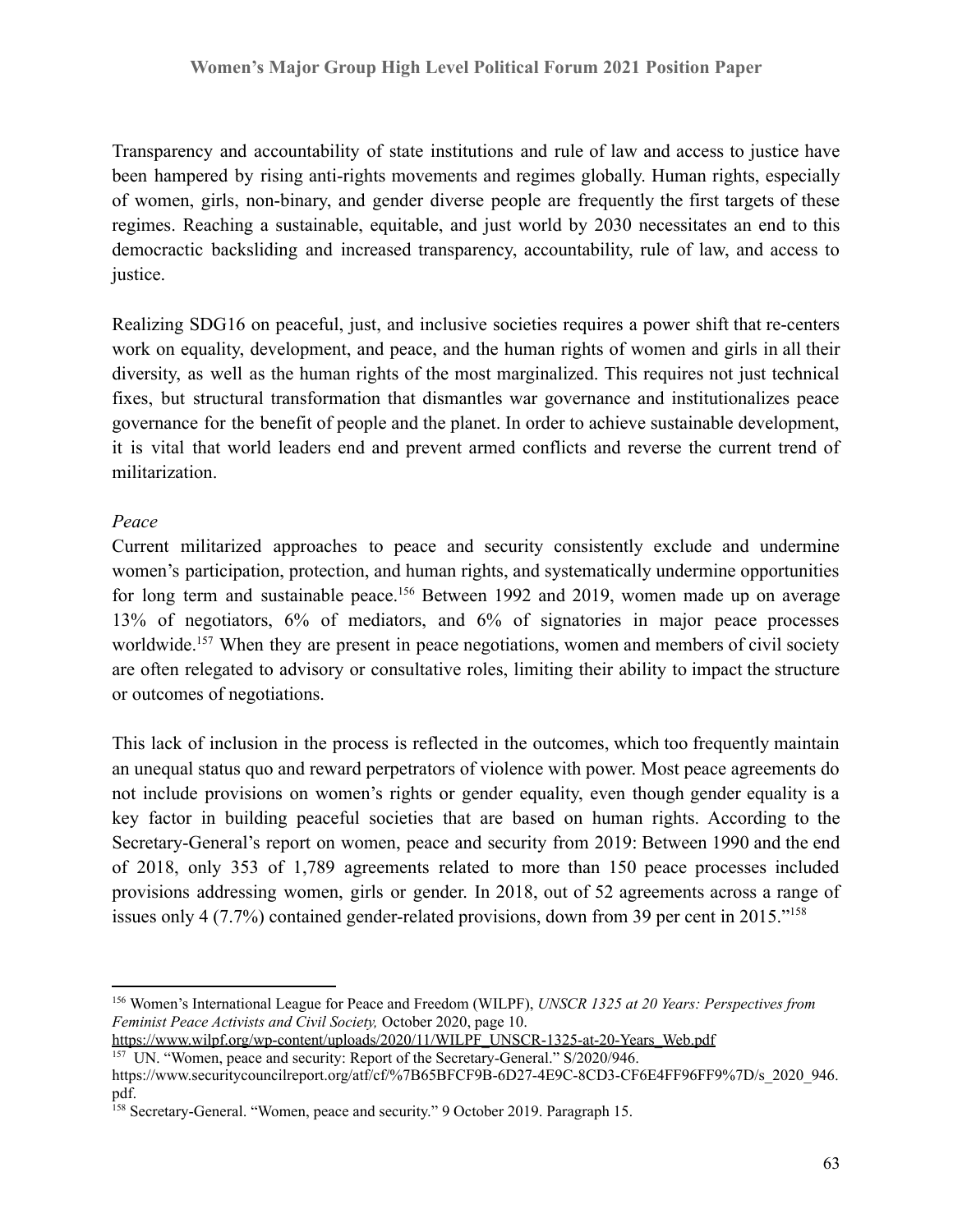Within the context of patriarchal and militarized conflict resolution processes, women are still excluded from participating at the peace table in substantive and meaningful ways, and often face reprisals for their leadership. The common refrain is that women require capacity building to negotiate in peace processes, while men who represent the armed parties only need to have held a gun.

Women are not necessarily safe even when the guns are silent, as they often experience heightened levels of insecurity, such as domestic violence and sexual assault, in their own homes and neighborhoods during post-conflict periods. This is because, as identified by feminist activists, violence, including sexual and gender-based violence and human rights violations, operates on a peacetime-wartime continuum.<sup>159</sup> Furthermore, the implementation of peace agreements and the provisions contained within can have a significant impact on women's livelihoods and human rights after conflict; if peace processes do not address the underlying root causes of conflict, instability can continue.

During armed conflict, women and girls experience violence, deprivation, and insecurity in multiple ways. They experience increased rates of gender-based violence, exacerbated by the presence and proliferation of weapons<sup>160</sup>, greater inequalities, child, early, and forced marriages, and are vulnerable to additional violence on their bodies and on their families through the use of sexual violence, sexual slavery, and kidnapping, among other violations. Women often take on roles traditionally preserved for men, such as head of household and breadwinner, taking care of the financial needs of the family, or as soldiers or militia members.

### *Human Rights Defenders*

There has been a rapid increase in violence against environmental and women human rights defenders and peacebuilders, with a disproportionate targeting of women activists. At least 330 human rights and environmental defenders were killed worldwide in 2020.<sup>161</sup> This increased climate of repression has contributed to shrinking space for civil society to operate and freely advocate for human rights.

Government and non-state actors have acted against activists for their work, including against women peacebuilders who have engaged with the UN system. The most recent documentation on reprisals from the Office of the High Commissioner for Human Rights reports a rise in cases of intimidation and reprisals for activists engaging with the UN system and members of their families.<sup>162</sup>

<sup>159</sup> WILPF, UNSCR 1325 at 20 Years, page 15.

<sup>160</sup> WILPF, *UNSCR 1325 at 20 Years, page 11.*

<sup>&</sup>lt;sup>161</sup> Frontline Defenders. (2020). "Frontline Defenders Global Analysis 2020."

<sup>&</sup>lt;sup>162</sup> OHCHR. "Human rights: Reported reprisals on the rise, says UN." 19 September 2019.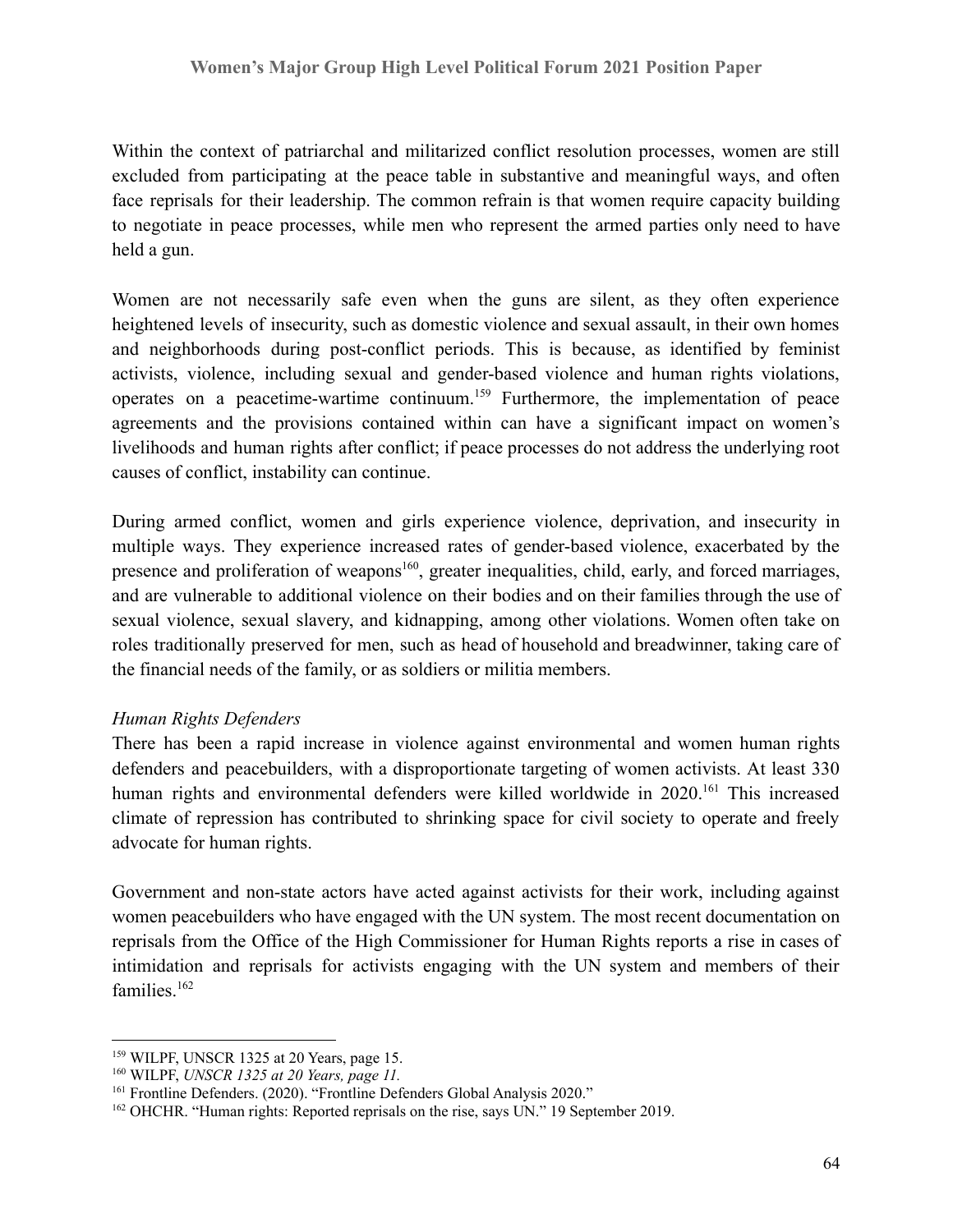There are worrying signs that some governments have used the COVID-19 emergency to crack down on human rights defenders and limit press freedom while disinformation is rampant.<sup>163</sup> When governments gain powers during emergencies, they rarely give up those powers, even upon the end of emergencies.

### *Recommendations*

We recommend that Governments at the national and sub-national levels:

## *Peace and Conflict*

- Shift from funding militaries and weapons to funding human security. Invest in social protection over crisis response for just, equitable, and nonviolent governance.
- Take immediate action to end existing conflicts through inclusive peace processes that address the root causes of conflicts, with the full and meaningful participation of civil society and women in all their diversity.
- Take immediate steps towards full disarmament to prevent future violence, including by signing or ratifying the Treaty on the Prohibition of Nuclear Weapons.
- Institutionalize leadership for peace (i.e., ministries of reincorporation, decolonization, peace, women) and support feminist peace movement building and leadership.
- Accelerate commitments, including national and regional action plans on Women, Peace and Security, as a key priority for achieving SDG16, and allocate funding for their implementation.
- Stop the trade in arms and ammunition, particularly in situations where weapons will directly contribute to armed conflict, violations of human rights, and gender-based violence.
- Ensure extraterritorial accountability, including on flows of small arms and light weapons, to strengthen prevention of gender-based as well as all forms of violence, including by strengthening implementation of national action plans on small arms and light weapons in line with the Programme of Action to Prevent, Combat, and Eradicate the Illicit Trade in Small Arms and Light Weapons in All Its Aspects.

# *Environmental and Women Human Rights Defenders*

- Take immediate steps to protect environmental and women human rights defenders and peacebuilders against all violence and reprisals, including by non-state actors.
- Stop the criminalization of the work of environmental and women human rights defenders.

<sup>163</sup> Reporters Without Borders (RSF), "2021 World Press Freedom Index: Journalism, the vaccine against disinformation, blocked in more than 130 countries",

[https://rsf.org/en/2021-world-press-freedom-index-journalism-vaccine-against-disinformation-blocked-more-130-co](https://rsf.org/en/2021-world-press-freedom-index-journalism-vaccine-against-disinformation-blocked-more-130-countries) [untries](https://rsf.org/en/2021-world-press-freedom-index-journalism-vaccine-against-disinformation-blocked-more-130-countries) Accessed 28 April 2021.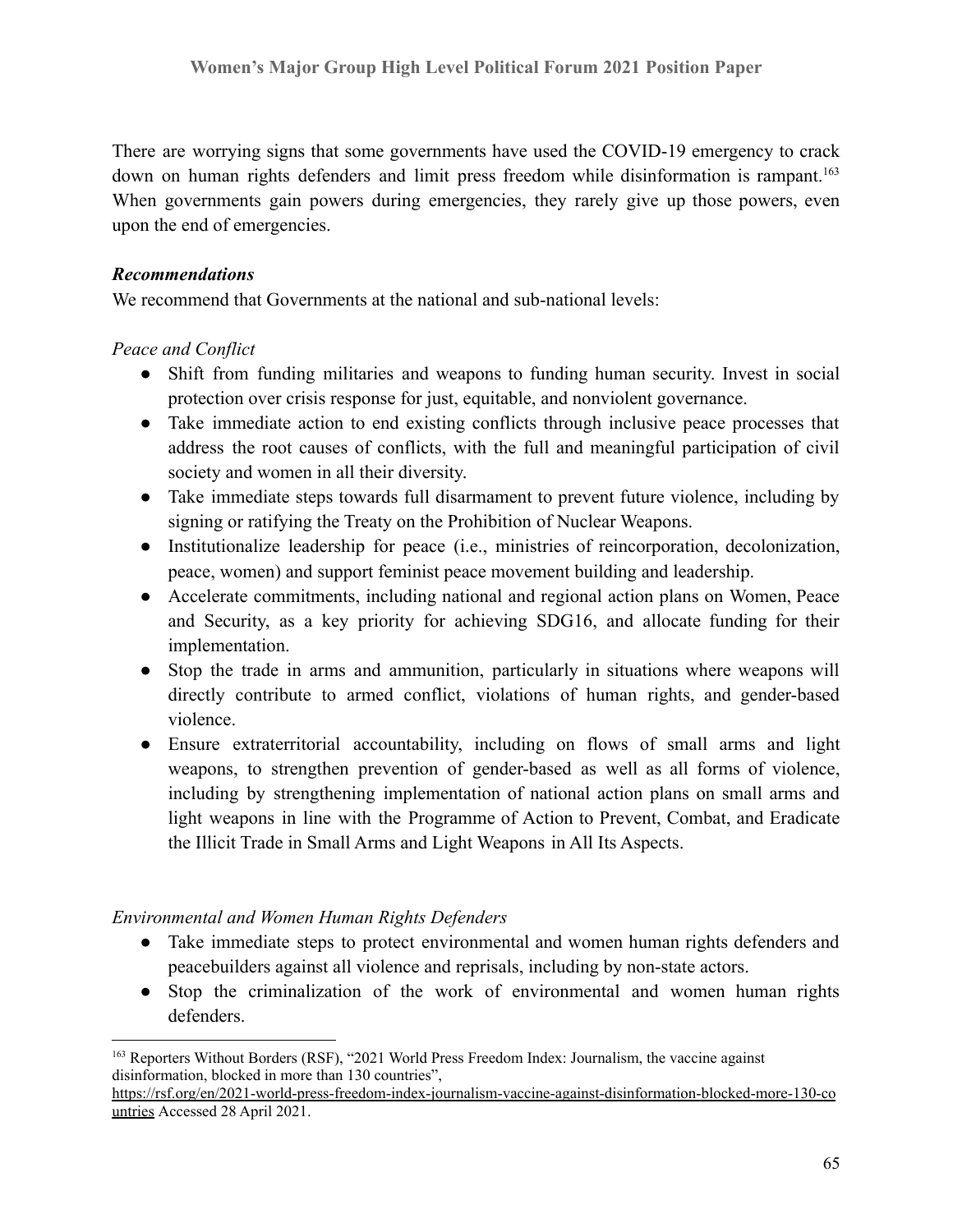• Any emergency measures enacted during the COVID-19 crisis that restrict the activities of human rights defenders must be rescinded as quickly as possible.

## *Civil Registration*

● Ensure that all children, including and especially girls, are registered at birth, and that women and girls are allowed to register their own children without the need for permission from male partners or legal guardians.

## *Governance*

● Ensure that transparent accountability structures and checks and balances are in place in the governance of states, and that democracy and respect for human rights are at the core of governance.

# **Sustainable Development Goal 17: Strengthen the means of implementation and revitalize the Global Partnership for Sustainable Development**

## *Key Data*

- Net official development assistance (ODA) flows increased from 2019 to 2020 to 0.32% of DAC donors' combined gross national income (GNI), but are still below the target of 0.7% ODA to GNI.<sup>164</sup>
- According to UNICEF, in many countries governments spend more in debt payments than they do in social expenditures, such as health, education, social protection, or water, sanitation, and hygiene.<sup>165</sup>

# *Structural Barriers to Progress and Gendered Dimensions*

# *Financing for the 2030 Agenda*

If we look deeply into the key financing strategies to achieve the 2030 Agenda that have been prioritized and promoted, we only realize that not only are they fundamentally in contradiction with the commitment to achieve all the SDGs by the agreed deadline, but that they risk jeopardizing any progress feminist and women's rights movements have been able to achieve to date.

The key financing strategies prioritized for the implementation of the 2030 Agenda include trade and investment liberalization, a significant influential role for the private sector through public-private partnerships (PPPs), and international private finance. These strategies all

<sup>&</sup>lt;sup>164</sup> [https://sustainabledevelopment.un.org/content/documents/27610SG\\_SDG\\_Progress\\_report\\_2021.pdf](https://sustainabledevelopment.un.org/content/documents/27610SG_SDG_Progress_report_2021.pdf). Accessed 15 May 2021.

<sup>165</sup> UNICEF. "COVID-19 and the Looming Debt Crisis." April 2021.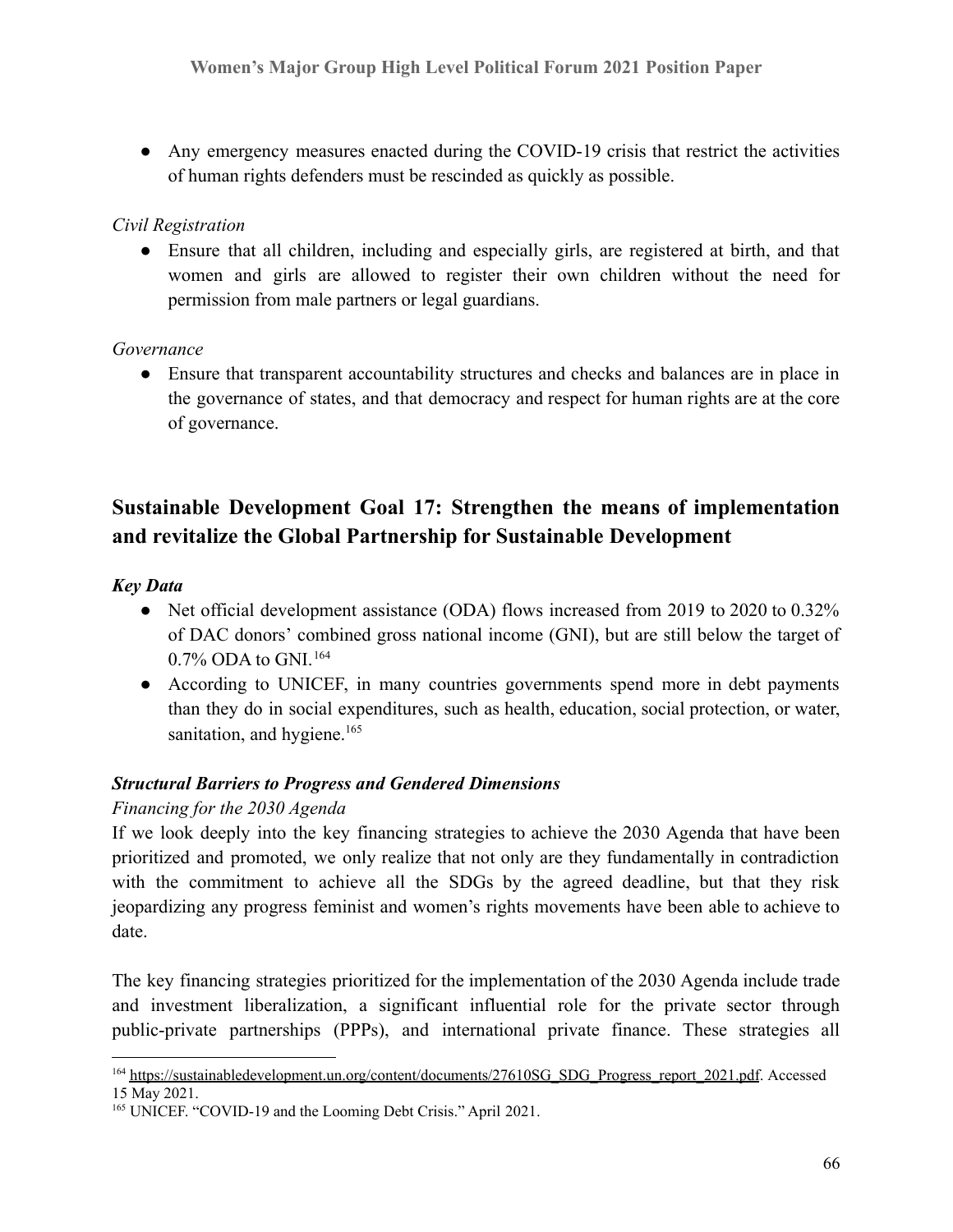undermine mobilization of domestic resources, particularly in developing countries, despite the considerable emphasis put on the role of domestic resource mobilization as a source of financing for development.

Governments, and international actors, have increasingly given the private sector a significant role in policymaking and programming, abdicating their central responsibility to provide services to their populations. Lack of accountability structures and institutions for the violations of human rights and environmental protections by the private sector remains an existential threat to the fulfillment of Agenda 2030. This outsourcing of government responsibility to fulfill human rights and the SDGs, also undermines civil society organizations, including women and girls' rights organizations, and other development actors. This trend goes against the SDGs' objectives of reducing inequality, poverty, leaving no one behind, and promoting peace and justice.

## *Public-Private Partnerships*

Rather than plugging corporate tax loopholes and ensuring tax justice, private-public partnerships are being touted as a key solution for means of implementation. By its nature, privatization puts profits over social goals, and that very fact is fundamentally in contradiction with the government's human rights obligations. The past year has seen a number of new PPPs emerge in response to COVID-19.

PPPs offer deals which are abusive: they are profiting even higher from deals with the public sector than they would in the regular market. In these partnerships, governments bear the risk, while companies make profits even in the case of a failure.

Combined with a sovereign debt crisis and austerity / structural adjustment programs enforced by international financial institutions, privatization or cuts in public spending as a means of SDGs implementation put the rights of women and girls and the achievement of gender equality at greater risk.

When public services are cut or privatized, women and girls are forced to fill in those gaps providing unpaid care and household work. According to Oxfam, women and girls globally do more than 75% of unpaid care work and are two-thirds of the paid care workforce.<sup>166</sup> Funding toward the public good and services would have a greater impact on achieving Goals 3, 5, 8, and 10, and would prevent adverse impacts on women due to privatization.

*Trade*

<sup>166</sup> Oxfam. "Not all gaps are created equal: the true value of care work." 20 January 2020. [https://www.oxfam.org/en/not-all-gaps-are-created-equal-true-value-care-work.](https://www.oxfam.org/en/not-all-gaps-are-created-equal-true-value-care-work) Accessed 5 May 2020.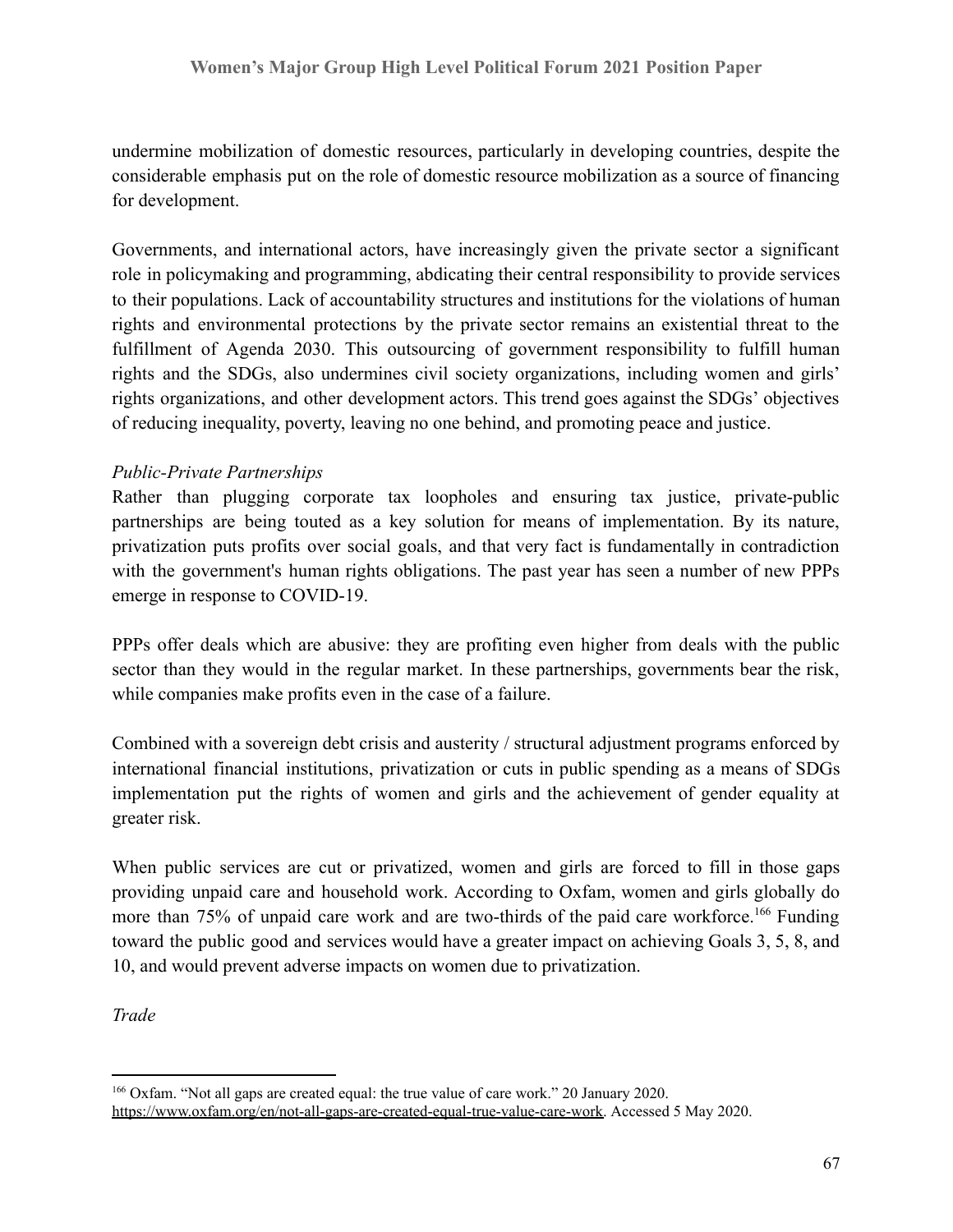While trade agreements under the World Trade Organization are being considered tools to achieve the SDGs, none of these, including bilateral and multilateral trade and investment agreements, have been assessed for compatibility with human rights obligations and the SDGs. Moreover, the private sector uses investor state dispute settlement mechanisms (ISDS) present in these treaties to challenge legislation related to investments and environmental protection, workers' rights, and human rights. ISDS can pose threats to women and girls' human rights where investors have taken control over public services, such as health, water, education, or transportation, and have grabbed resources such as land, forests, and marine resources.

#### *Official Development Assistance*

Official development assistance (ODA) is a key financing strategy to achieve the 2030 Agenda and yet countries still have not met the 0.7 percent commitment in the Addis Ababa Action Agenda.<sup>167</sup>

While developed countries have not yet met their ODA commitments, current trends in the allocation of ODA are seen to deepen the "militarization of aid" and its diversion to countries and purposes linked to the strategic security interests of major provider countries. These resources can be used to suppress movements calling for protection of human rights.

### *Policy Coherence*

Although the 2030 Agenda is universal and requires policy coherence across the goals, action on the SDGs is "aligning" but not "integrating." Rather than creating holistic cross-sectoral priorities and strategies that evaluate impacts on people and planet, traditional siloed approaches that promote profit over people and violence over justice are continuing.

The 2030 Agenda was not crafted in a policy vacuum. The implementation of the 2030 Agenda will be stronger when governments design policies to fulfill other existing obligations, including for women and girls' human rights.

### *Illustrative Interlinkages*

In her 2020 report of on the effects of foreign debt and other related international financial obligations of States on the full enjoyment of all human rights, particularly economic, social and cultural rights, Independent Expert Yuefen Li highlights:

<sup>167</sup> Inter-agency Task Force on Financing for Development, p. 81.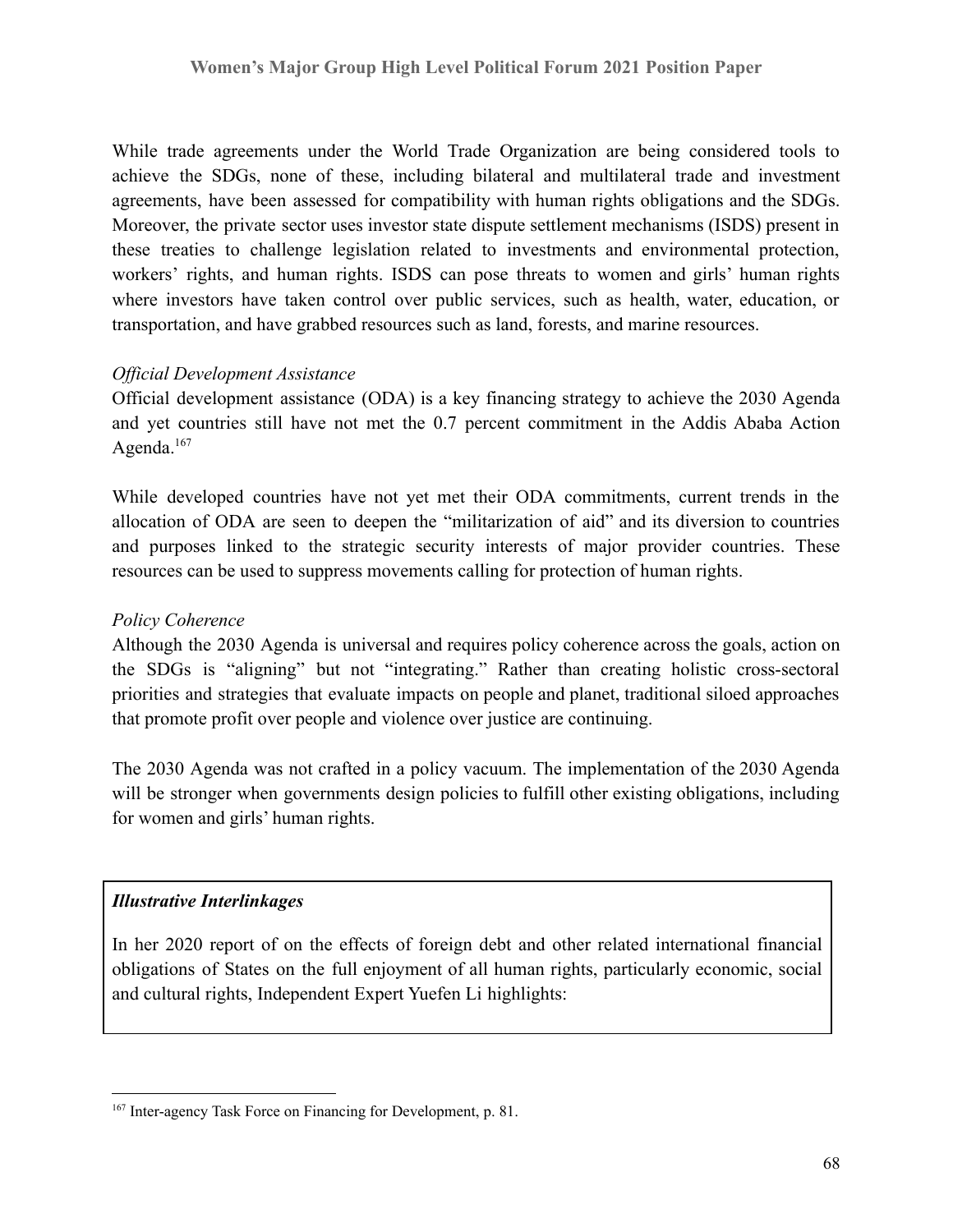"All Governments must focus on protecting and promoting human rights and fighting inequalities in their responses to COVID-19, in particular in their allocation of financial resources. People in situations of poverty or vulnerability should benefit from the resources used to fight the pandemic, and big corporations and privileged individuals in society should not be the main and final beneficiaries. International institutions, States and the private sector should all fulfil their human rights obligations in these common efforts to overcome the pandemic."<sup>168</sup>

The cycle of debt that many Global South countries are currently in reduces their ability to dedicate resources to women and girl's human rights and sustainable development, especially public services, such as health, education, or social protection (SDGs 3, 4, and 1). Where these public services are lacking, women and girls fill in the gaps with their time and labor limiting their abilities to pursue educational, professional, or personal aspirations and further entrenching inequality(SDG 5).

# *Recommendations*

We recommend that Governments at the national and sub-national levels:

## *Official Development Assistance*

- Fulfill all ODA commitments. Redouble efforts and establish time-bound targets to deliver on long-standing ODA commitments.
- Reverse the trend of militarization of aid. Use ODA to address the root causes of conflict and end its misuse for security, military, and corporate interests, and focus on addressing the root causes of conflict to push for conflict resolution and prevention.
- Stop diverting ODA to promote private finance, blended finance, which includes public-private partnerships, or private sector investments, especially those directed through international financial institutions with the aim to leverage private sector funding.

*Debt*

● Unconditional cancellation of public external debt payments by all lenders - bilateral, multilateral and private lenders - for all countries in need for at least the next four years as an immediate step and a clear program towards the unconditional cancellation of outstanding debt.

<sup>168</sup> [https://undocs.org/A/75/164.](https://undocs.org/A/75/164)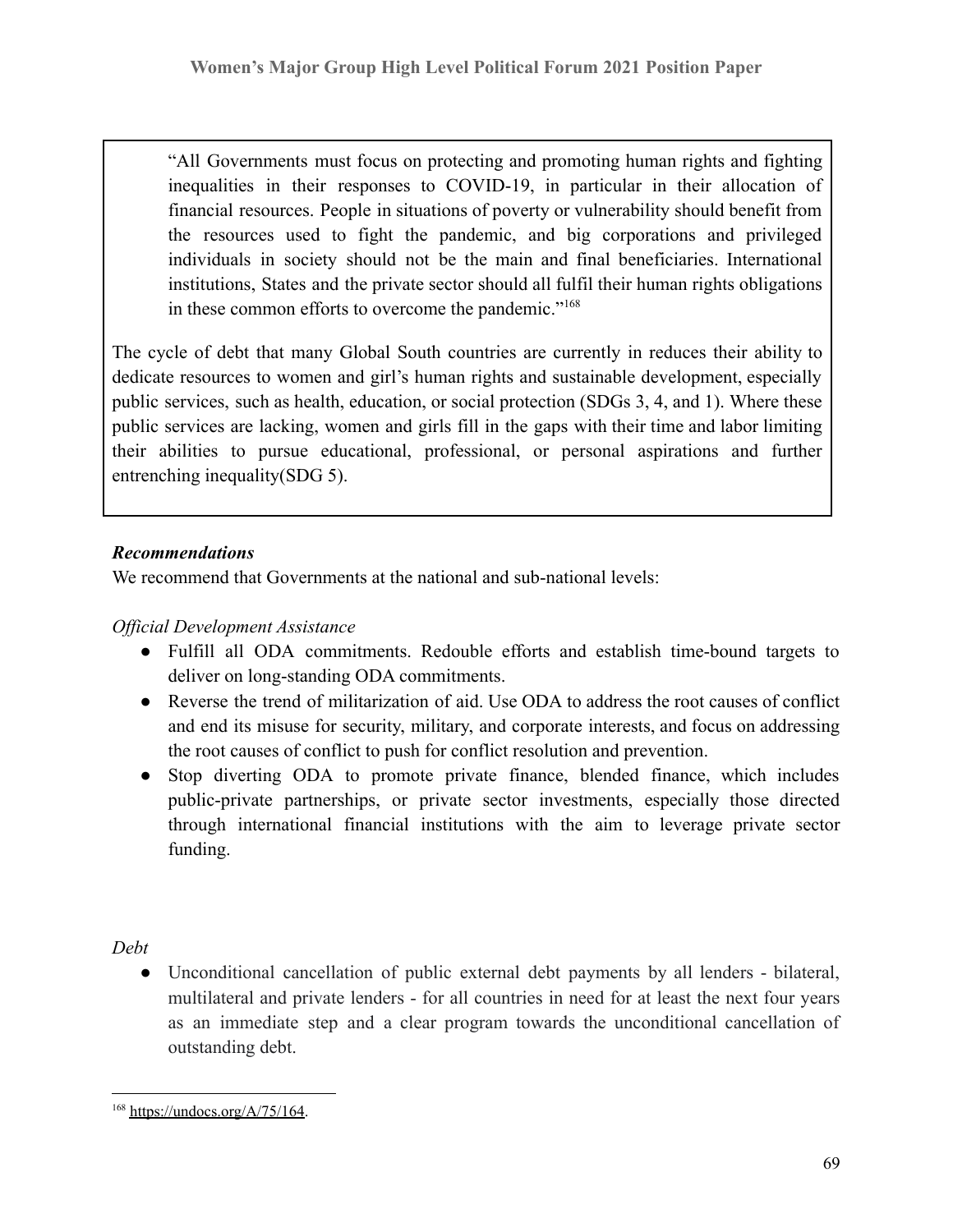- Under the auspices of the UN, create a fair, transparent, binding, and multilateral framework for debt crisis resolution that would comprehensively addresses unsustainable and illegitimate debt.
- A debt relief initiative to bring developing country debts down to sustainable levels and which considers countries' long-term financing needs to pursue the SDGs, climate goals, and human rights and gender equality commitments.
- Provide additional, emergency finance without creating more debt or conditionalities.

## *Trade*

- Ensure the compatibility of trade and investment agreements against human rights and SDGs. The provisions of trade and investment agreements that are found to be inconsistent with the human rights obligations of governments should be revised or terminated.
- Remove ISDS provisions in trade and investment agreements. Unequal trade and investment deals must be rescinded.
- Conduct ex-ante, periodic, and ex-post gender-responsive human rights and environmental impact assessments for all trade and investment agreements.
- Support TRIPs waivers for COVID-19 vaccines, medicines, equipment, and other technologies.

### *Tax Justice*

- Establish transparent, accountable, and progressive tax systems.
- Support the creation of a global tax body within the UN to facilitate the creation and coordination of a just global tax system.

### *Budgeting*

● Ensure gender-responsive budgeting systems in public, private and donor agencies.

### *Data*

- Invest, as a priority, in the formulation, generation, and analysis of disaggregated data.
- Countries providing funds and technical support to enhance the capacity for the collection of statistical data for developing countries should ensure that this support builds capacity for the collection of sex-disaggregated data.

# **Contributors**

### Drafted and edited by: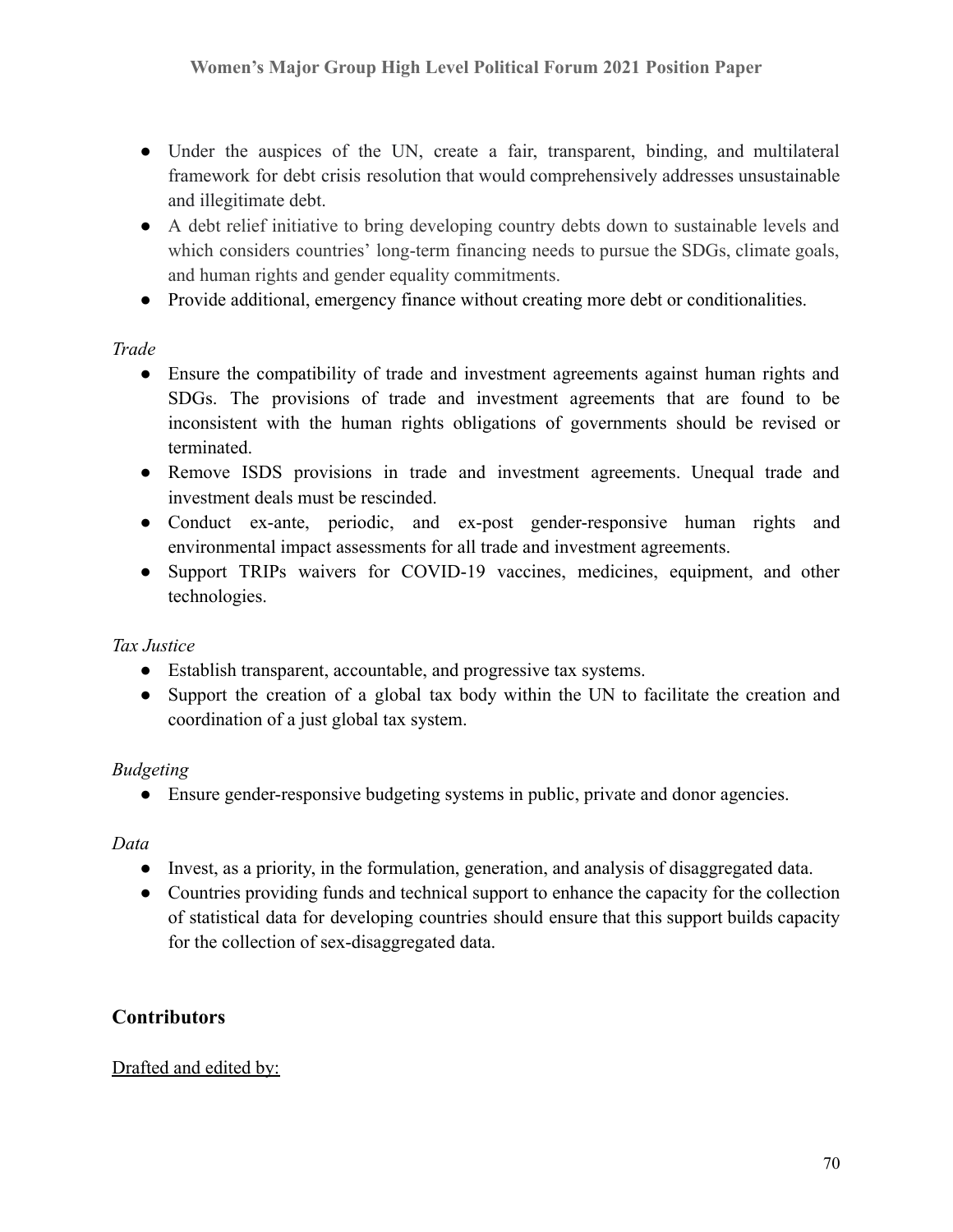#### Rachel Jacobson

#### Contributors:

Alice Fookes, NAWO and UN WOMEN UK, United Kingdom Almudena Rodriguez, , L' Associació de Drets Sexuals i Reproductius/Agenda 2030 feminista, Spain Dr. Ameena Zia, Blue Ridge Impact, United States Andrea Vega Troncoso, Women's Environment and Development Organization, United States of America Atef Saad Gerges Soliman,Gatef Organization, Egypt Association d'Aide à l'Education de l'Enfant Handicapé (AAEEH), France Barbara Bedeschi-Lewando, Global Goals Institute, New Zealand Bette Levy, Soroptimist International, United Kingdom Biplabi Shrestha, Asian-Pacific Resource and Research Centre for Women (ARROW), Malaysia Charlotte King, IWRAW Asia Pacific, Malaysia Cecilia Espinoza Palacios, Ipas, Nicaragua/USA Constanza Pauchulo, IWRAW Asia Pacific, Malaysia Corlett Letlojane, Human Rights Institute of South Africa, South Africa Daksha Vaja, Community Science Center, India Dana Zhang, FLAME and Realizing Sexual and Reproductive Justice (RESURJ), Taiwan Elena Marmo, Global Policy Forum / Global Policy Watch, United States of America Faustina Araba Boakye, Network of Women's Rights of Ghana (NETRIGHT), Ghana GABRIEL TRIPURA, Vulnerable Peoples Development Organization (KOTHOWAIN ), Bangladesh Genevieve Riccoboni, Women's International League for Peace and Freedom, United States of America Gertrude Kenyangi, Support for Women in Agriculture and Environment (SWAGEN), Uganda Haki Nawiri Africa, Kenya Hawa Sidibe, Association du Développement et de la promotion de Droit de l'Homme, Mauritanie Janice Cox, World Animal Net, South Africa Karin van der Velde, Rutgers, Netherlands Laura Viladevall Corominas, Creation Positiva, Spain Lesha Witmer, Women for Water, Netherlands Mabel Bianco, Foundation for Studies and Research on Women (FEIM), Argentina Madeleine Kennedy-Macfoy, Education International, Belgium Mara Dolan, Women's Environment and Development Organization (WEDO), United States of America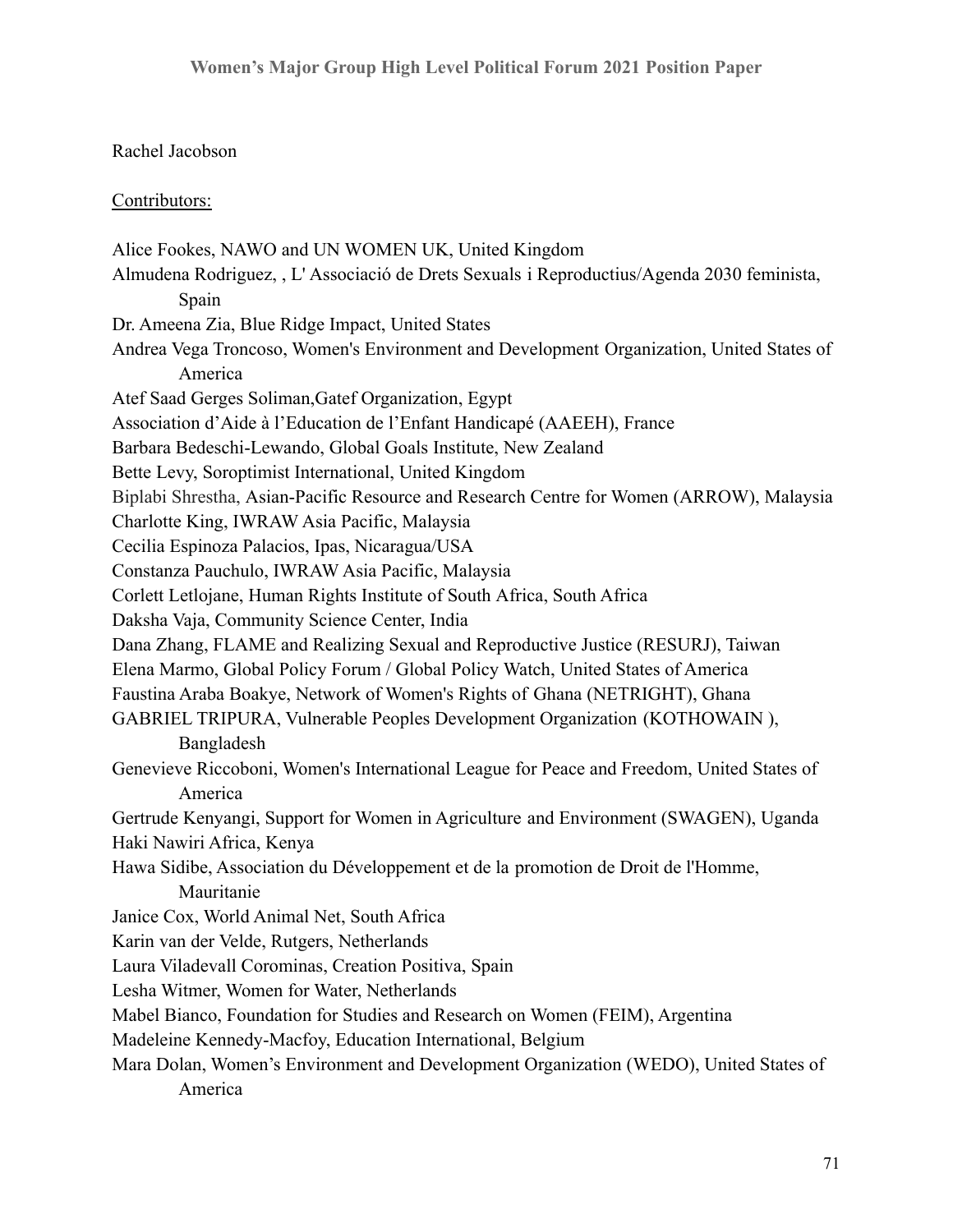Marcela Ballara, International Council for Adult education, Chile Mari-Claire Price, Realizing Sexual and Reproductive Justice (RESURJ), United Kingdom María Victoria Curzel, International Planned Parenthood Federation - Western Hemisphere, United States of America Marisa Viana, Realizing Sexual and Reproductive Justice (RESURJ), Brazil Mary Makinda, Tanzania Home Economics Association, Tanzania Mohinder Watson, Action on Child, Early and Forced Marriage, Mir S, WUNRN EU, United Kingdom Mónica de Pinto Ribeiro Hancke, Women Deliver, United States of America Mulenga Tembo, Voluntary Service Overseas, Zambia Nana Abuelsoud, Egyptian Initiative for Personal Rights (EIPR) and Realizing Sexual and Reproductive Justice (RESURJ), Egypt Nazmun Zaman Pamela Rice, Barbara Schliefer Clinic, Canada Pooja Adhikari, OXFAM Deutschland, Germany Raga Abdelrhman Ali Elzian, Almaa Organization, Sudan Ruchi Tripathi, VSO, United Kingdom Sachini Perera, Realizing Sexual and Reproductive Justice (RESURJ), Sri Lanka Salma Ali, Bangladesh National Women's Lawyers Association (BNWLA), Bangladesh Sarah Baird, Let There be Light International, United States of America Sehnaz Kiymaz Bahceci, Women's Major Group, Global Selamawit Tesfaye, International Planned Parenthood Federation (IPPF), United States of America Shaima Aly, Kenana Association for Sustainable Development and Women Empowerment, Egypt Shamala Chandrasekaran, Asian-Pacific Resource and Research Centre for Women (ARROW), Malaysia Shanta Laxmi Shrestha, Beyond Beijing Committee, Nepal Sibusiso Malunga, The Lotus Identity and Realizing Sexual and Reproductive Justice (RESURJ), Zambia Subha Wijesiriwardena Tara Daniel, Women's Environment and Development Organization (WEDO), United States of America Dr. Uzodinma Adirieje, Afrihealth Optonet Association [CSOs Network], Nigeria Valentina Bodrug-Lungu, Gender-Centru, Republic of Moldova Women's World Summit Foundation, Switzerland

Signatories: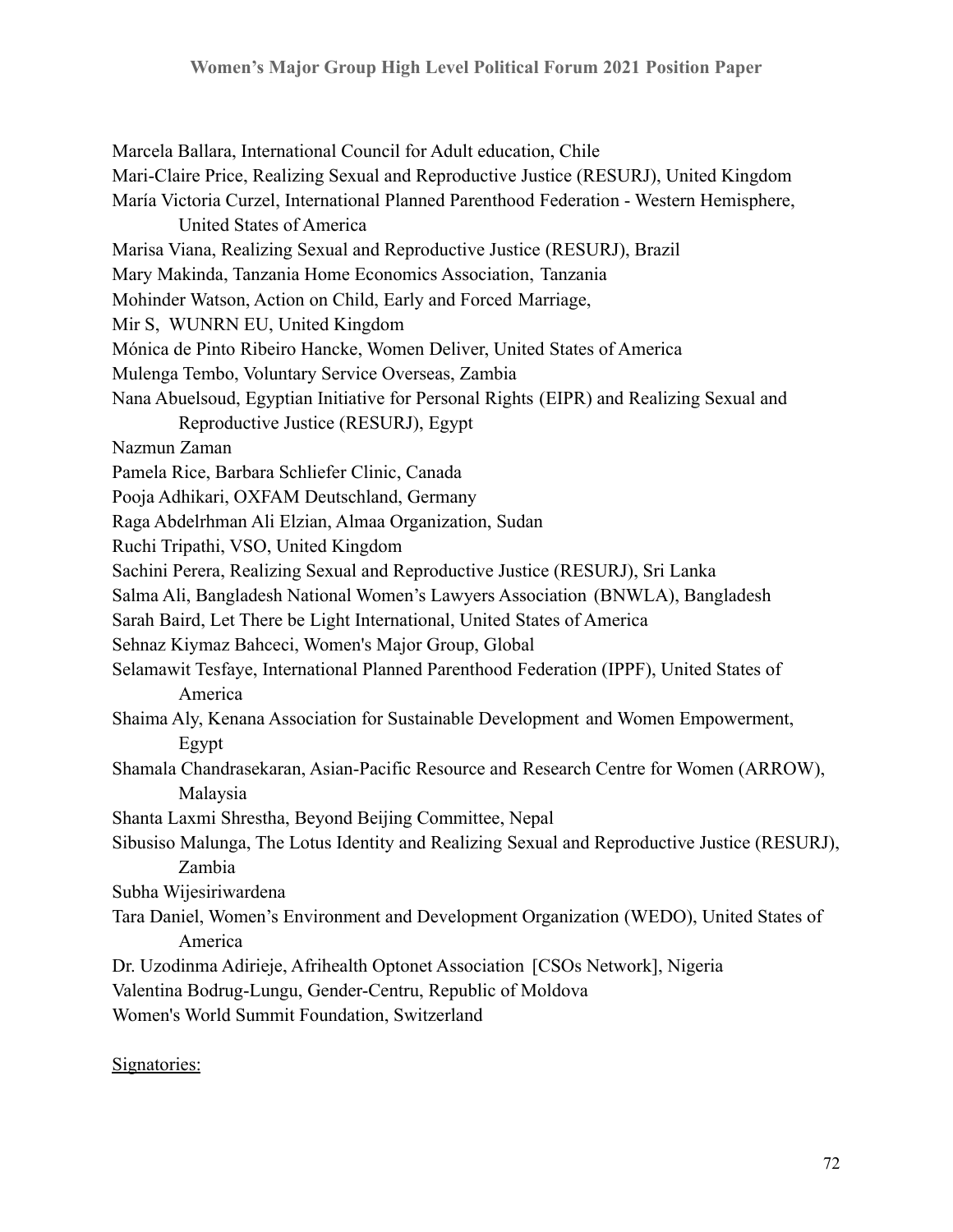Alessandra Nilo, GESTOS – HIV, Communication and Gender, Brazil Alexa Johns, Asia Pacific Alliance for Sexual and Reproductive Health and Rights, Thailand Almudena Rodriguez Garcia, L' Associacio. Drets Sexuals i Reproductius, Spain Dr. Ameena Zia, Blue Ridge Impact Consulting, United States of America Asha Hans, Shanta Memorial Rehabilitation Centre, India Beatriz Ramírez David, Fundación Unid@s, Colombia Berfu Seker, Women for Women's Human Rights - New Ways, Turkey Bette Levy, Soroptimist International, United Kingdom Bridget Burns, Women's Environment and Development Organization (WEDO), United States of America Cecilia Espinoza, Ipas, United States of America Chandy Eng, Gender and Development for Cambodia, Cambodia Constanza Pauchulo, International Women's Rights Action Watch Asia Pacifc (IWRAW Asia Pacific), Malaysia Daksha Vaja, Community Science Centre, India Danièle Ramiaramanana, FOFIFA, Madagascar Elena Marmo, Global Policy Forum, United States of America ElsaMarie DSilva, Red Dot Foundation, India Ernestine NGO MELHA, Association d'Aide à l'Education de l'Enfant Handicapé (AAEEH), France Esperanza Delgado, Fundación Mexicana para la Planeación Familiar, A. C. MEXFAM, México Esther Wambui Kimani , Zamara Foundation, Kenya Evi van den Dungen, Rutgers, Netherlands Filomena Ruggiero, Federacion Planificacion Familiar Estatal, Spain Filomena Ruggiero, Plataforma de Impacto de Genero Ya, SPAIN Genevieve Riccoboni, Women's International League for Peace and Freedom (WILPF), United States Gertrude Kenyangi, Support for Women in Agriculture and Environment (SWAGEN), Uganda Gülbanu Dertli, Ka.Der Ankara, Turkey Lady Edith Uzoadirieje, Dr Uzo Adirieje Foundation (DUZAFOUND), Nigeria Lesha Witmer, Women for Water Partnership, Netherlands / Global Mabel Bianco, Foundation for Studies and Research on Women (FEIM), Argentina Manisha Agarwal Garg, HaritaDhara Research Development and Education Foundation, India Marcela Ballara, SEDRA, Chile Nalini Singh, Fiji Women's Rights Movement, Fiji Nina Chala, LPW NGO, Ukraine Noelene Nabulivou, Diverse Voices and Action (DIVA) for Equality, Fiji Olabukunola Williams, Education as a Vaccine , Nigeria Olga Djanaeva, PA Women's organization Alga, Kyrgyzstan